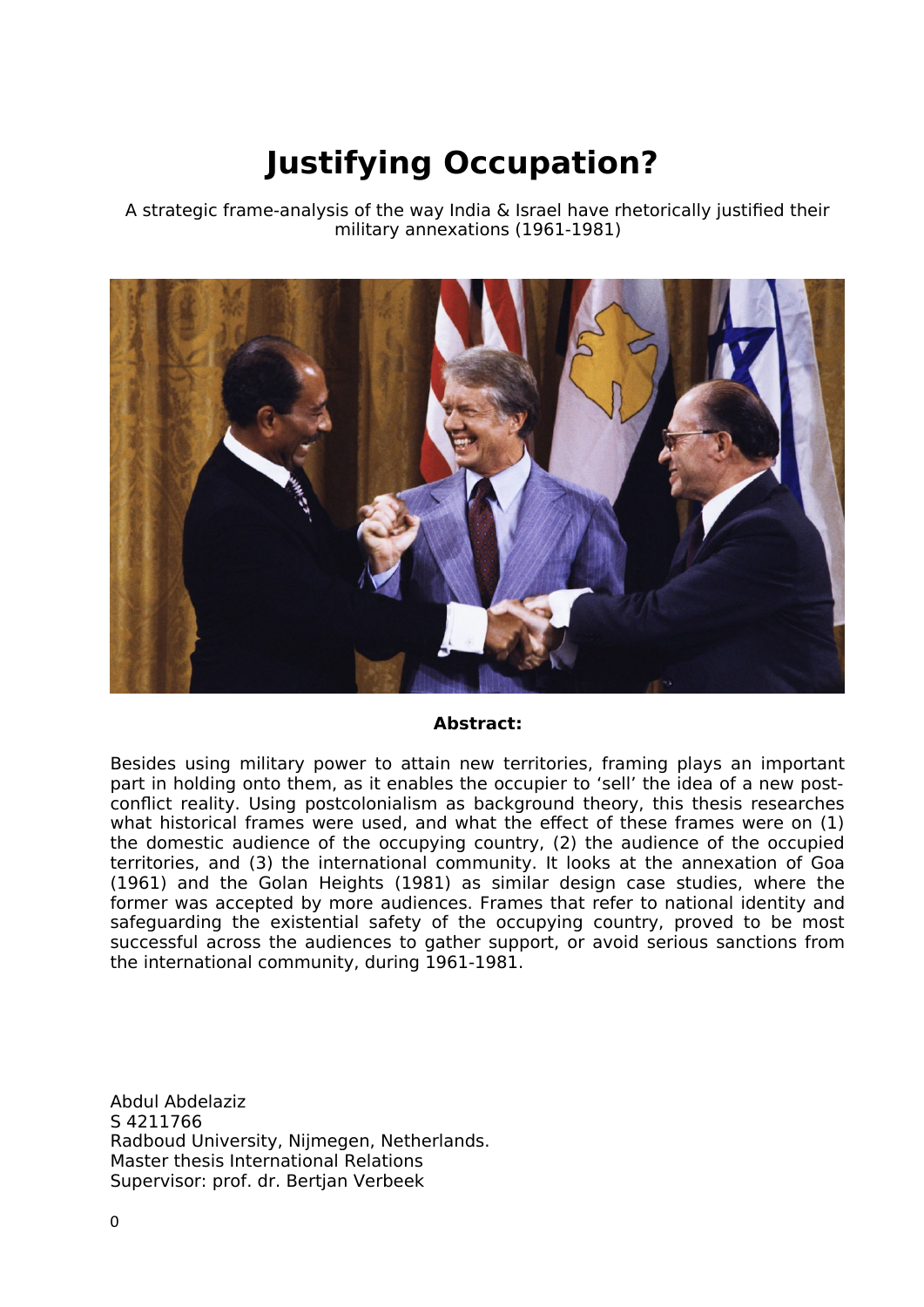"Occupation, curfew, settlements, closed military zone, administrative detention, siege, preventive strike, terrorist infrastructure, transfer. Their WAR destroys language. Speaks genocide with the words of a quiet technician.

Occupation means that you cannot trust the OPEN SKY, or any open street near to the gates of a sniper's tower. It means that you cannot trust the future or have faith that the past will always be there.

Occupation means you live out your live under military rule, and the constant threat of death, a quick death from a sniper's bullet or a rocket attack from an M16. A crushing, suffocating death, a slow bleeding death in an ambulance stopped for hours at a checkpoint. A dark death, at a torture table in an Israeli prison: just a random arbitrary death.

A cold calculated death: from a curable disease. A thousand small deaths while you watch your family dying around you. Occupation means that every day you die, and the world watches in silence. As if your death was nothing, as if you were a stone falling in the earth, water falling over water.

And if you face all of this death and indifference and keep your humanity, and your love and your dignity and YOU refuse to surrender to their terror, then you know something of the courage that is Palestine."

-- Suheir Hammad, Jordanian- born American author, poet, performer, political activist.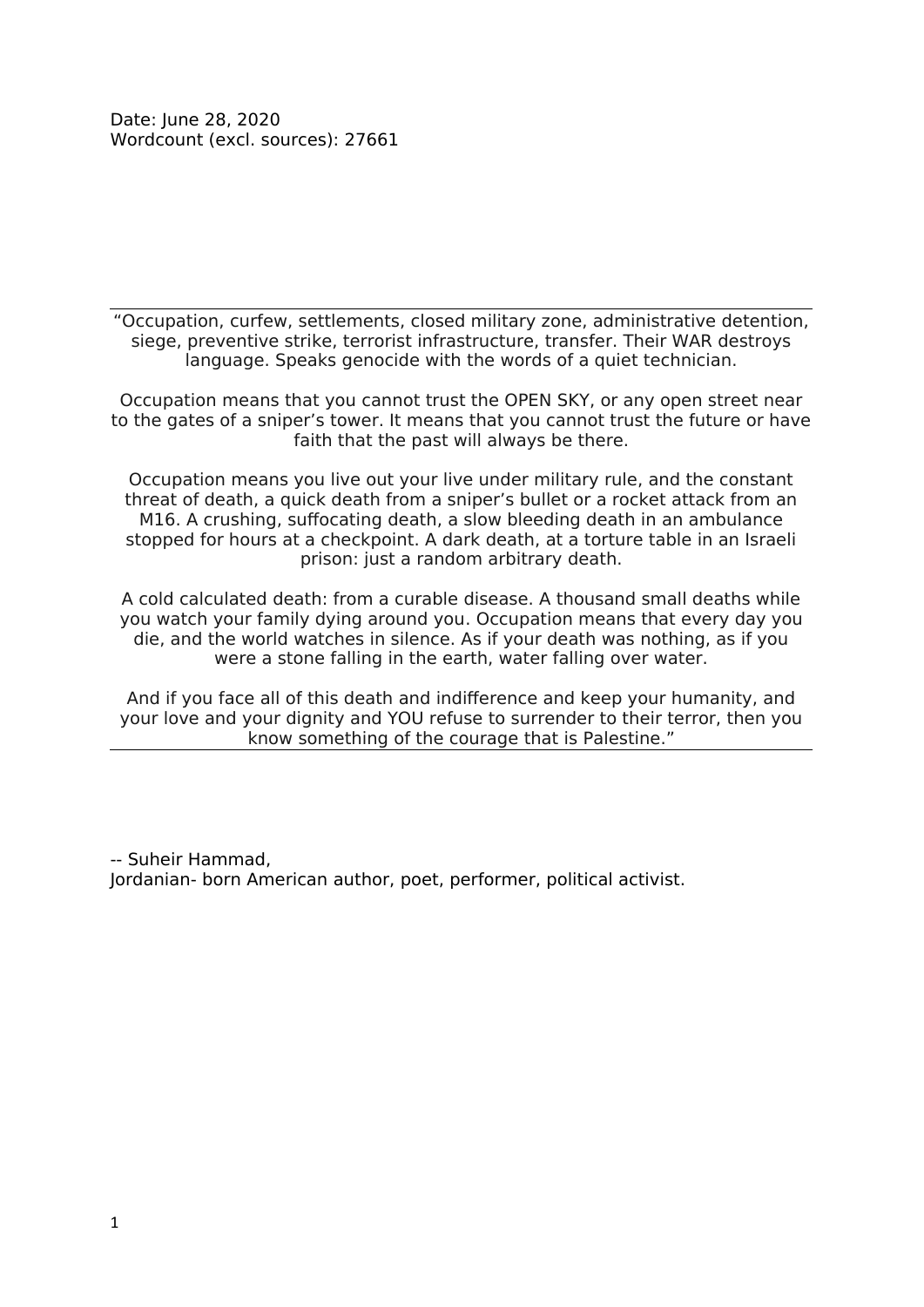#### **Acknowledgements**

#### "Pantha Rhei"

- Heraclitus

I would like to dedicate this thesis to my mother. Without her, I would not have been born, and been able to write this thesis. The circle is now complete.

I would like to thank my supervisor, prof. dr. Bertjan Verbeek. His expertise and empathic, skillful guidance has been paramount to the vision and execution of this work before you. During my internship in Jordan, he made sure I was "still alive" and performing on a high level, worthy of being a representative of his teachings. Knowing that he has been on television; it made me feel like a news correspondent, when we would discuss regional Middle Eastern politics, during our monthly check-ins. I'm extremely grateful for his teachings, patience and light-heartedness.

With this document, my time as a university student has come to an end. If there has been anything my (almost) eight years of Nijmegen university-experience has taught me, it is that (1) it is quite expensive and (2) cognitive dissonance tells us that we're inclined to believe that it was therefore worth it.

Most of all, I am grateful for having had the opportunity to expand my knowledge, and discover my strengths and weaknesses during these dynamic years. I am aware this privilege is not for many.

As I close this chapter of my life, I wonder where the currents of destiny will float me to next.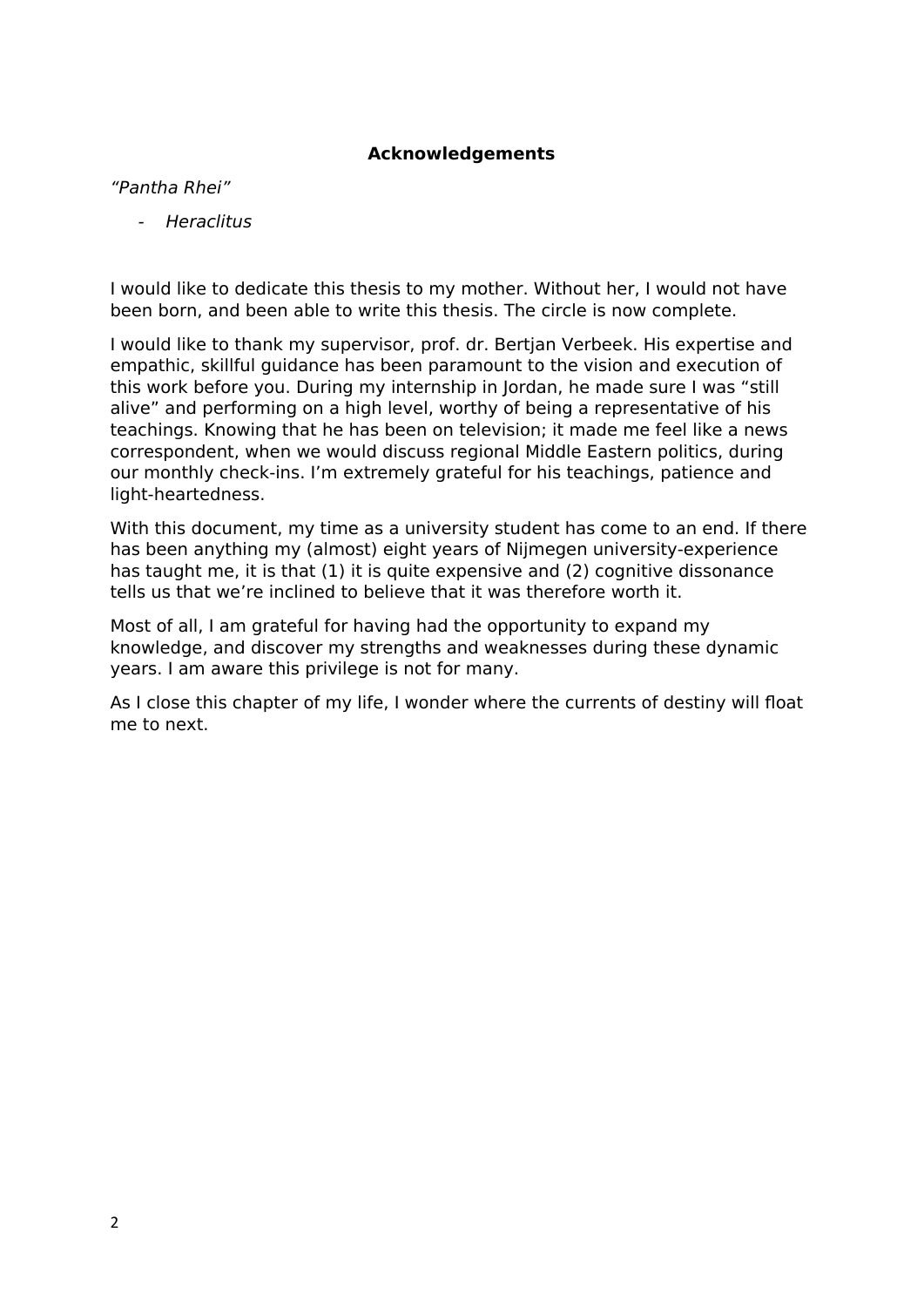# Table of Contents

|           | 1. Introduction: Global Occupation                     | 5  |
|-----------|--------------------------------------------------------|----|
| 1.1       | Postcolonialism                                        | 5  |
| 1.2       | Military occupation                                    | 6  |
| 1.3       | The Spectrum of Success                                | 6  |
|           | 1.3.1                                                  | .7 |
| 1.4       | <b>Strategic Frames</b>                                | 7  |
| 1.5       | Three target-audiences of framing.                     | 8  |
| 1.6       | Brief overview of the cases                            | 10 |
|           | 1.6.1                                                  |    |
|           | 1.6.2                                                  |    |
|           | <b>Research Questions</b>                              | 11 |
| 1.7       | Societal & Scientific relevance                        | 11 |
|           | Summary                                                | 12 |
| 2. Theory |                                                        | 13 |
| 2.1       | Strategic Frames: success and failure                  | 13 |
|           | 2.1.1                                                  |    |
|           | Frames in Communication & Frames in Thought16<br>2.1.2 |    |
| 2.2       | Hypotheses & answering the first research question     | 17 |
| 2.3       | Postcolonialism & its influence on discourse           | 18 |
|           | 2.3.1                                                  |    |
|           | 2.3.2                                                  |    |
|           | 2.3.3                                                  |    |
|           | Summary                                                | 21 |
| 3.        | <b>Methods</b>                                         | 22 |
| 3.1       | Research Design                                        | 22 |
| 3.2       | Case selection justification                           | 23 |
| 3.2.1     |                                                        |    |
|           | 3.2.2                                                  |    |
| 3.3.      | Hypothesis Testing & Operationalization                | 25 |
| 3.4       | Validity & Reliability of the research                 | 28 |
| 3.5       | Measuring frame-acceptance                             | 28 |
|           | Summary                                                | 29 |
| 4.        | <b>Analysis</b>                                        | 30 |
| 4.1       | The Annexation of Goa                                  | 30 |
|           | 4.1.1                                                  | 30 |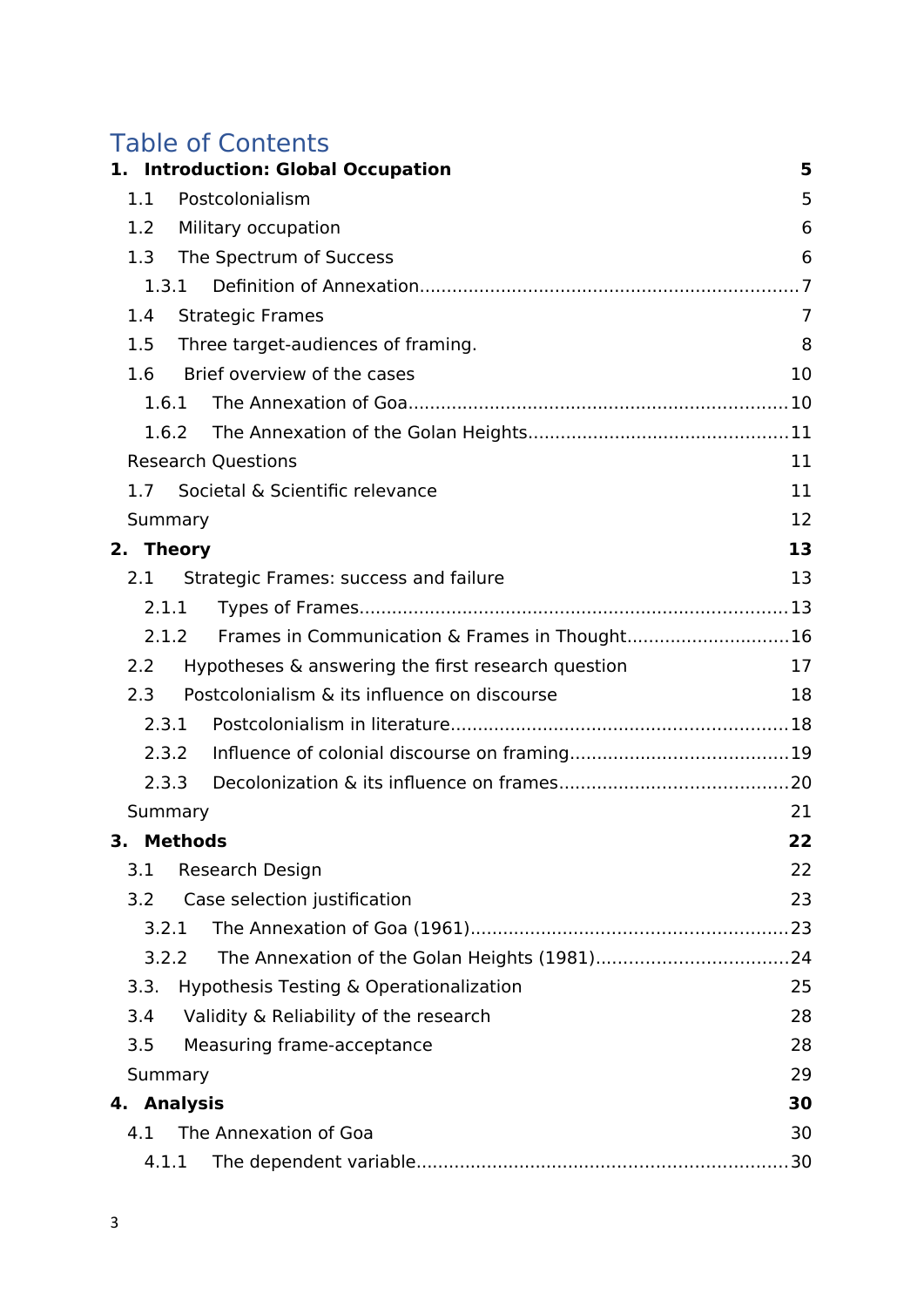|         | Recapping the variables                     | 38 |  |  |  |
|---------|---------------------------------------------|----|--|--|--|
|         | 4.2. The Annexation of the Golan Heights    | 38 |  |  |  |
| 4.2.1   |                                             |    |  |  |  |
|         |                                             |    |  |  |  |
| Summary |                                             | 47 |  |  |  |
|         | 5. Conclusion                               | 49 |  |  |  |
| 5.1     | Contextual circumstances & frame acceptance | 49 |  |  |  |
| 5.2     | Methodological - & Theoretical reflection   | 51 |  |  |  |
| Sources |                                             | 53 |  |  |  |

#### **List of Tables and Figures:**

Table 1: Possible outcomes of strategic frames in combination with military invasions, - occupations, and annexations (p.8)

Table 2: Hypotheses on the influence of strategic framing in the acceptance of military occupations (p.16)

Table 3: Colonial discourse as moderation-effect, and its associated hypothesis (p.19)

Table 4: Possible outcomes with Strategic frames in combination with Military Occupation (p.21)

Table 5: Operationalization of the moderation effects in the strategic framing, regarding the Annexation of Goa (p.25)

Table 6: Operationalization of the moderation effects in the strategic framing, regarding the Annexation of the Golan Heights (p.26)

Figure 1: Conceptual Model (p.22)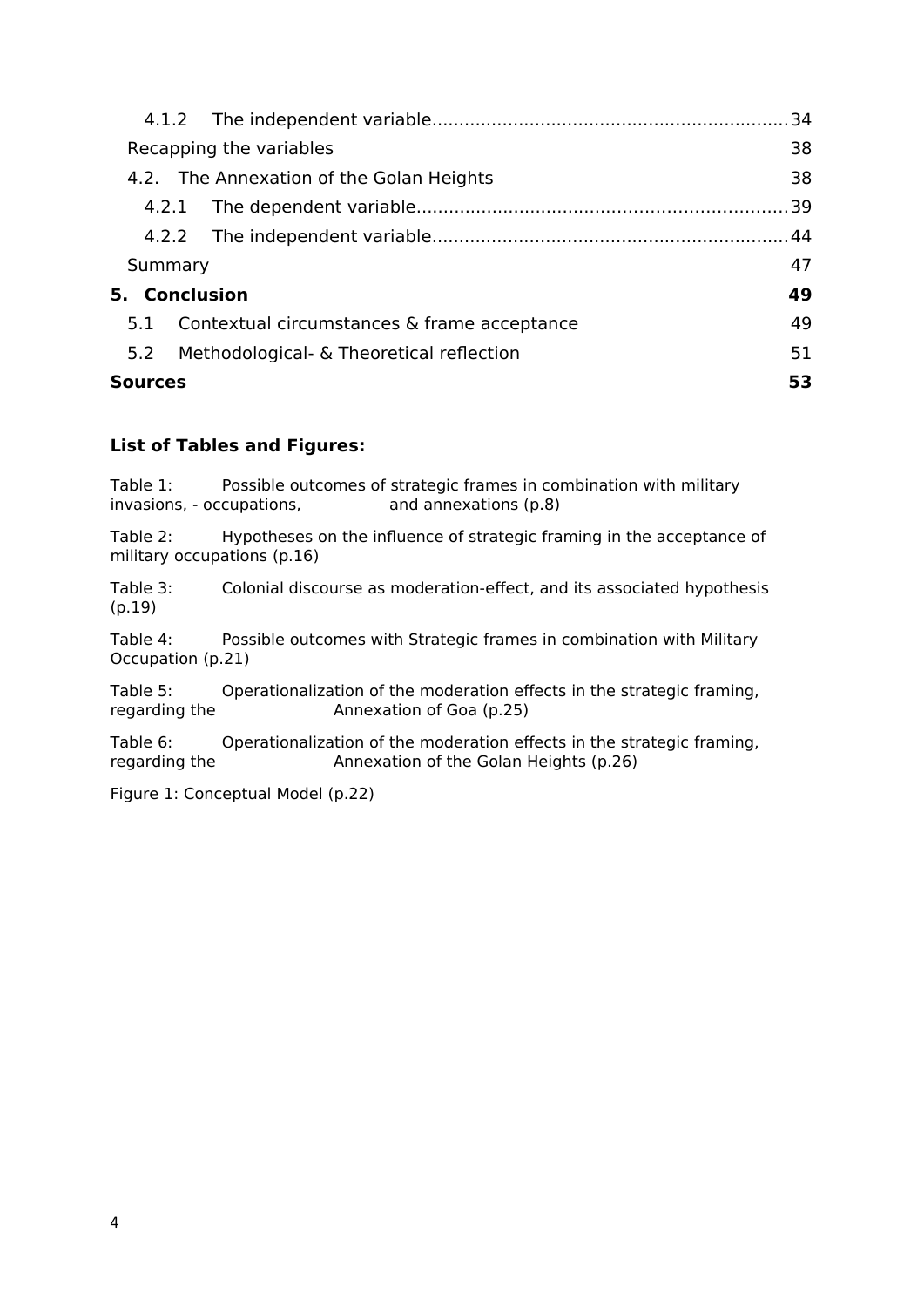# <span id="page-5-0"></span>1. Introduction: Global Occupation

The rich history of this world has undoubtedly been written in ink and blood. Many wars have been waged over every part of the world –forest and desert alike– and many lives have been lost over God, freedom and ideology; many emperors, kings and queens have fallen; and many borders have been redrawn with little to no consideration for the many different kinds of people and cultures that have been thriving there for years.

It seems that, no matter how eloquent or diplomatic the discourse may have been between peoples, leaders and countries, it is 'the size of the stick' which have historically determined the shape of global borders. Military occupations and annexations of territories have been common in our recent history.

But how have invaders of foreign land publicly justified their actions i.e. justified military occupations and annexations? Do different gradations of military occupations exist? What kind of rhetoric- and strategic frames have been used to defend these actions vis-à-vis (1) their domestic population; (2) the population of the occupied territories and, most importantly, (3) the international community? Do these frames work, and why? How do we define and measure this 'success' if there exists any? These questions are central in this thesis.

This thesis will analyze these questions on the background of postcolonialism, and focus on two historic cases that have shown signs of colonial relationships between the occupiers and their occupied territories.

#### **Reading Guide**

This chapter provides a short introduction into subject of this thesis, starting with post colonialism. Afterwards, I will provide an overview of the terms 'military occupation'; 'success/failure' (in military occupations) and 'strategic frames'. Then, I will shorty describe the cases used in this thesis, which are: The Annexation of Goa by the Republic of India (1961, following Operation Vijay) and the Annexation of the Golan Heights by Israel (1981, after passing the Golan Heights Law). Afterwards, the societal/scientific relevance will be discussed, and the main research questions will be formulated. At the end of this chapter, there will be a reader's quide, outlining the next chapters of this thesis.

#### <span id="page-5-1"></span>1.1 Postcolonialism

'Postcolonialism' refers to the broad theoretical approach which investigates the "past and present impact of colonialism and racism on social, political, and economic systems" (Sherry, 2008, in: Givens, 2008, p.650). Not only does it focus on the peoples who have been colonized; it also focuses on the impact colonization had on the colonizer, and the ways they have benefited from it such as dispossession, violence, and the spread of racist ideology (idem). It aligns with constructivist principles of ontology, holding that reality is constructed by collective experiences that people endure, and that this shapes how we think, feel and reflect on that same reality. It is part of the post-positivist school of thought.

Major contributors to the field have been Frantz Fanon, who wrote about the psychopathology of colonization; Edward Saïd, who coined the term 'Orientalism' to describe the patronizing way in which Western countries depict Middle Eastern-, Asian-, and African societies and cultures; Gayatri Spivak, who is known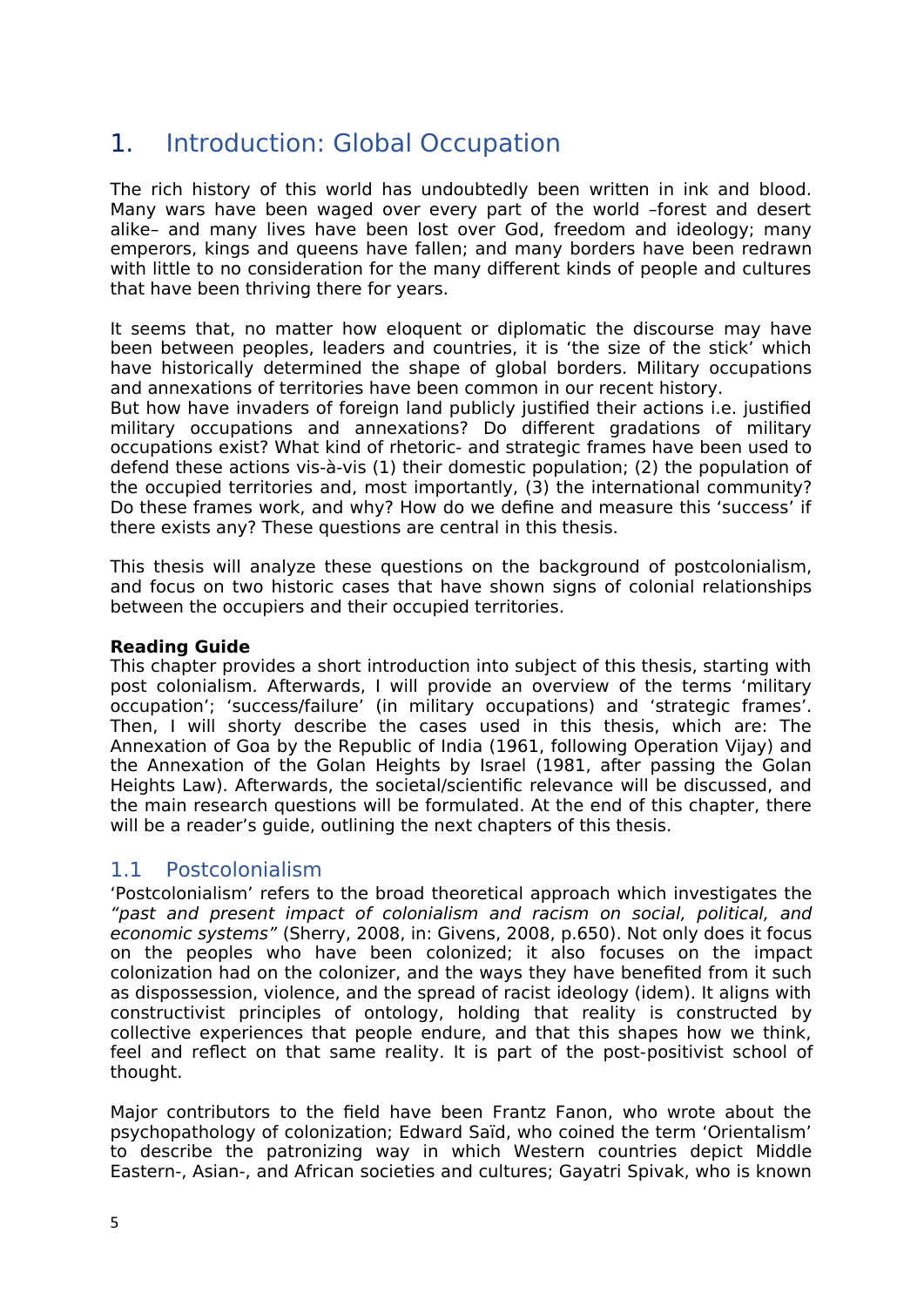for her work regarding the 'Subaltern' and her translations of Jacques Derrida's work, and Homi Bhabha, who introduced many neologisms to describe the ways in which colonized peoples have adapted their ways of living to resist the rule of their colonizers; such as 'hybridity', 'mimicry', 'difference', and 'ambivalence' (Huddart, 2006).

Postcolonial theory assumes that the West (or 'Occident') has played a major role in constructing our perception of global realities. It challenges these realities as being fluid, through the lens of those who were not heard or 'Otherized' during the totality of colonial rule and its associated favoritism of Western epistemology, tradition and Christianity. Incorporation of postcolonial theory to the frames of military occupation/annexation, will prove useful in identifying additional 'guidelines' for an increased chance of a successful frame, to a specific targetaudience. By looking at the discourse used in the justification of military occupations and annexations, through the added lens of postcolonialism, this thesis aims to link the effectiveness of certain frames to historical influences, implying that shared identity and historic context are important mechanisms in frame acceptance. But first, we will take a closer look at the basic definitions used in the thesis.

#### <span id="page-6-0"></span>1.2 Military occupation

What constitutes a 'military occupation' has been judicially defined in the 1907 Hague Convention, which was (alongside the 1899 Hague Convention) one of the first formal statements of the Laws of War and the Crimes of War. According to the 1907 Hague Convention, Art. 42, a territory is considered occupied "when it is actually placed under the authority of the hostile army." Furthermore, the occupation "extends only to the territory where such authority has been established and can be exercised." Because this thesis concerns itself only with military occupations, I will focus on the ability of an 'occupier' to effectively force obedience by the use – or threat of– violence towards the people of the occupied territories.

One of the authors who has written about the success or failure of military occupations is David Edelstein (2004). In his article, he defines military occupation as "the temporary control of a territory by another state that claims no right to permanent sovereign control over that territory" (p.52).

'Temporary' refers to the fact that an occupying force must intend to eventually vacate the occupied territory, and return its control to the indigenous government after the conflict has de-escalated. Even though a specified date of leaving is not needed beforehand, it must be clear that the occupier is not planning on remaining in the occupied territory indefinitely. This temporary nature distinguishes a military occupation from an annexation. Where in the latter, the intention of the occupying power is to permanently acquire and incorporate the occupied territory into the annexing states' homeland (Edelstein, 2004).

#### <span id="page-6-1"></span>1.3 The Spectrum of Success

Before discussing (the different kinds of) framing, a few things need to be put into consideration about the perception of success. Military interventions are complex political- and military endeavors, and involve a dynamic, unpredictable human factor. This makes it difficult to dichotomize success vs. failure. In reality, they coexist on a more continuous spectrum, meaning that most occupations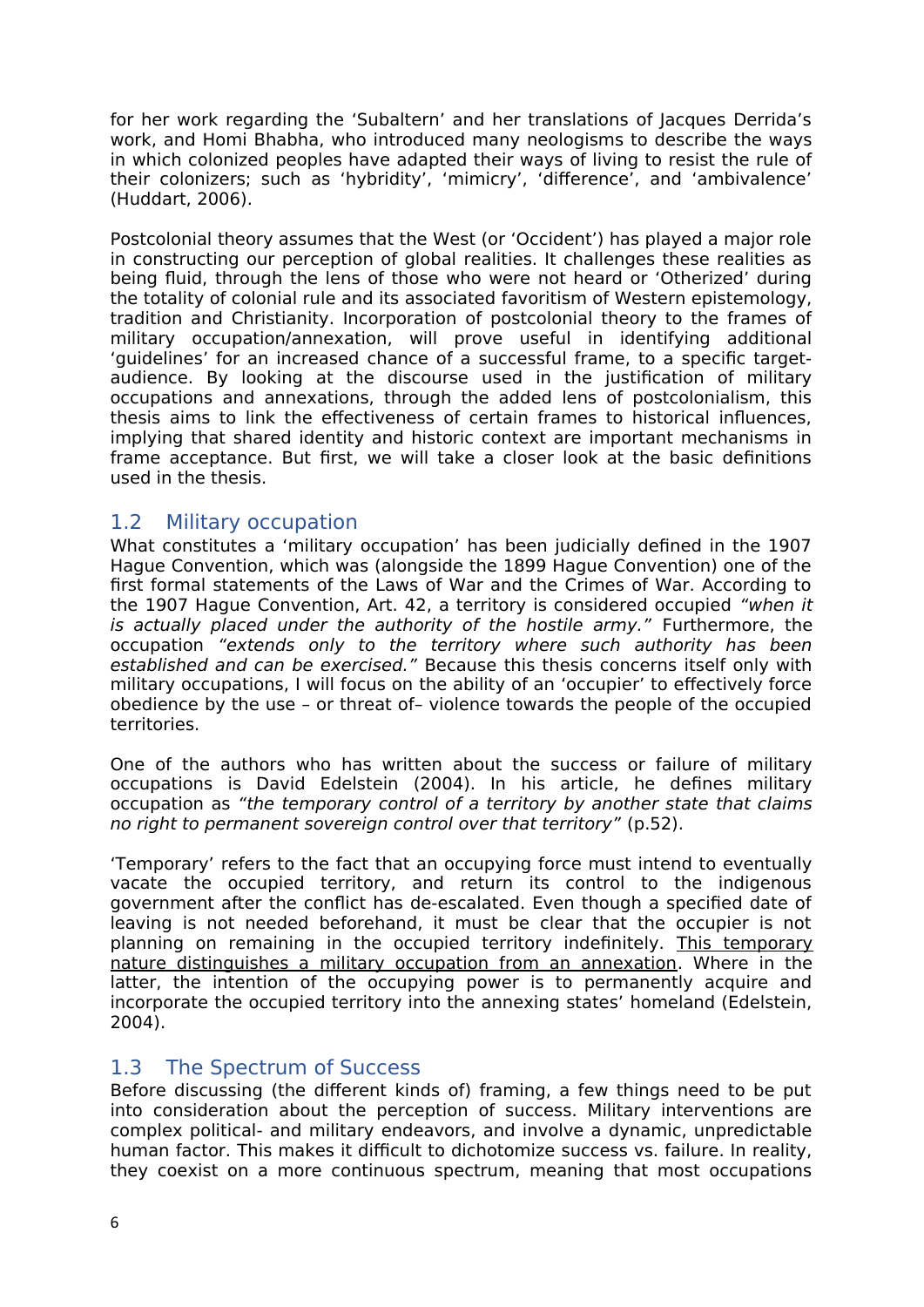might show signs of success and failure at the same time; making a total judgement difficult (Edelstein. 2004).

Also, occupiers rarely withdraw from occupied territories before achieving a certain degree of stability; allowing them to retreat safely and (psychologically) without loss of face. This prevents the need for a costly future intervention. Therefore, the occupational achievements to be held in light of its cost. Otherwise, Edelstein warns, "we might risk overly optimistic conclusions" (Edelstein, 2004, p.56). These occupational costs can be divided into direct-, and indirect costs.

**Direct costs** refer to "the financial costs of the troops that must be deployed to keep the peace in the occupied territory and the occupation administration that must be established" (idem). Also, any lives that result from occupational resistance, be it from the indigenous population or that of the occupying country, are counted as the direct costs of the occupation. **Indirect costs** are more difficult to calculate, as they are the opportunity costs of occupation. "An ongoing occupation may preclude an occupying power from pursuing other national interests" (idem). Any rivalry with a third party (or on the international stage) which might come from an occupation, is also considered to be an indirect cost of occupation.

Furthermore, the goals of an occupying force might change during the occupation, making it even more difficult to determine whether or not the occupation can be considered a success or failure.

It is inherently difficult to say when an occupation has succeeded or failed, as Edelstein (2004) notes: "an occupation must ensure the security of an occupying powers' interests well after the occupation concludes," (p.57) which makes it difficult to determine a sufficient time frame which allows for such conclusions. However, differences do exist between the forceful act of 'occupying' (e.g. effective short-term military control over an area, as part of a military campaign strategy) and the ongoing process of 'occupation'.

In the latter– as life goes on in the occupied territories– political-, judicial- and administrative tasks have to be taken care of as well. The occupier could then expand the intensification of the occupation to not only physical occupation, but to a more 'societal occupation' as well. This means that the occupying force could either be effectively taking over important governmental tasks, allowing them to continue untouched, or shaping them in its own image. Choosing to allow existing social infrastructures to continue as they were before the occupation is therefore a conscious decision, mandated by the occupier, and most likely influenced by the occupier's own interests, rather than that own the occupied territory.

So, in short: A **successful occupation** needs to be sustained for an indefinite amount of time to be called an annexation; or be temporarily sustained to be called an occupation, whilst the occupying forces are able to exercise military-, judicial-, political- and administrative authority. This makes effective military control of any area the most important requirement for later expansion of the sphere of influence. Finally, in this thesis, 'success' also has a military dimension, as well as a strategic frame dimension, allowing successful military occupations to co-exist with failed strategic frames – and vice versa (see Table 1).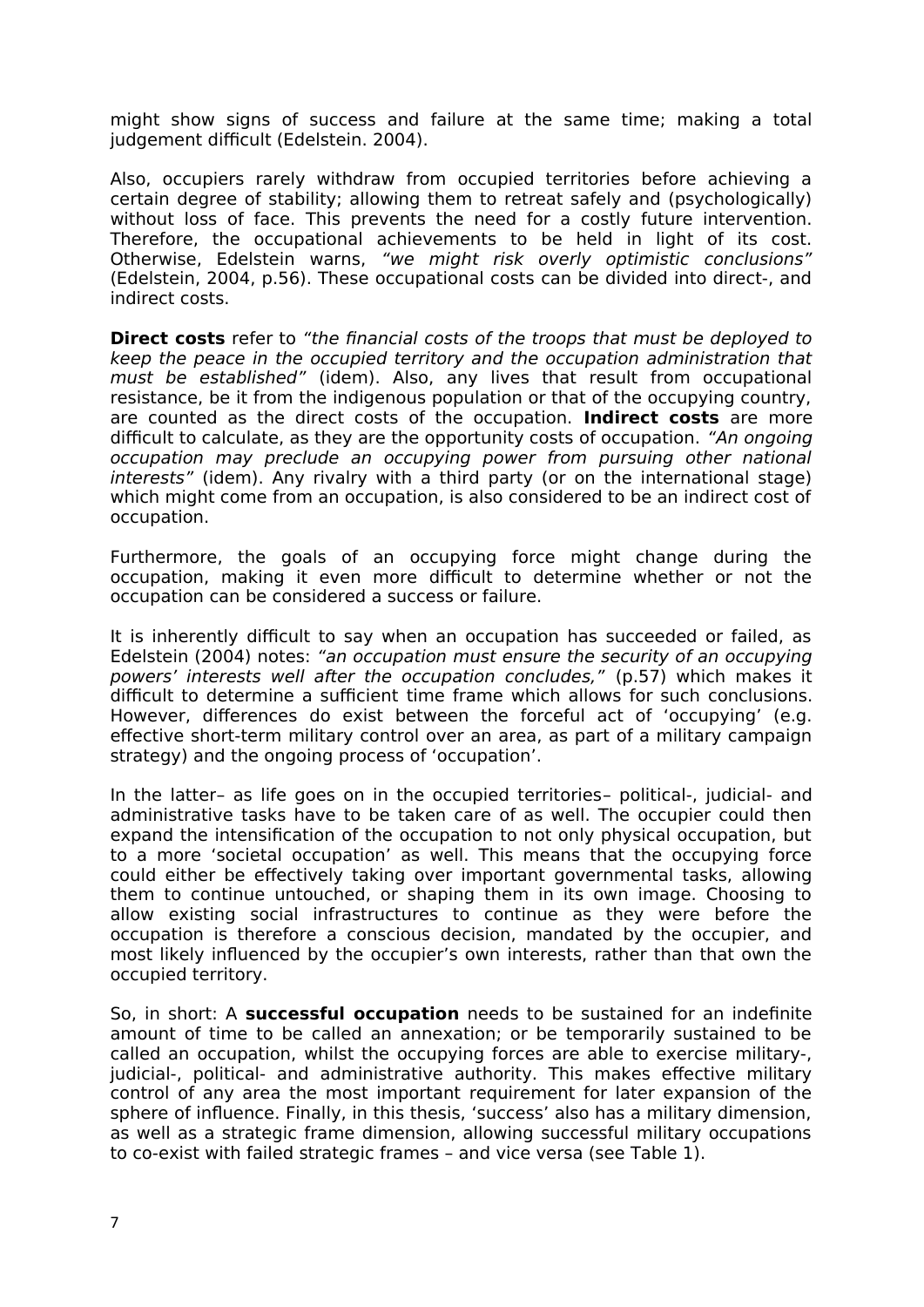#### <span id="page-8-0"></span>1.3.1 Definition of Annexation

Based on the above, **annexation** will be defined as:

The successful military occupation of a foreign sovereign territory, by an occupying force, with the proven intent to increase administrative-, judicial-, physical-, and political control of the occupied territory, to the point that the occupied territory is de facto incorporated as part of the sovereign territory of the occupier; thereby 'annexing' it.

#### <span id="page-8-1"></span>1.4 Strategic Frames

The records of history show many self-proclaimed righteous causes for a military occupation. Territories have laid claim to others on ethnic- or religious grounds; historical reunification; humanitarian intervention; or simply claimed the territories as 'fruits of war'. These different perspectives could be strategically used as frames. But then, what is a 'frame'?

The 'founding fathers' of the concept of framing have been Tversky and Kahneman<sup>[1](#page-8-2)</sup>. In 1981 they wrote 'The Framing of Decisions and the Psychology of Choice' which, since then, has been cited over  $19,000$  times<sup>[2](#page-8-3)</sup> as of February 2020. They describe a 'decision-frame' as being:

"The decision-maker's conception of the acts, outcomes, and contingencies associated with a particular choice. The frame that a decision-maker adopts is controlled partly by the norms, habits, and personal characteristics of the decision-maker." (1981, p.453)

A 'frame' could be seen as a carefully constructed narrative, based on certain ideas and norms, through which the 'framer' is trying to influence a second party into either performing an action, and/or into adopting the 'framer's' way of looking at a certain part of reality. Framing is a popular rhetoric tool, broadly used by charismatic politicians and marketing-savvy companies alike. A good frame 'sticks'; it resonates with those who see or hear it; and ideally it does not feel forced or fabricated, but rather organic and easy – or plausible– to accept as the 'truth.'

A popular contemporary 'framer' is the current U.S. president Donald Trump, who very much relies on his businessman-like overselling of 'products' and ideas to resonate with his target audience: mainly the populist American voter. Donald Trump has framed immigrants as being "dangerous drug dealers" and "rapists"; he has called impoverished, non-white countries "shithole countries" and he is famous (or notorious) for having unflattering nicknames for all his political opponents, e.g. 'Lying' Ted Cruz, 'Pocahontas' Elizabeth Warren, 'Rocket Man' Kim Jong Un and (ironically) 'Crooked' Hillary Clinton.

Tversky and Kahneman show that are many different points of view which could be 'nudged' into public perception (p.453), and that people will react differently to them, depending on how positive/negative they perceive it to be for them. But then, what is to be considered a 'successful' frame, when used in the context of a military occupation?

<span id="page-8-2"></span> $1$  Kahneman has won a Nobel Prize in Economics in 2002 for his work with Tversky regarding the psychology of judgement and decision-making, as well as behavioral economics. Sadly, Tversky had passed away in 1996 before the award was issued, and the Nobel Comity does not award the prize post-humorously.

<span id="page-8-3"></span><sup>&</sup>lt;sup>2</sup>Based on Google Scholar citations: https://scholar.google.nl/scholar? cites=2435774719980842746&as\_sdt=2005&sciodt=0,5&hl=nl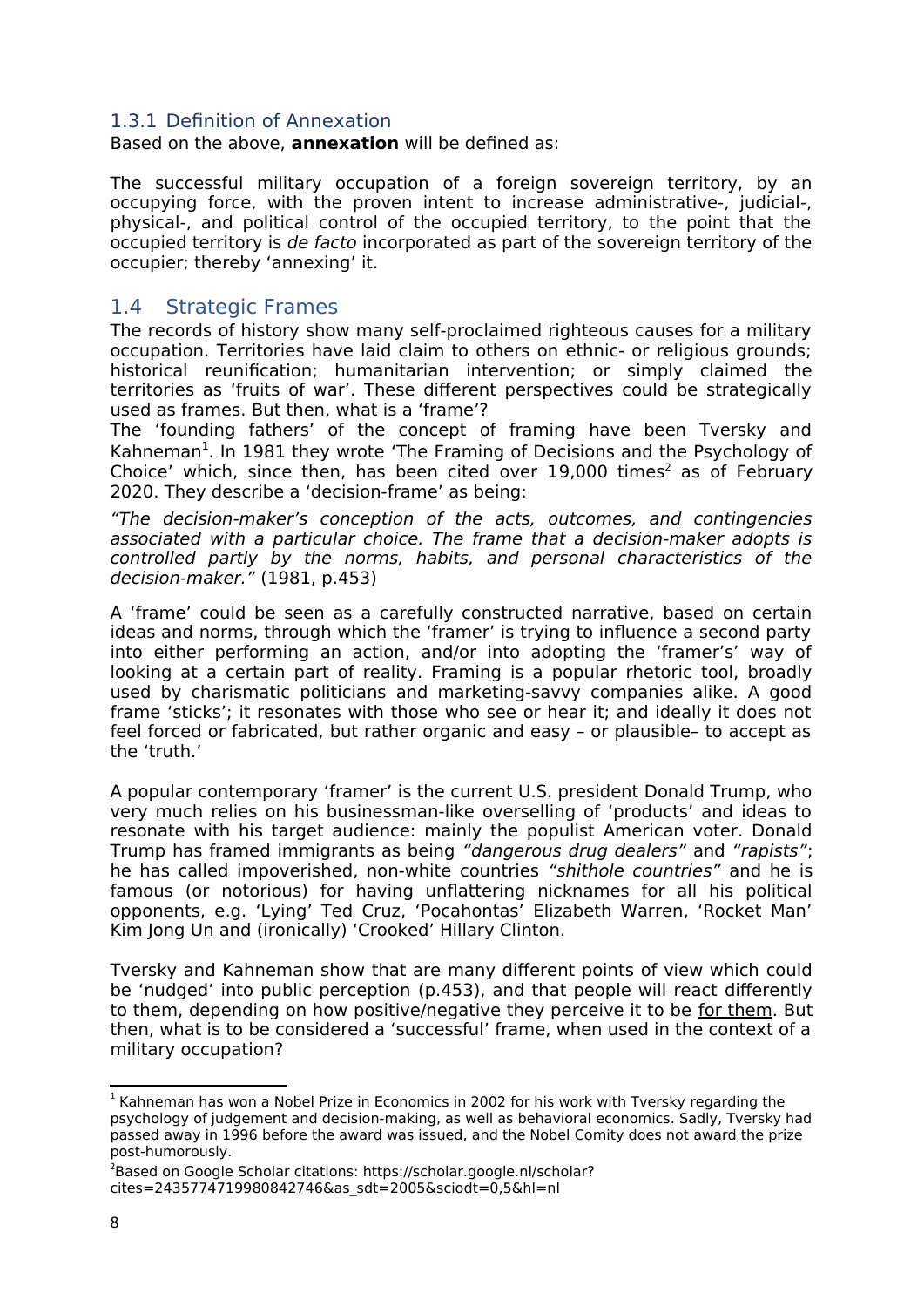#### <span id="page-9-0"></span>1.5 Three target-audiences of framing.

When taking this into consideration, it should be noted that any military occupation will most likely evoke a response from any of the three involved levels of community- or audiences. It would therefore be reasonable to distinguish them when researching the used frames. The three target-audiences consist of:

#### **1. The population of the occupying force**

This includes the native population of the occupying force. They constitute the electorate of, and are primarily represented by, the sovereign government that chose to invade, - occupy, - or annex a foreign territory. This means the population of the occupying force could voice their feelings of misrepresentation to their government, in the invasion, occupation of annexation of a foreign territory. In that case, the target-audience will be the described as being the internal 'pro-occupation population' or 'contra-occupation population'.

#### **2. The inhabitants of the occupied territories**

This includes the people that live in the territories part of the permanent scope of the military occupation. They are affected most directly by the occupying party's military-, political- and administrative rule. They are primarily represented by their sovereign government, unless- as with the population of the occupying force- there also exist parts of the population that would welcome foreign invasion.

#### **3. The international community**

This includes the sovereignly recognized members of the United Nations. The member states represent themselves, and only represent the international community as a collective, when a Joint Statement is being brought forth.

It is also quite possible that different target-audiences do not adapt/accept the same frames as being a legitimate representation of reality. Therefore, what might be considered to be a successful military occupation –in the sense that the occupant has effectively, militarily occupied a territory– can be accompanied by a 'failed' strategic frame; in the sense that any of these three communities reject (or do not adopt) the self-proclaimed justifications given by the occupier, and view the occupation as being illegitimate. Therefore, it is important to note that the definition of success or failure has a military dimension, as well as a separate frame dimension. This leads to the following possible outcomes of strategic frames in combination with military -invasions, -occupations, and -annexations. These are shown below with some examples in Table 1.

Table 1: Possible outcomes of strategic frames in combination with military invasions, occupations, and annexations

Successful frame Failed frame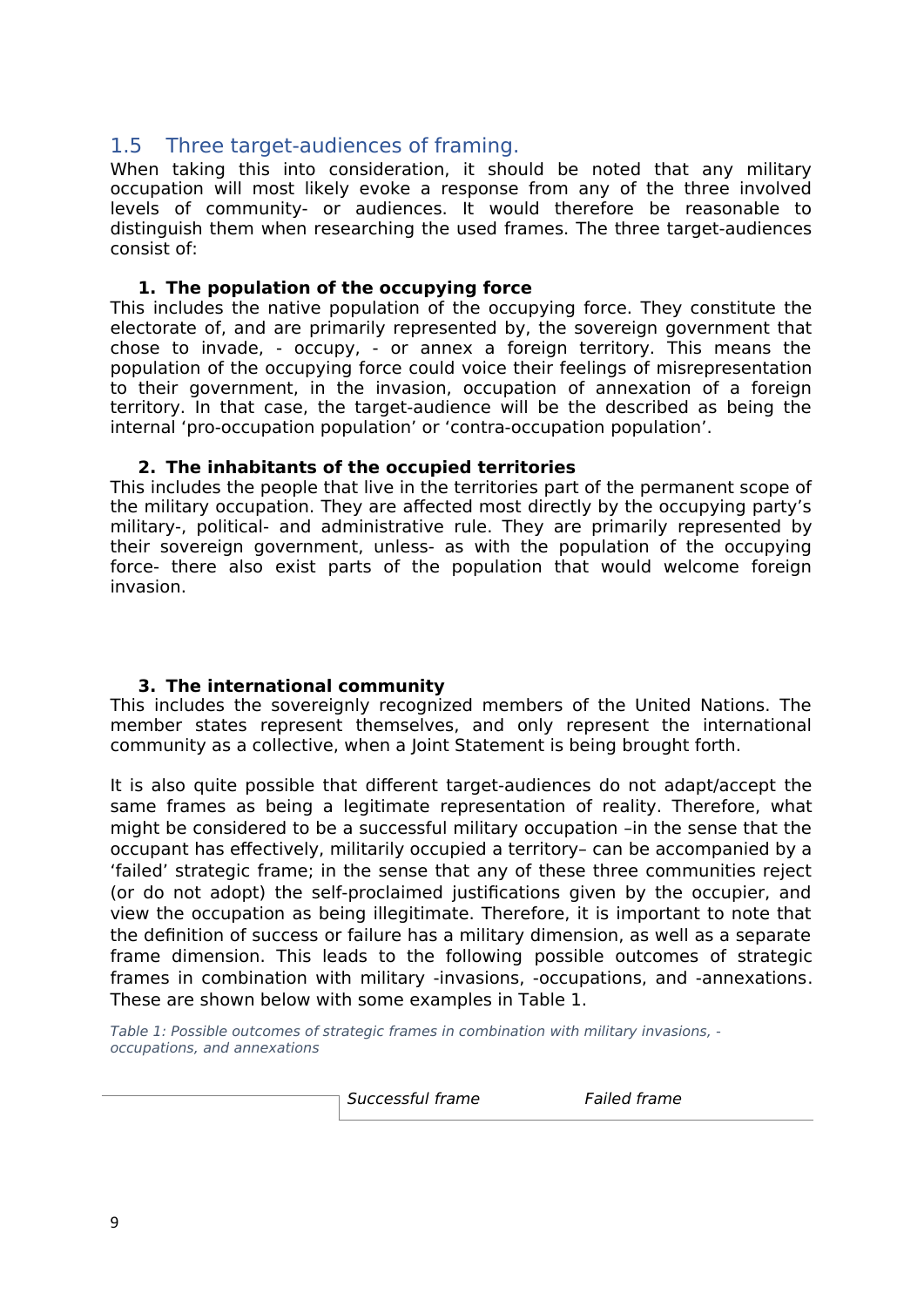| Successful occupation    | <b>Complete success:</b><br>India's Annexation of Goa<br>(1961)                           | <b>Military success:</b><br>Israel's Annexation of the<br>Golan Heights (1973)             |
|--------------------------|-------------------------------------------------------------------------------------------|--------------------------------------------------------------------------------------------|
| <b>Failed occupation</b> | <b>Rhetoric success:</b><br>Coalition's<br>Western<br>Occupation in Afghanistan<br>(2002) | <b>Complete</b><br>strategic<br>failure:<br>Indonesia's Annexation of<br>East-Timor (1975) |

A **complete success** might then be seen as a set in which a military occupation has been effectively put in place, while at the same time being able to win the 'hearts and minds' of the involved communities. An example of this is the annexation of Goa, carried out by the Republic of India in 1961 (more on these cases in §1.5). Note, that this does not necessarily mean all the communities: It might be possible for an occupying force to have domestic support for its occupation, but face resistance from the occupied territory and the international community. The success will then only apply to that 'level' of communal scope. There are a lot of factors that decide whether or not an occupation is a militaryand strategic frame: more on this in the theoretical chapter.

Those communities that do not share the frame of a complete success, will then at least see it as a military success for the occupant, provided the conditions have been met as described in §1.1. An example of this is the Israeli annexation of the Golan Heights, located in Syria, following the Six Days' War (1967; effective annexation in 1981): The international community never recognized Israeli sovereignty over the Golan Heights, and maintains that its claims to the territories are void (more in Chapter 4).

If the occupation has failed, but used frames resonated within certain communities, causing them to (fundamentally) change their views on certain territories, it could be seen as a (partial) **rhetorical success**. An example of this is the war in Afghanistan; which has not succeeded in reaching the original goals of the Western coalition, namely: dissolving the Taliban - or Al Qaeda for that matter. It has, however, succeeded in viewing the region as a training site for global Islamist terrorism, and maintains to be an unstable region, and a thorn in the eye of the remaining coalition forces.

If the military occupation has proven to be a failure, and the used frames failed to resonate within crucial (or any) communities needed for a success, then the whole ordeal would be deemed a **complete strategic failure**. An example would be the secession of East-Timor, after the 1974 Portuguese Revolution left Portugal unable to exercise any military authority there. After the withdrawal of the Portuguese, political parties in East-Timor erupted into civil war in 1975. Indonesia quickly invaded the territory and declared it its 27<sup>th</sup> Province. While at the time the U.N. also did not approve of Indonesian intervention, it was clear that the end-consensus was leaned more towards decolonization, rather than maintaining the colonialist status quo for Portugal.

#### <span id="page-10-0"></span>1.6 Brief overview of the cases

As seen in the previous paragraph, there could be four different combinations of military occupation 'success/failure', and strategic frame 'success/failure'. However, for practical reasons, I only will be able to examine two of these cases.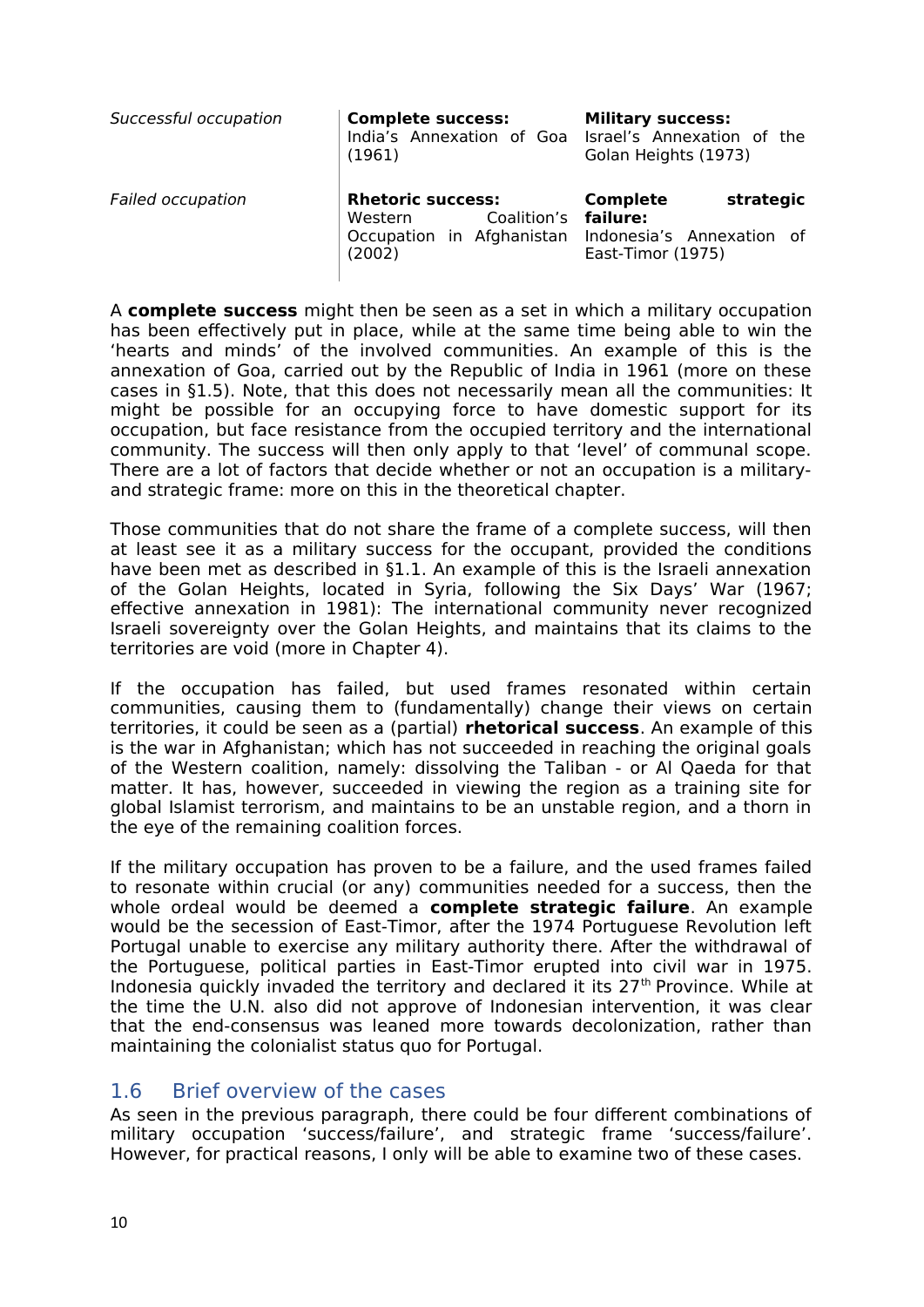Because I am primarily interested in the conditions of successful strategic framing, I have selected cases that vary only on the acceptance of this variable, but are still comparable as they were both successful military occupations. Seeing how the focus lies with the success of strategic frames- and the ability to which occupiers are able to 'sell' their frame to as many communities as possible- this thesis will focus on the upper half of the matrix: the annexation of Goa, and the annexation of the Golan Heights. These cases will be concisely described below, and will be further expanded upon in the Method/Case chapter.

#### <span id="page-11-0"></span>1.6.1 The Annexation of Goa

any negotiations.

The Annexation of Goa, carried out by the Republic of India in 1961 refers to the swift military operation in which the Indian Armed Forces carried out an armed action on the former Portuguese Indian territories of Goa, Daman and Diu. At the beginning of the '50s, after the Indian government was declined (multiple times) an audience with the Portuguese government in which it was hoping to discuss the future of Goa, tensions quickly rose between both countries. Portugal maintained that Goa was historically part of Portugal, and refused to consider

Diplomatic ties were cut off between India and Portugal in 1953, and in 1955 thousands of protestors, hoping to enter Goa, were forcefully shut down by Portuguese police. As tensions were reaching the level that India was starting to seriously consider military interventions in Goa, prime minister Salazar of Portugal asked the international community for help. The United Kingdom was asked to mediate, then Brazil, and eventually an appeal was made to the United Nations Security Council to intervene. Diplomatic solutions, however, failed for multiple reasons, which will be discussed in Chapter 4.

In November 1961, fearing an Indian invasion force, Portuguese troops fired at a ship passing between the Portuguese-held island of Anjidiv, and the Indian port of Kochi- killing two. It turned out to be a civilian passenger boat. The attack raised widespread public support for Indian military action against Goa. Nine days prior to the attack on Goa, Jawahahral Nehru- India's first prime minister- publicly declared that "Continuance of Goa under Portuguese rule is an impossibility" (Chandar, 2018). In December 1961, armed action (known as operation 'Vijay') by the Indian Armed Forces commenced, and ended after 36 hours with an undeniable victory for India; outnumbering the Portuguese soldiers 30:1. The integration of Goa was viewed in India as being a liberation of historical Indian territory, while Portugal argued that it was an act of aggression and a breach of overseas national soil.

#### <span id="page-11-1"></span>1.6.2 The Annexation of the Golan Heights

The Golan Heights consist of a region of 1800 square kilometers, located in the Levant between Syria and Israel. Historically a part of Syria, but after the Six Day War in 1967, Israel was able to militarily occupy two-thirds of the Golan Heights while the Syrian Arab Republic retained control over a third.

Strategically located, the high grounds give Israel a military advantage against possible attacks from Syria. Also, located near the fresh water Sea of Galilee, the Golan Heights ensure Israel has access to a steady supply of drinkable water, while also partly able to control that of neighboring Jordan.

In 1981 the Knesset passed the 'Golan Heights Law', in which it extended its administrative influence to cover the Golan Heights, effectively annexing the area. The international community has never recognized Israel's claim to the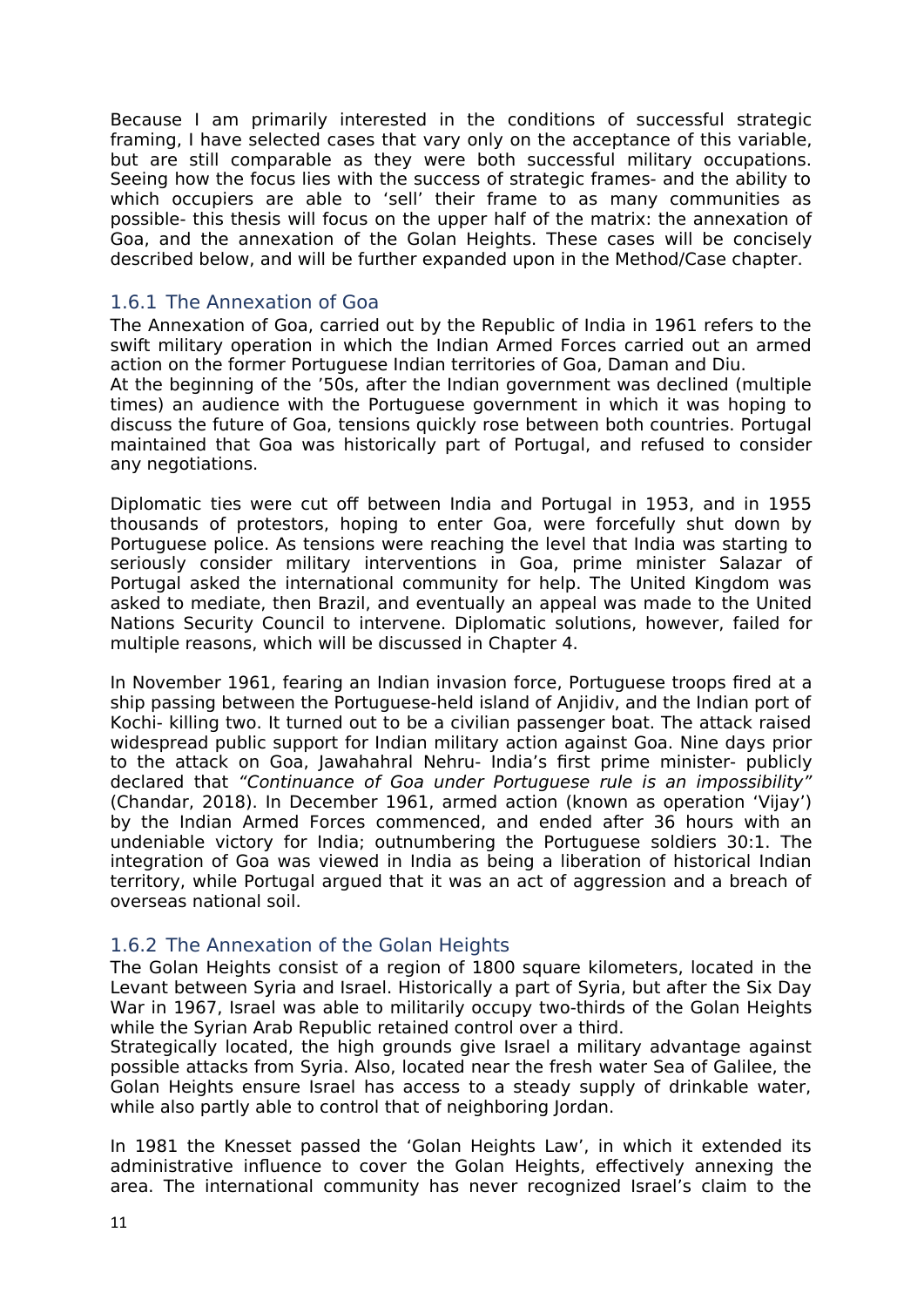territory, with the U.N. passing multiple resolutions condemning Israel's actions. In 2019, the U.S. became the first country in the world to openly recognize Israel's claim to the Golan Heights, leading to a renewed rejection of Israel's claim by 28 European member-states. As of 2020, Israel does not intend to ever return the Golan Heights to the Syrian Republic.

#### <span id="page-12-0"></span>Research Questions

The main research question of this thesis is :

What frames have proven successful with specific target-audiences, regarding the Annexation of Goa- and the Golan Heights- in justifying successful military occupations- and how do we account for this success?

The sub-questions are:

- 1. What strategic frames can be used to influence (which) target-audiences of military occupations, as defined above?
- 2. Which context-specific circumstances contribute to the acceptance (or refutation) of a specific frame, by the aforementioned target-audiences?
- 3. Which strategic frames have been used during the Annexation of Goa, and the Golan Heights?
- 4. What accounts for the success/failure of these used frames?

#### <span id="page-12-1"></span>1.7 Societal & Scientific relevance

As Edelstein (2004) notes, most of the research conserving military occupations center around nation building theories as their primary subject, and focus on the impact of bringing liberal democracies to occupied territories, as well as having Occident-centric free market economies as their key objectives (p.48-49). This thesis, however, focusses on the impact of strategic framing on the perceived legitimacy of military occupations- and annexations, by three target-audiences. More importantly, both cases involve domestic populations that were subjected to either colonialism, or a different form of identity-separation. It would be interesting to see if, in any way, this impacts how successful certain strategic frames are.

From an IR-perspective, military occupation touches on the concept of Westphalian sovereignty – which has played an important role in the development of international law since the  $17<sup>th</sup>$  Century. When the Peace of Westphalia was signed, it arguably laid the foundations for the international system as we know it today– with a heavy focus on the self-determination and within-border sovereignty of nations– meaning that external forces should not intervene in domestic matters. However, there have been scholars who disagree with the importance of the Westphalian Peace Treaty, most notably Oisander (2005) who argues that the fixation on  $17<sup>th</sup>$  Century Westphalia is merely a  $19<sup>th</sup>$ and 20<sup>th</sup> Centuries' fixation on the concept of sovereignty- and that this romanticizing has led us to hold onto this definition so dearly. Nevertheless, the concept of sovereignty has been implemented in the United Nation's Charter of 1945, which states, in article 2 (7), that "nothing should authorize intervention in matters essentially within the domestic jurisdiction of any State."

This could, however, be in some sort of 'moral breach' with the realities at hand, and this is where postcolonialism comes in: why shouldn't former colonies reclaim what is rightfully theirs, based on a Western concept?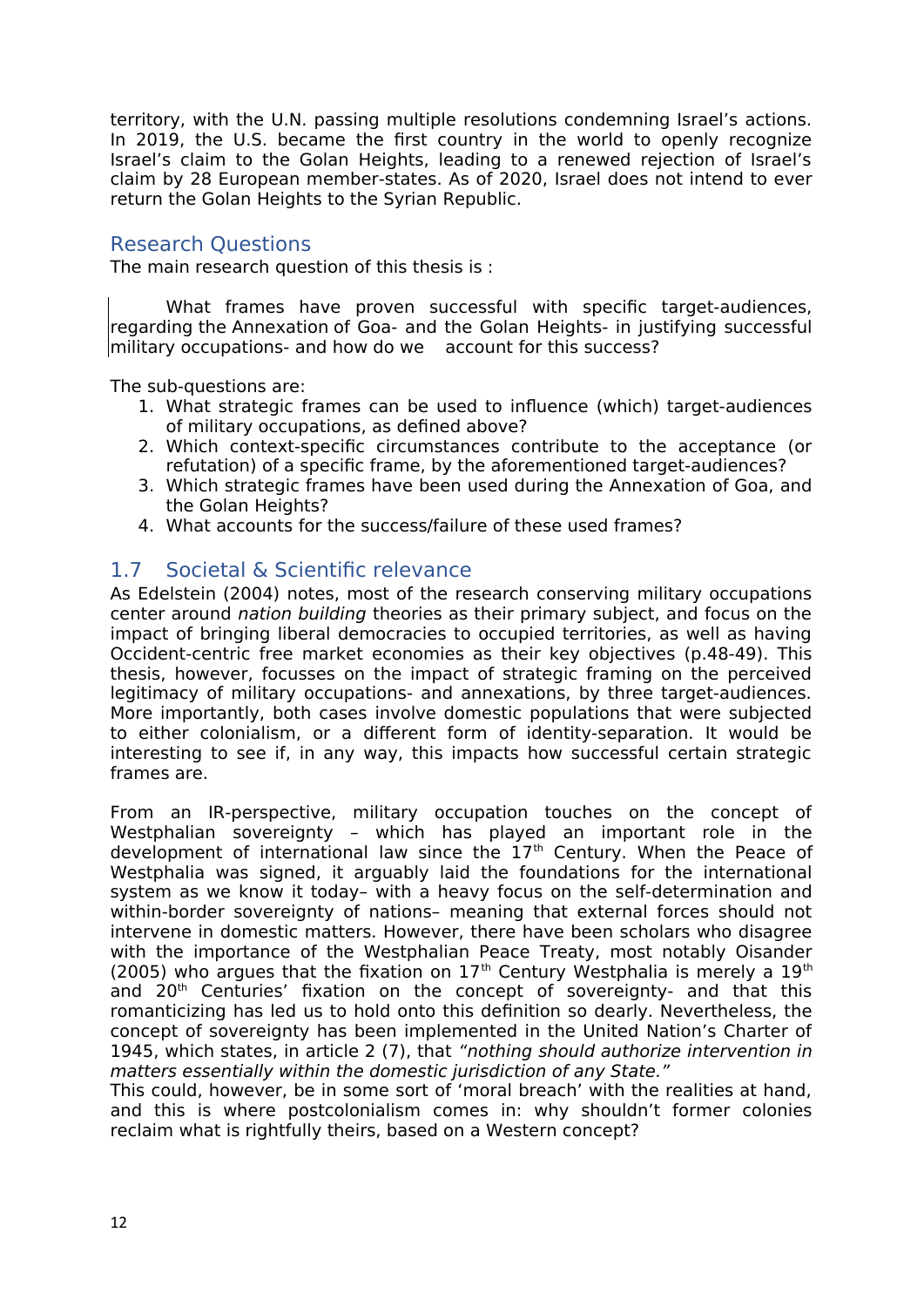Understanding and recognizing the rhetoric, and frames, that might be successfully used by states in breaching this sovereignty is therefore important for understanding how impactful public discourse is in International Relations. It might help identify ill-intended interventions, masked as being 'righteous' or 'just' or 'helpful' and shed a light on eventual 'soft spots' the international community has for certain frames or justifications. The question then becomes: are certain frames more prone to acceptance by the international community than others? Can we be sure that countries using these frames are not simply trying to minimize (reputational) damage, while still having bad intentions?

It therefore follows that there also must be clear signs from the international community which could tell us when the frame of a military occupier has failed. This thesis will also look at those formal, and informal signs, and present them. The scientific literature shows that frame-research is still a vastly unexplored territory, and the focus on colonial discourse applied to large, geo-political military events, will hopefully provide useful insight in the context-specific construction of political language, and its implied frames and frame-effects.

When speaking on theoretical advancements, I believe that the literature on postcolonialism could benefit from the intersectionality with International Relations as a discipline, and vice versa. Postcolonialism is useful in painting the picture of historical events, that have set the stage for modern day power struggles in former colonies, and it emphasizes which there are less-visible – or 'hidden'- assumptions that we make of non-Western countries that are very much reliant on Western epistemologies. We therefore tend to explain even the most remote regions, who look nothing like the West, as following certain Western logic and concepts.

Even though postcolonialism might explain why (for example) India felt it responded correctly the way it did vs. the Portuguese, IR-theory can explain why India responded the way it did. The connection between historical understanding, and political instrumentation, is central in this thesis. Hopefully, (as strategic framing is very much a psychological term) more disciplines will research the (ideological) connection between micro-level 'stickiness' of frames, and the macro-level political waves they could bring about. In that sense, this thesis abides to the constructivist notion that 'ideas shape the world'.

#### <span id="page-13-0"></span>Summary

This chapter has served as an introduction, in which the context of this thesis, as well as the cases have been laid out. In the second chapter (Theory) the notion of strategic frames will be expanded upon, together with post colonialism and its relation to- and influences on- International Relations.

In the third chapter (Methodology), I will justify my methodology and cases. Important notions from the Theoretical chapter will be operationalized, and made indicative and suitable for testing. In the fourth chapter (Results) I will analyze the cases through an in-depth analysis, and present the results in a manner which clears the way for an answer to the main research question. Finally, in chapter five (Conclusion) I will answer the main questions, and summarize the research.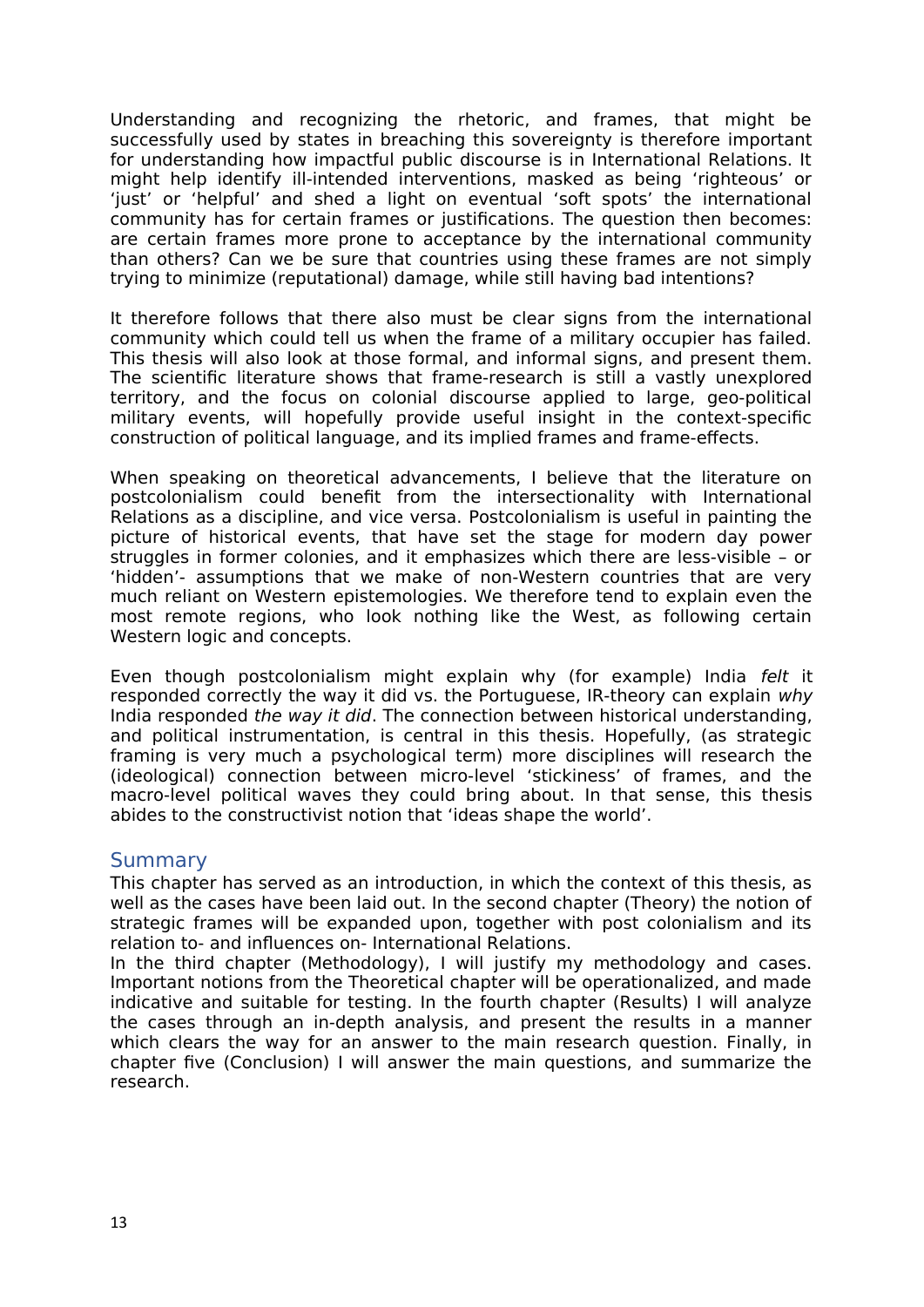# <span id="page-14-0"></span>2. Theory

In this chapter, the theoretical backgrounds of framing & postcolonial theory will be discussed. On framing, framing effects, and the variety in frames- these will consist of the articles by Mintz & Redd (2003) Framing Effects in International Relations, and Druckman (2001) The Implication of Framing Effects for Citizen Competence. From these articles, I will extract conditions that increase the chance of accepting a frame, per audience (domestic population of the occupier; people of the occupied territory; state-members of the international community). From these conditions, testable hypotheses will be formulated for each separate audience.

First, I will say a few words about the context within which we define success of a military occupation, which is the larger context in which frames are being used. Second, I will expand on the notion of strategic frames. In particular, I will describe the different ways in which a frame can be labeled, recognized, and successfully applied in international relations, based on Mintz & Redd (2003). Finally, postcolonial theory will be discussed. Based on the literature, a separate hypothesis will be generated, which includes the expected effect of historical context on narratives.

#### <span id="page-14-1"></span>2.1 Strategic Frames: success and failure

"A frame provides "a central organizing idea or story line that provides meaning to an unfolding strip of events, weaving a connection among them. The frames suggest what the controversy is about, the essence of the issue." (Gamson and Modigliani, 1987, p. 143)

This definition highlights the important role that ideas play in the constructed narrative of events, which encompass a frame. Controversy is also assumed to play a role, as these are more exciting, and thus more likely to be remembered. Mintz (2003) has a more simplistic view on framing, which he defines as:

 "When an actor targets a decision maker and attempts to influence attitude and behavior" (p.194)

This allows for a broader array of different frames to be considered effective. It also outlines what can be considered ineffective frames. According to Mintz & Redd (2003), these would be frames that fail to influence attitude and behavior. In this thesis, a **failed frame** is, then, a frame which did not bring about the intended desired effects among its target audience.

I'd also like to spend a few words on the 'actors' and 'decision makers' mentioned in the definitions above. Seeing how in this thesis I focus on the aforementioned three-level communities as being the target of frames; they will then also be regarded as the 'decision makers'. The variety of politicians, media, etc. that try to influence the convictions of these audiences, or their perception of a certain event, are to be regarded the 'actors'.

#### <span id="page-14-2"></span>2.1.1 Types of Frames

Mintz & Redd (2003) focus on the "capacity of leaders to strategically frame and market their policies and/or to counter-frame the positions of their opponents" (p.194) in their article Framing Effects in International Relations, and identify a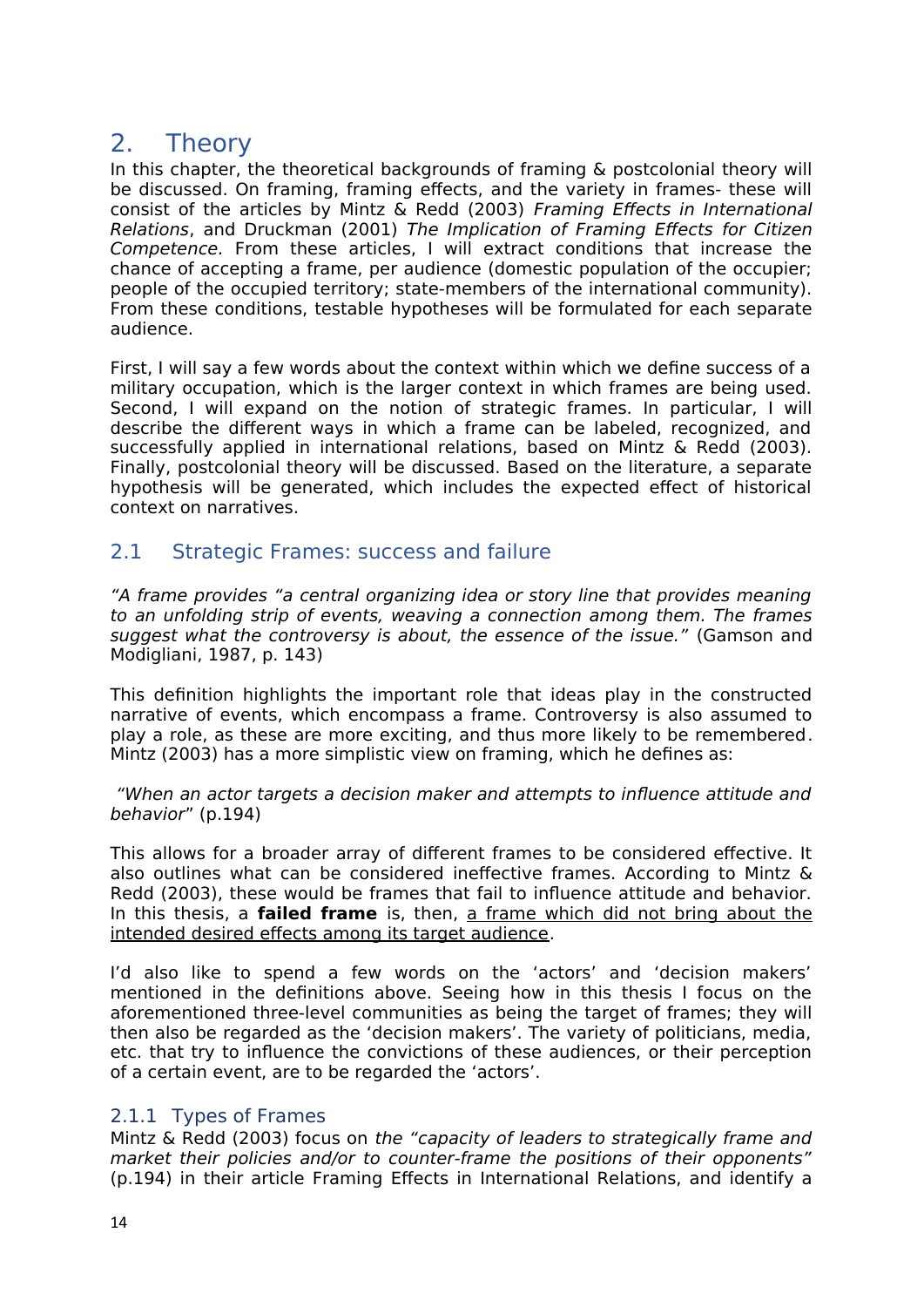multitude of frame-types. These include: purposeful framing; thematic framing; evaluative framing; (counter-) productive framing; successful framing; failed framing; counter-framing; loss-frames; gain-frames; interactive frames; structural frames; revolving frames; sequential frames; third-party frames- as well as an examination of framing vs. priming (p.194). What will follow is a short expansion on the frame-types listed by Mintz & Redd (2003). These will later-on help identifying the used frames in the discourse-analysis.

We will begin with describing **purposeful framing** which refers to "an attempt by leaders and other influential actors to insert into the policy debate (…) organizing themes that will affect how the targets themselves as well as the public and other actors perceive an issue" (idem).

**Thematic framing** refers to "content-based communication and/or marketing, which is generally directed by national leaders towards the public, that concern policy or products, attributes and/or the introduction of "organizing themes" into the policy debate" (p.195). A thematic frame is able to influence popular opinion by prioritizing "the content considered during the policy debate". An important theme is: nationalism. Levy (1988) writes on the influence of public opinion on a politician's decision to take their country into war, in his article Domestic Politics and War.

Nationalism creates a sense of common interest, and holds national interest as the highest value, often accompanied with a large commitment to the wellbeing of the state. Also, this commitment "is strengthened by the myth regarding the omniscience and omnipotence of the nation and congruence of one's national morality with a supranational ethic" (p.665). These 'myths' and 'doctrines' might then be used by the political elite, to further their own view of national interest, or simply their own.

By contrast, **Evaluative framing** aims to manipulate the reference point to which the external environment – or the focus of public debate- is compared to. It is able to shift the way we look at the meaning of possible outcomes. For instance, Jervis (1992), Stein (1993) and Tversky and Kahneman (1986) conclude that frames that focus on the possible gains, increase "risk-acceptant behavior and the choice of risky courses of action" (Mintz, 2003, p. 195). **Productive framing** encompasses all frames "that bring about the initially intended outcome". Mintz & Redd (2004) use the example of rival political leaders, where one successfully frames the other as being unfavorable, to the intended domestic audience. Note, that a productive frame is a successful frame, which is successful for its premeditated target audience. If, say, the same frame did not resonate with the target audience, or in a different way than originally intended, we would call it a **counterproductive-** or **failed frame.** 

A **counterproductive** frame produces effects that are the opposite, or contrary of those originally in mind. The frames productive/successful and counterproductive/failed are not necessary mutually exclusive; it can be regarded as a spectrum. Political leaders are often busy with (sometimes preemptively) **counter-framing** certain issues, so that their frames are perceived to be more favorable (p.195), and so opponents will have to 'step into' their frame as a reference point to defend themselves or spin public opinion. This does not always imply that leaders attempt to depart from **loss frames** to **gain frames.**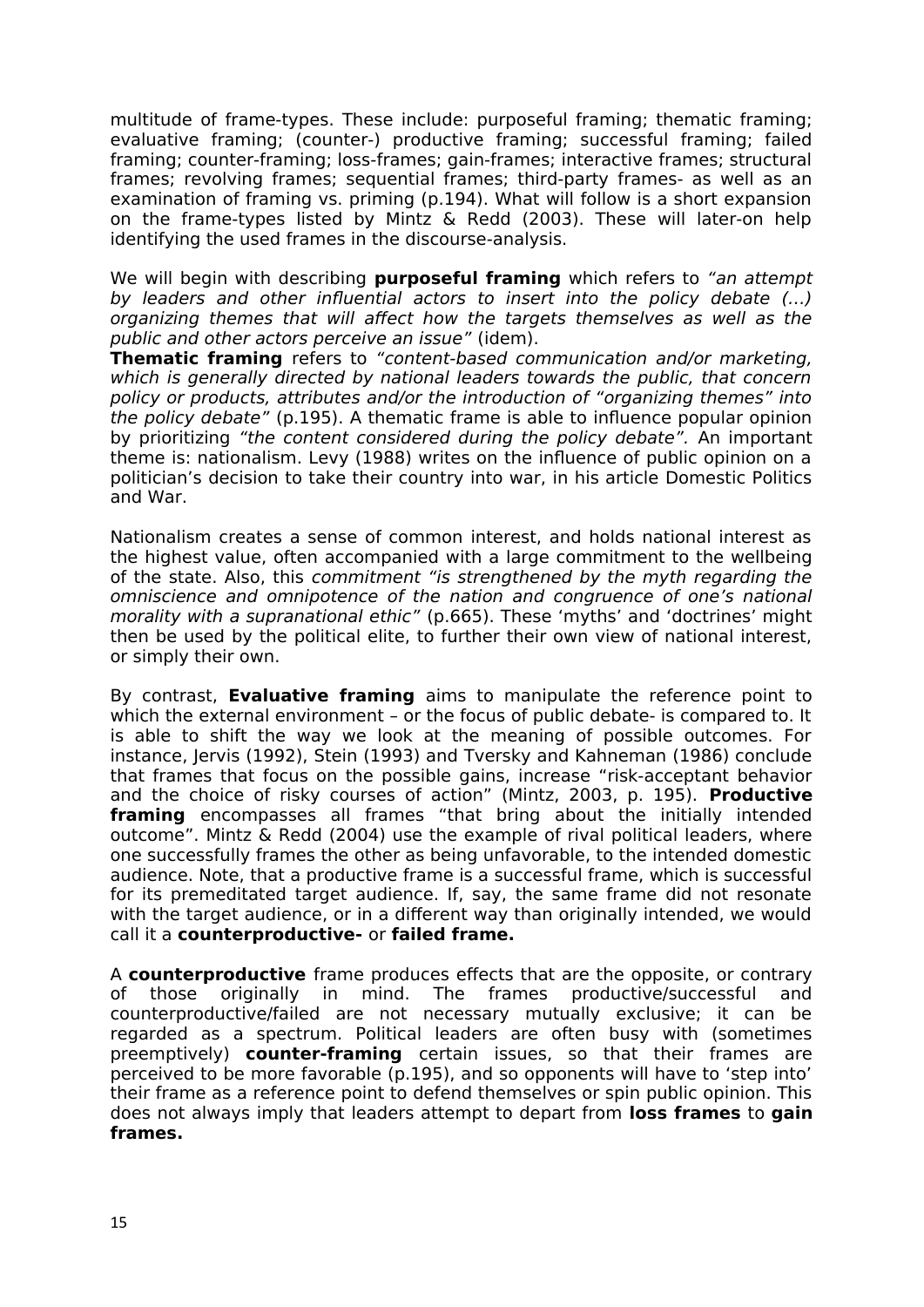Mintz & Redd (2003) state that, in certain situations, it is favorable for a leader to maintain a loss frame. For example, when a leader frames the situation as being at a loss, he/she might be able to use that to justify more risk-acceptant behavior to his/her electorate (e.g. 'It is now or never'). Or, when involved in serious negotiations, a loss frame can influence how big your negotiating partner perceives your own domestic win-set to be (the minimum amount you need to 'win' in international negotiations, otherwise it will not be accepted domestically). Putnam's notion of two-level games touches on this subject, when talking about level-II negotiations (e.g. "I'd like to accept your proposal, but I'd never get it accepted at home" in: Putnam, 1988, p.440.)

The likelihood of a frame sticking, increases when multiple frames are being used to describe the same. This is the tactic of a **revolving frame**, which entails the sequential use of different frames, over time. If only a single frame is being reused consistently, we speak of a **sequential frame** (e.g. 'Lying Ted'). Interesting to note is that sequential frames allow for **aggregate frame-effects**, where multiple outcomes are framed. While most of the literature on framing centers on "single, one-shot frames," in reality, many of the crucial choices in international relations involve "compound outcomes that can either be sequential or simultaneous "(Mintz & Redd, 2003, p.198; Levy & Jack, 1996).

In the same fashion, politicians are able to add different narratives to an already existing fabricated 'base assumption' in which people interpret them. For example; Donald Trump's characterization of Hillary Clinton as "crooked", opened the gates for him to use different events for him to 'justify' his frame. Accepting speaker fees at a speaking event becomes an example of 'being bought, as crooked people do', and having an unsecure mail-server becomes 'breaking the law, as crooked people do', etc. The use of sequential frames also incorporates repetition which might help the general public with memorizing them (e.g. 'Lock her up!'). Mintz & Redd (2003) discuss certain 'tactics' that might be used with frames. They mention the 'Salami Tactic'. It is based on the assumption that decision-making individuals have short-sightedness when it comes to comparing alternatives. A politician wanting to achieve radical policy change, would then do best to break them down into smaller, less-impactful policy changes, but build up the severity as time moves on.

Minz & Redd (2003) use Israeli PM Sharon's gradual intensification of military interventions against Palestinians as an example (p.198). Perhaps a more recent example would be Donald Trump's foreign policy on the Israeli-Arab conflict, in which the pillars of the Palestinian negotiations were individually dismantled: the recognition of Jerusalem as being Israel's capital, came when the U.S. embassy was shifted from Tel Aviv; followed swiftly by the recognition of the Golan Heights as being Israel's rightful territory, which made it possible to recognize the illegal settlements on Palestinian grounds as being "not per se contrary to international law" (Al Jazeera, 18 November 2019).

Then came budget-cuts to UNRWA, which saw \$360m. be reduced to zero in two years (2016-2018); the closure of PLA (Palestinian Liberation Authority) offices in Washington- it could all be exemplary for a controlled escalation of frame, and action, meant to incrementally achieve radical change. As I hope to show, India's discourse and acts towards Portugal, in the 1950's and vice-versa, showed a same escalation in discourse and military action.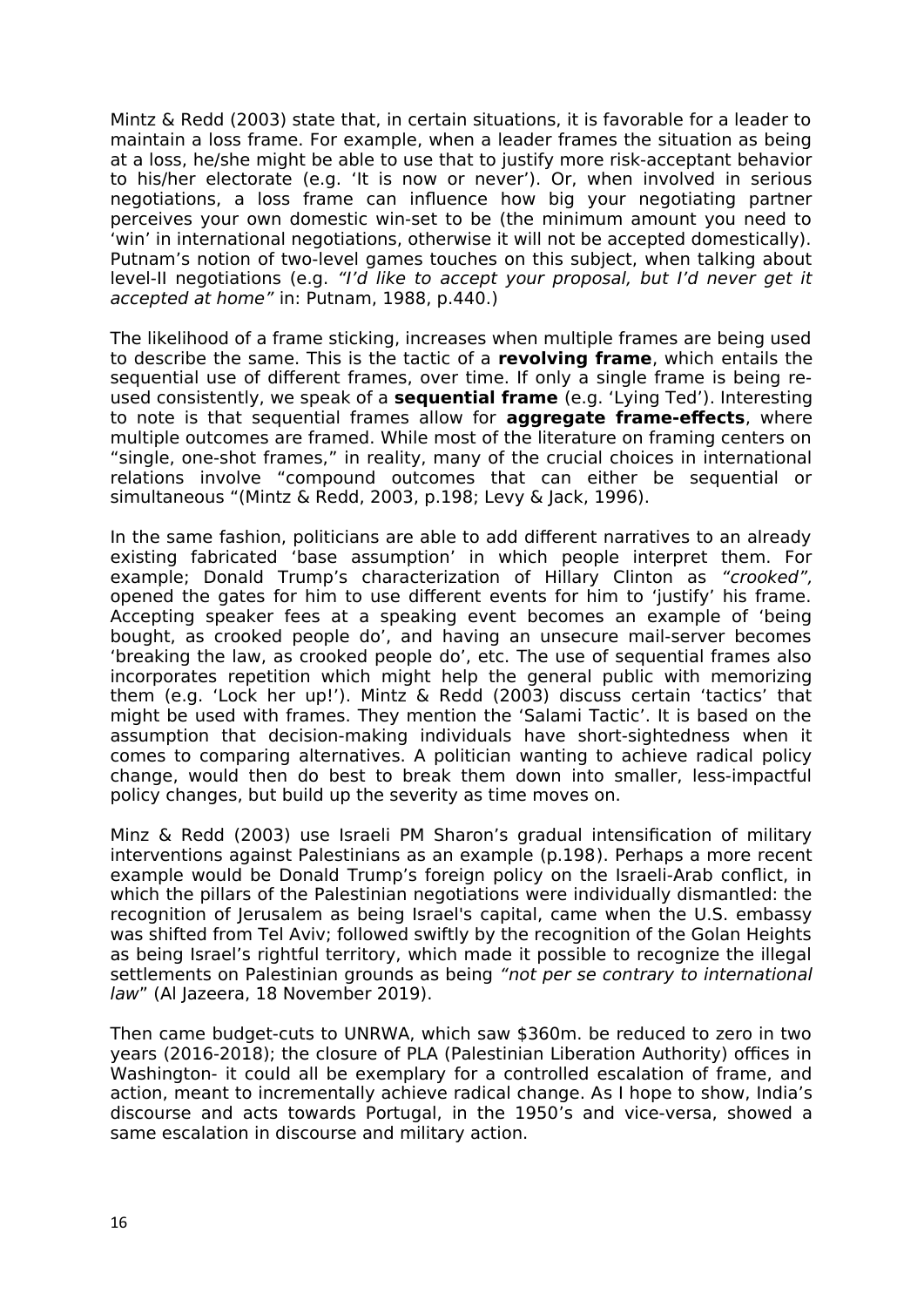Intrinsic variables of the framer (or framed) are not the only factors accounting for a successful frame. External factors might also have influence. A popular example of external influence is the media; as a frame is more likely to succeed if media-outlets agree with it as well, thereby repeating and enforcing it. This makes the media a popular vehicle used by framers to reach their targetaudience. A possible danger of using mass-media might be that a frame reaches non-target audiences, who might disagree with the message, to the point that they actively start opposing it with their own frames. There are ways in which frames might be resisted, altered, or replaced altogether. Third parties might try and **counter-frame** existing ones, in an attempt to sketch an alternative (biased) vision or outcome (e.g. U.S. intervention in framing the policy debate between Israel and the Palestinians). By taking into account the framing-party, the target-audience, and the many variables that constitute the context in which the framing is taking place, a likely successful strategy can be formulated.

**Frame-strategy** is likely to differ, depending on who is framing and/or who is being framed—however, Mintz assumes that the most common targets of framing in International Relations are opposing nation-states (2003). Democratic leaders are more likely to succeed in negatively framing leaders from nondemocratic countries, and thereby getting approval for their foreign interventions. Mintz and Geva (1993) also indicate that public approval is higher for military interventions against non-democratic countries.

Finally, the (in)ability of states/institutions to frame or counter-frame heavily influences the success/failure of a frame. Money also plays a role, as some actors might have more resources to their disposal and will be better equipped at fighting certain frames than others.

#### <span id="page-17-0"></span>2.1.2 Frames in Communication & Frames in Thought

Druckman (2001) distinguishes between **frames in communication** and **frames in thought.** They differ in that the former "focuses on what a speaker says (e.g., the aspects of an issue emphasized in elite discourse), while the latter usage focuses on what an individual is thinking (e.g., the aspects of an issue a citizen thinks are most important)" (p.228).

These two forms of framing also have a different relationship, as communicative frames influence thought-frames. This process is called a **framing effect**, or rather, the (sum of) influences that frames have on each other and/or on the personal opinions of the target-audience, regarding policy issues (idem). In the cases of Goa and the Golan Heights, we will be interested in the used frames in communication, found in relevant public discourse.

As a final addition to the framing-literature, I will shortly discuss different **framing-effects.** There are **equivalency framing-effects** where the use of different, but logically equivalent, words or phrases lead individuals to alter their assessment of a given situation<sup>[3](#page-17-1)</sup> (p.228). There are also **emphasis framingeffects**., whereby "emphasizing a subset of potentially relevant considerations, a speaker can lead individuals to focus on these considerations when constructing their opinions" (p.230).

<span id="page-17-1"></span><sup>&</sup>lt;sup>3</sup> Think of 'loss-' and 'gain'- frames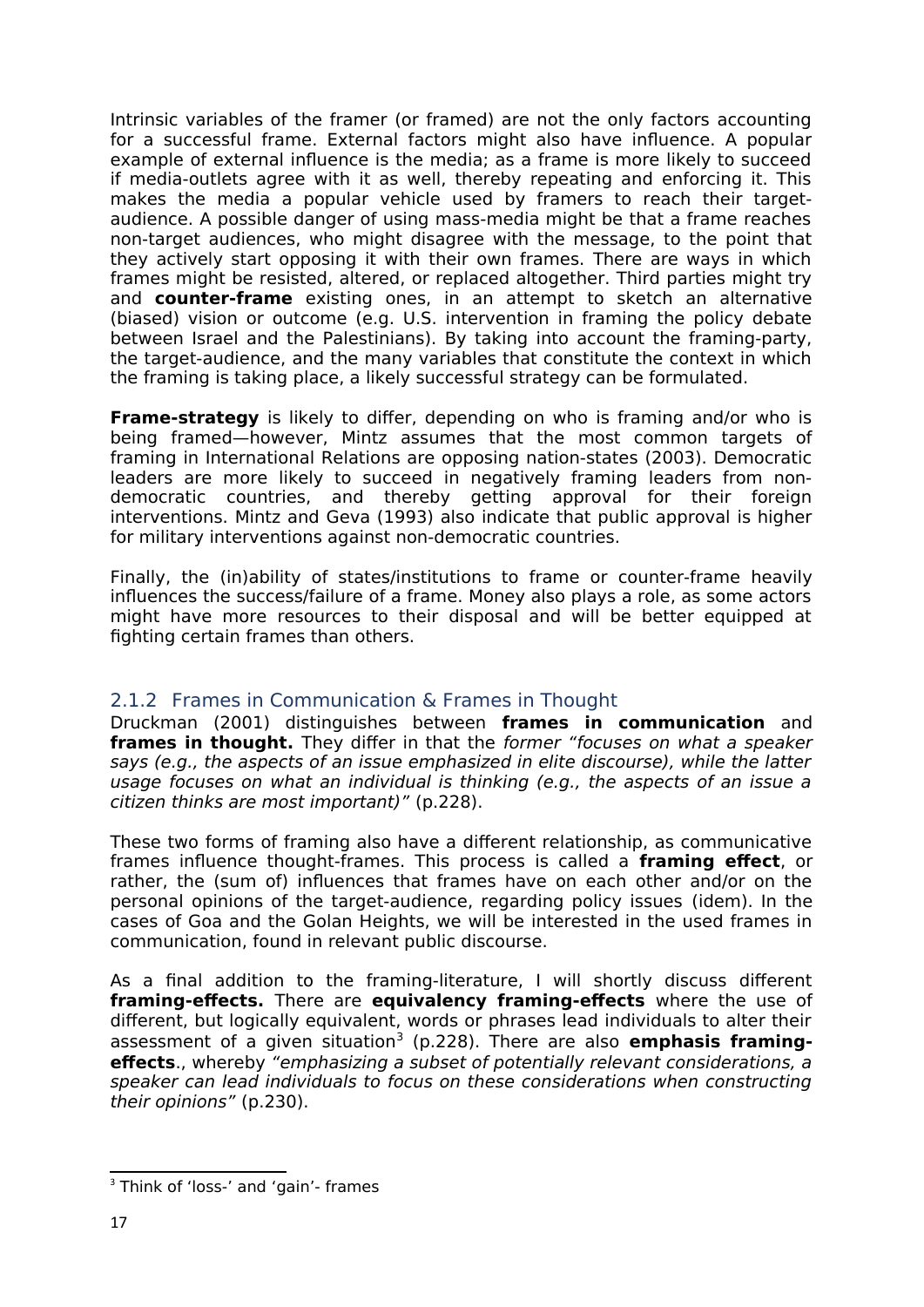In these effects, elite-interaction plays a larger role in persuading public opinion. For example, when a politician makes sustainability a large issue in his/her campaign, voters will tend to judge other candidates based on their sustainability plans. The electorate's frame of reference will therefore be largely influenced by the emphasized frames of the politician. Emphasis framing theories have recently focused on identifying the systematic limits of political manipulation. Are there any factors that contribute to the successful adaptation of an emphasis frame?

Druckman (2001: pp. 240-247) summarizes these moderating variables of framing-effects into:

- **Predispositions:** People are more likely to reject a strategic frame if does not correspond with their own personal predispositions on the matter.
- **Citizen deliberation:** Research done by Prince and Na (2000) shows that citizens deliberating on policy matters are less sensitive to sequential framing-effects, than those that did not participate in deliberation.
- **Political information:** People with less access to political information are more likely to be sensitive to frames, as more informed people will often have made up their mind – or have a frame of their own- and be more resistant to a frame imposed on them from the outside.
- **Source credibility:** People are more willing to accept a frame from a source which they deem to be honest.
- **Competition of frames:**The more competing frames there exist on a certain issue, the less likely it is that framing effects will be successful.

#### <span id="page-18-0"></span>2.2 Hypotheses & answering the first research question

Table 2: Hypotheses on the influence of strategic framing in the acceptance of military occupations

| <b>Variables</b>                                                                                                        | <b>Hypothesis for target-audiences</b>                                                                                                                                                                                                                                                                                                                                                                                         |  |  |
|-------------------------------------------------------------------------------------------------------------------------|--------------------------------------------------------------------------------------------------------------------------------------------------------------------------------------------------------------------------------------------------------------------------------------------------------------------------------------------------------------------------------------------------------------------------------|--|--|
| The predispositions of each of the<br>three audiences, on The Annexation of<br><b>Goa and The Golan Heights</b>         | more frames overlap with<br>The<br>the<br>predispositions of the target-audiences, the<br>more successful a frame will be. Therefore:                                                                                                                                                                                                                                                                                          |  |  |
| The role that source credibility plays<br>in the persuasion of each of the three<br>audiences to accept a certain frame | <b>H1:</b> Actors will aim to make their frames<br>coincide as much as possible with existing<br>predispositions of the target audiences.<br>Assuming that the predispositions referred<br>to, are relevant for the annexation.<br>The more reliable a source is perceived to<br>be by the three audiences, the more<br>successful that broadcasted frame will be<br>in convincing the audience of its validity.<br>Therefore: |  |  |
|                                                                                                                         | H2: Actors will try to spread their frames<br>though (perceived) credible sources, or - if<br>they perceive there to be none- create their<br>own forms of information sharing.                                                                                                                                                                                                                                                |  |  |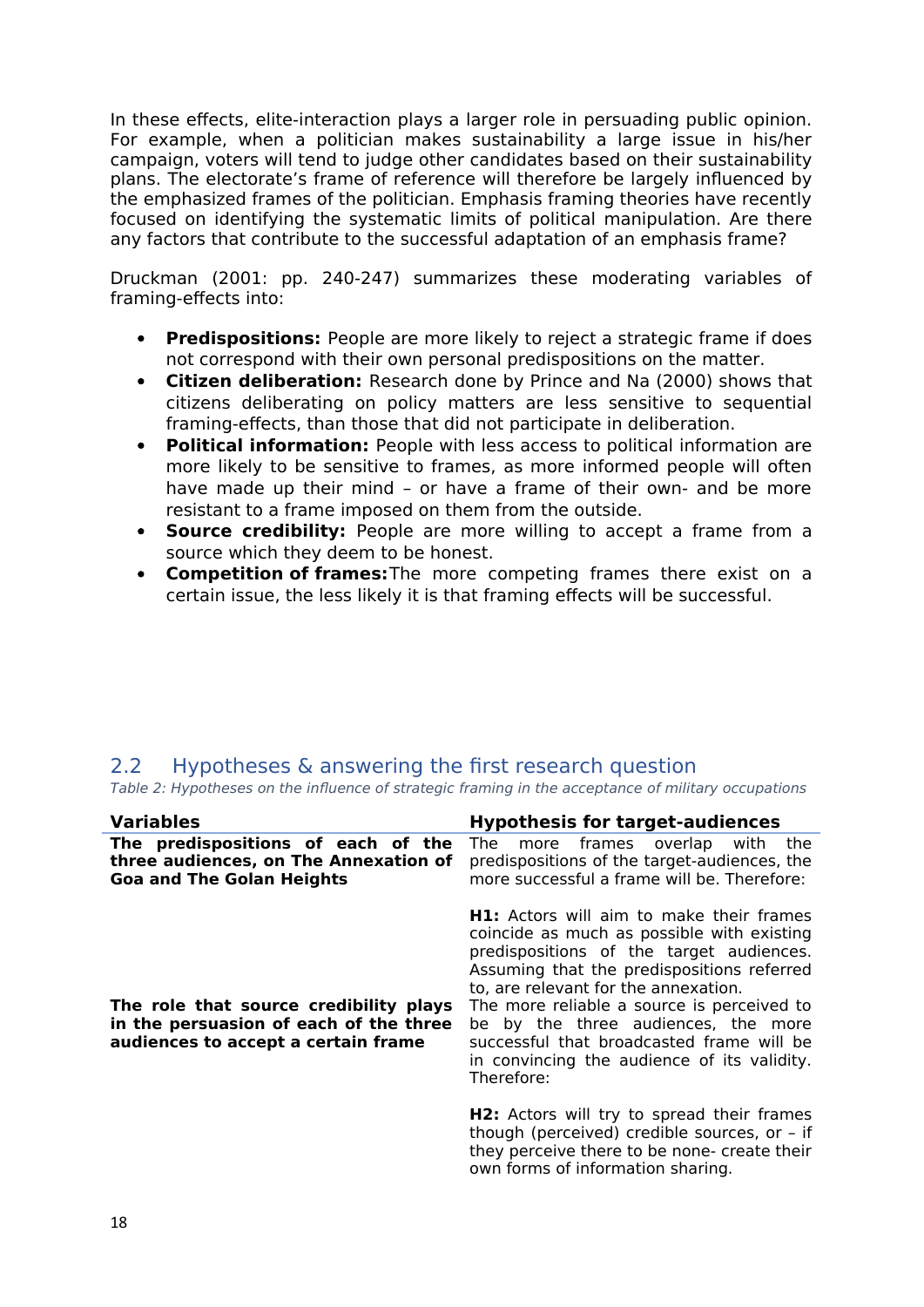**The number of competing frames H3:** The more frames there are competing in persuading the target-audiences, the less effective any of them will be, unless they are part of a sequential frame.

Based on the above, in light of the time limitations on this thesis, I will select three out of five moderation effects, which I believe to be the most accessible and influential in successfully framing a military occupation, or annexation, and use these to formulate the hypotheses, and focus the source-analysis. Combined with the above literature on frames, framing-effects, and strategic framing- these moderation effects will lead the analysis of the independent variable. Based on the earlier readings, I believe the **predispositions, source credibility, and competition of frames** of the different target-audiences to be the most important. The available literature shows no real consensus on what exactly makes a frame successful, and even shows that macro-variables might have an influence on micro-level assumptions. However, extensive research has been done on identifying what- and how- certain frames, frame-effects, and strategies in framing can be formulated for testing.

Based on the above, the first research question: 'What strategic frames can be used to influence target-audiences of military occupations, as defined above?' – has been extensively described, and based on that information, a selection of moderation effects will be further used in this thesis.

This thesis will focus on frames in communication, targeted towards the domestic population, the population of the occupied territory, and the international community- and assume a great importance of emphasis framing-effects used by actors involved in the Annexation of Goa and The Golan Heights. It assumes that (1) predispositions (2) source credibility, and (3) competing frames are crucial variables which help explain a success or failure of a frame used in justifying military occupation.

#### <span id="page-19-0"></span>2.3 Postcolonialism & its influence on discourse

This paragraph touches on postcolonial theory, and how it has shaped the discourse of colonial occupiers. In combination with the previous literature, it will help explain India's relations with Portugal, and the use of Portugal's language regarding Goa, as Portugal has been colonizing Goa since the  $17<sup>th</sup>$  Century.

In Israel's case with the Annexation of the Golan Heights, the post-colonial theory will help us understand how a colonizing/ illegitimate territory expanding force is able to rhetorically justify its interventions in the Middle East, as the area has been a classical example of Edward Said's Orientalism (1978). By purposefully misshaping the reality of the Middle East in speeches, text and art, a nation is able to self-determine the context in which it frames its justifications (i.e. Edward Said starts the first chapter of Orientalism by analyzing the British presence and attitude towards Egypt.

He shows a series of self-sustaining arguments as to why the British should remain in Egypt- none of which incorporate any critical Egyptian input.) Postcolonial theory will also aid in distinguishing certain theme's or axioms used by occupying forces as part of their military justifications, as post colonialism focuses on the relation between a dominant colonial invader and its (cultural)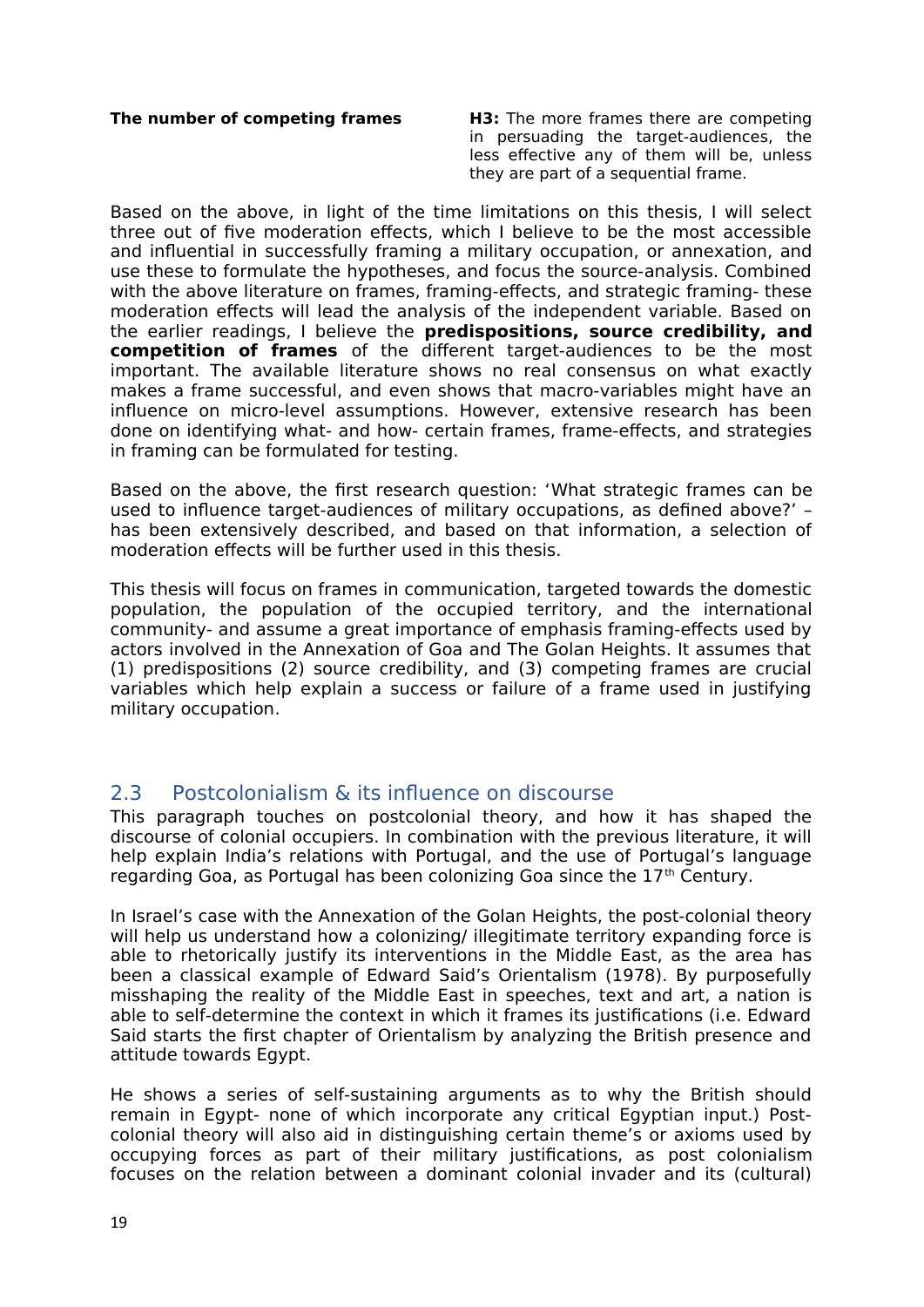influence on the subjected population. In that sense, Israel's annexation of the Golan Heights, alongside its prolonged colonization of the West Bank and numerous illegal settlements, qualify to be viewed through the lens of post colonialism- as the rhetoric for the expansion of the 'Land of Israel' has remained a constant theme in Israeli politics since the '50s.<sup>[4](#page-20-1)</sup>

#### <span id="page-20-0"></span>2.3.1 Postcolonialism in literature

As mentioned in § 1.1 post colonialism is a critical theory which is part of the post-positivist (or: phenomenological) school of thought, where (ever-changing) ideas, norms and theory are central in shaping our ideas of reality, and how we are able to explain - or understand it. Critical theory focuses on utilizing "a wide range of approaches" centered around the idea of "freeing people from the modern state and economic system"- a concept known as: **emancipation** (Ferreira, 2018).

Postcolonial theories draw on social-constructivism for its understanding of the world around us.

Early postcolonial theory found its inspiration in Marxism, and takes on jargon from many disciplines to describe the ways in which external influences have altered the economic, cultural and sociological compositions of colonized territories (Young, 2003). It focuses on analyzing and critiquing the ways in which western knowledge- systems have come to dominate (Sharp, 2009). Sharp (2009) distinguishes between three different forms of the use of postcolonial theory in her book Geographies of Postcolonialism (p.7):

- 1. Colonialisms that consider "(…) the ways in which understanding of the rest of the world were incorporated into European knowledge, from the period prior to exploration of the lands beyond Europe's boundaries until the present"
- 2. Postcolonialisms that emphasize the evolved, continuing relations between former colonizers and their colonies;
- 3. Postcolonialisms that think about post colonialism as "a critical theoretic project which challenges western assumptions, stereotypes and ways of knowing and offers its own alternatives."

The distinctions make for a more nuanced debate when we mention postcolonial theory. In the case of framing, we wander into the area of all three, but mainly post-colonialisms. The emphasis lies with the continuing (assumed) superior position of European countries vis-à-vis 'the Other'; be it economical, diplomatic or military- on which former colonizers will appeal to, as a justification for their prolonged occupation. Postcolonial theorists share that the colonizer is in the wrong, for an array of reasons, but might differ in the road to decolonization.

Certain historical figures have had different interpretations in how to best achieve decolonization. Ghandi, for example, was well known for his peaceful protest against the British Empire. But peace is not necessarily the only option to achieve liberation from a colonizer. Some postcolonial authors believe that a violent resistance against the colonizing force is inevitable, and crucial for liberation.

<span id="page-20-1"></span><sup>&</sup>lt;sup>4</sup> David Ben-Gurion, "Israel among the Nations", in State of Israel, Government Year-book, 5713 (1952), page 15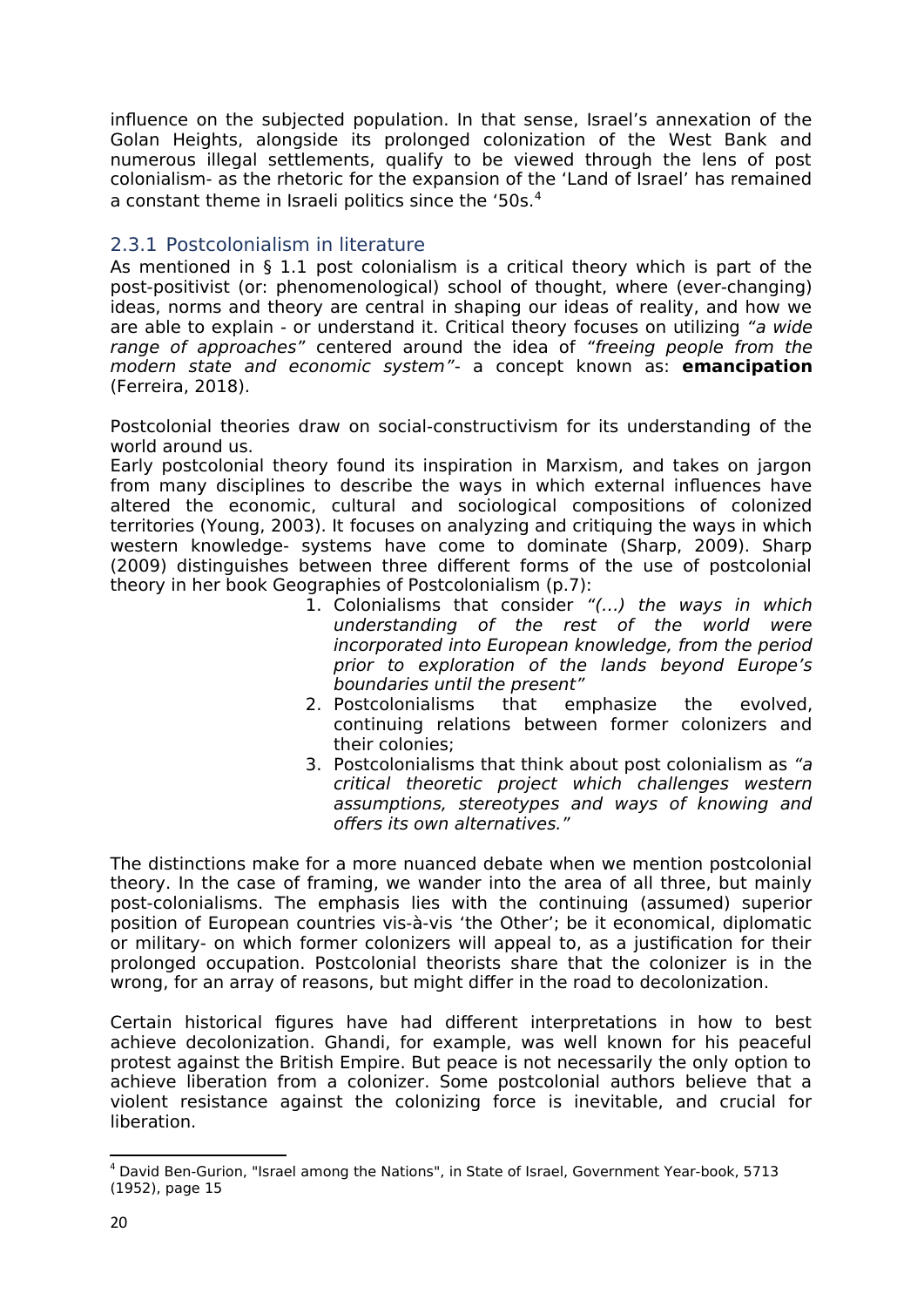Fanon, in his famous Wretched of the Earth writes that: "Hostile nature, obstinate and fundamentally rebellious, is in fact represented in the colonies by the bush; by mosquitoes, natives, and fever, and colonization is a success when all this indocile nature has finally been tamed" (1963, p.250). This perception on freeing oneself from foreign oppression might explain any (overly-) aggressive standpoints coming from politicians of former colonies involved in war. It might be used to emphasize a sense of urgency, threat, or risk of being 'recolonized'.

#### <span id="page-21-0"></span>2.3.2 Influence of colonial discourse on framing

Alongside the notions of a dominant state-force being present to (oppressively) administer their authority in a foreign territory, comes also the influence of their used rhetoric; be as a direct justification of their actions, or a sub-conscious priming, found in a certain phrasing or framing.

This is referred to as 'colonialist discourse'. Colonialist discourse has been used to historically reflect Euro-centric norms and ideas, which would be viewed as a blueprint for the colonies in the eyes of the colonizer, based on the assumed supremacy of Western philosophy. Anand's dissertation-article Western Colonial Representations of the Other: The Case of Exotica Tibet (2007) identifies rhetorical strategies that characterize Western representations of the non-Western Other (p.23).

Anand states that: "Cultural representation of the non-Western Other lies at the core of Western colonial and neo-colonial discourse" (p.1). His critical political analysis was made on two levels:

1. The practices which through the West have stereotyped and essentialized the Other, which according to Anand (2007) serves as "a backbone" to; 2. Apply various rhetorical strategies to.<sup>[5](#page-21-1)</sup>

Colonialist discourse has been used to mask the true intentions of the colonizing force, and hide the relations of inequality and domination (p.24). The Other has a special position in Western eyes, where it is simultaneously 'frozen' – or imprisoned- in certain periods of time, and is seen as backwards, or slow; and 'outside of history' where it does not seem relevant for global developments and major decisions. Whereas the West is seen as "the present and the now" whereby it feels that it has the right/duty "to bring progress" to the Other (p.36).

Famous examples of this discourse in practice are the 'civilizing missions' between the  $15<sup>th</sup>$  - 20<sup>th</sup> century, undertaken by large colonial forces (such as France, Portugal, and the Netherlands) in which it was morally acceptable to conquer new territories and people- under the justification of bringing 'civilization' to, so-called, 'backward' and 'unenlightened' people. In all cases, they were non-Christians- such as the case of Goa.

Another famous example of colonial discourse is the poem The White Man's Burden: The United States and the Philippine Islands (1899) by Rudyard Kipling. This poem encourages the United States to expand its imperial control of the world, and take control of the Philippine's. The phrase 'white man's burden' would be used by imperialists to justify the American continental expansion, in much the same way as the 'civilization missions' were used. Instead, the Americans referred to a 'Manifest Destiny' in which they were responsible for

<span id="page-21-1"></span><sup>&</sup>lt;sup>5</sup> He mentions: infantilization, eroticization, debasement, idealization and self-affirmation. These strategies would then "put flesh on the imagined Other" (p.23)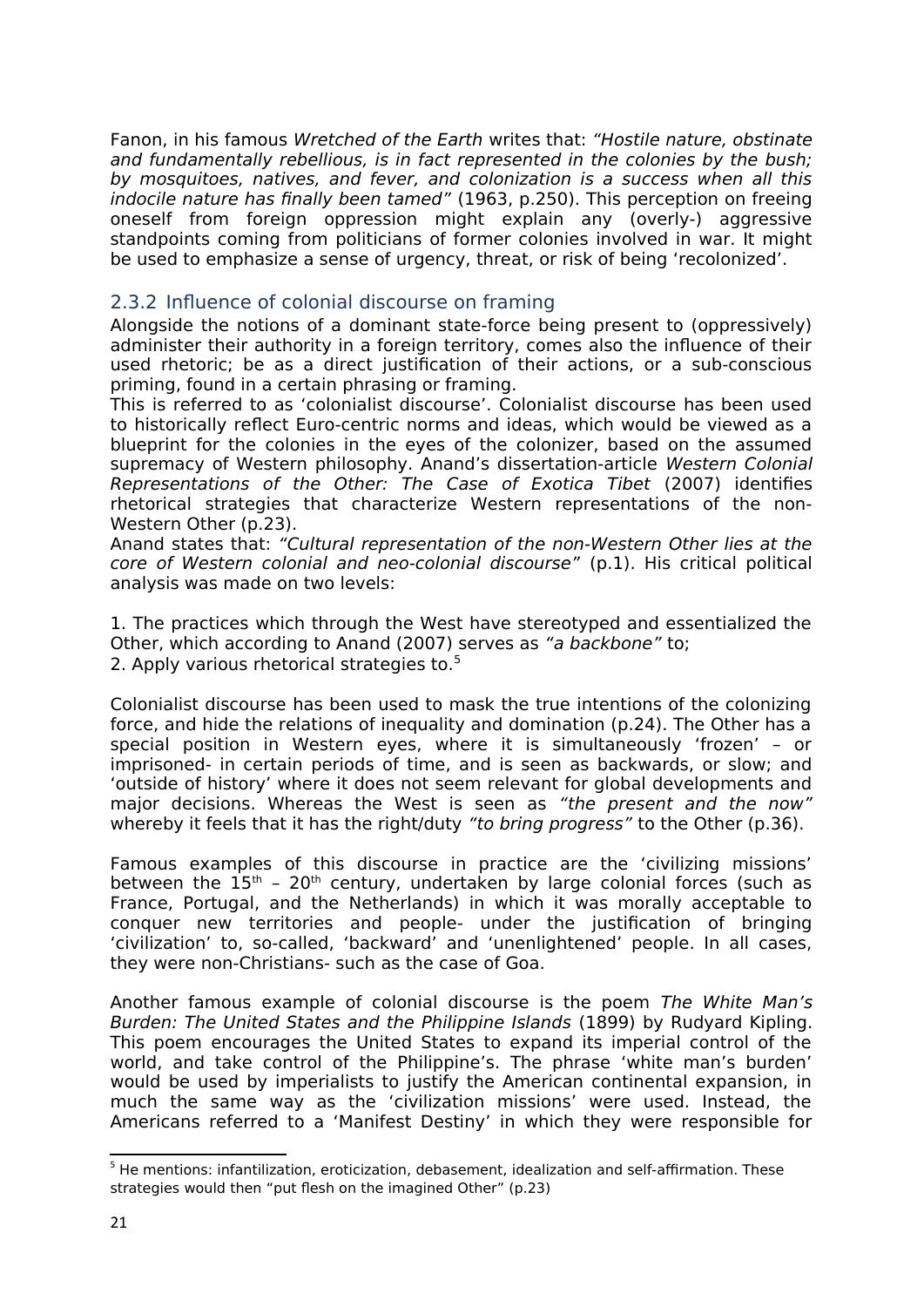reshaping the lands they conquered in an agrarian sense, as this was perceived as being superior to urbanism (Miller, 2006).

#### <span id="page-22-0"></span>2.3.3 Decolonization & its influence on frames

As postcolonial theory emphasizes, the context in which political discourse is made is important to note when analyzing frames. Taking into account the 'trend' of the 60's to 80's (or more generally: after WOII) regarding the holding of foreign territories, or colonization- we find that actually decolonization was the generally held view by the international community, on future self-determination of previously occupied territories.

**Decolonization** broadly refers to the emancipation from colonial rule (Rothermund, p.24). It marks the "historic shift from world of colonial empires to a world of nation-states" (Dane, p.1). These added nation-states are measurable today; as the United Nations went from 51 members at its founding in 1945, to 193 today. During the decades after WO II the sense of defeat and oppression at the hands of the Germans, reminded wealthy European colonizers that the exertion by a foreign power of direct rule over another people was a thing of the past, and that the international community should strive towards a total liberation of peoples still suffering from the old regime of colonies (idem).

The U.N. adopted resolution 1514 in 1960, and declared colonialism "as a serious abuse of human rights" and declared that the right to self-determination was legally binding (idem).

It would be safe to say that at the international stage, it was clear that former colonies were given new momentum to push for independence. and any state giving the impression that it still was holding on to the old system, could now be seen as 'backward', 'oppressive' and perhaps economically (and physically) 'enslaving'. This also entails the intervening effect that postcolonial theory has on the use of frames; it would more than likely cause agents to refrain from using colonialist discourse, whereby a perhaps patronizing tone of voice would be used to describe the 'Other' as being in need of domination, or uncapable of selfdetermination or independence. This would likely decrease the chance of having your frames accepted within the international community. On the other hand, it could also be used to counter-frame colonizers by the colonies in their way to independence, and gather the international community to support their cause. The added hypothesis would then be formulated as follows:

Table 3: Colonial discourse as moderation-effect, and its associated hypothesis

| <b>Variables</b>      | <b>Hypothesis for target-audiences</b>                                                                                                                                                                                                                                                                                                                                                                                                                                                                                         |
|-----------------------|--------------------------------------------------------------------------------------------------------------------------------------------------------------------------------------------------------------------------------------------------------------------------------------------------------------------------------------------------------------------------------------------------------------------------------------------------------------------------------------------------------------------------------|
| 4. Colonial discourse | Avoiding colonialist discourse increases<br>the chances of getting a frame accepted in<br>the international community. Contrarily,<br>framing the other as a colonizer, will<br>increase the chance of gaining audience<br>support. Therefore:<br><b>H4:</b> Perceived military occupiers will<br>refrain from implying a (neo-)colonization<br>in justifying their occupation/annexation.<br><b>H5:</b> As a possible intervention of counter-<br>framing, occupied areas will actively frame<br>the occupier as a colonizer. |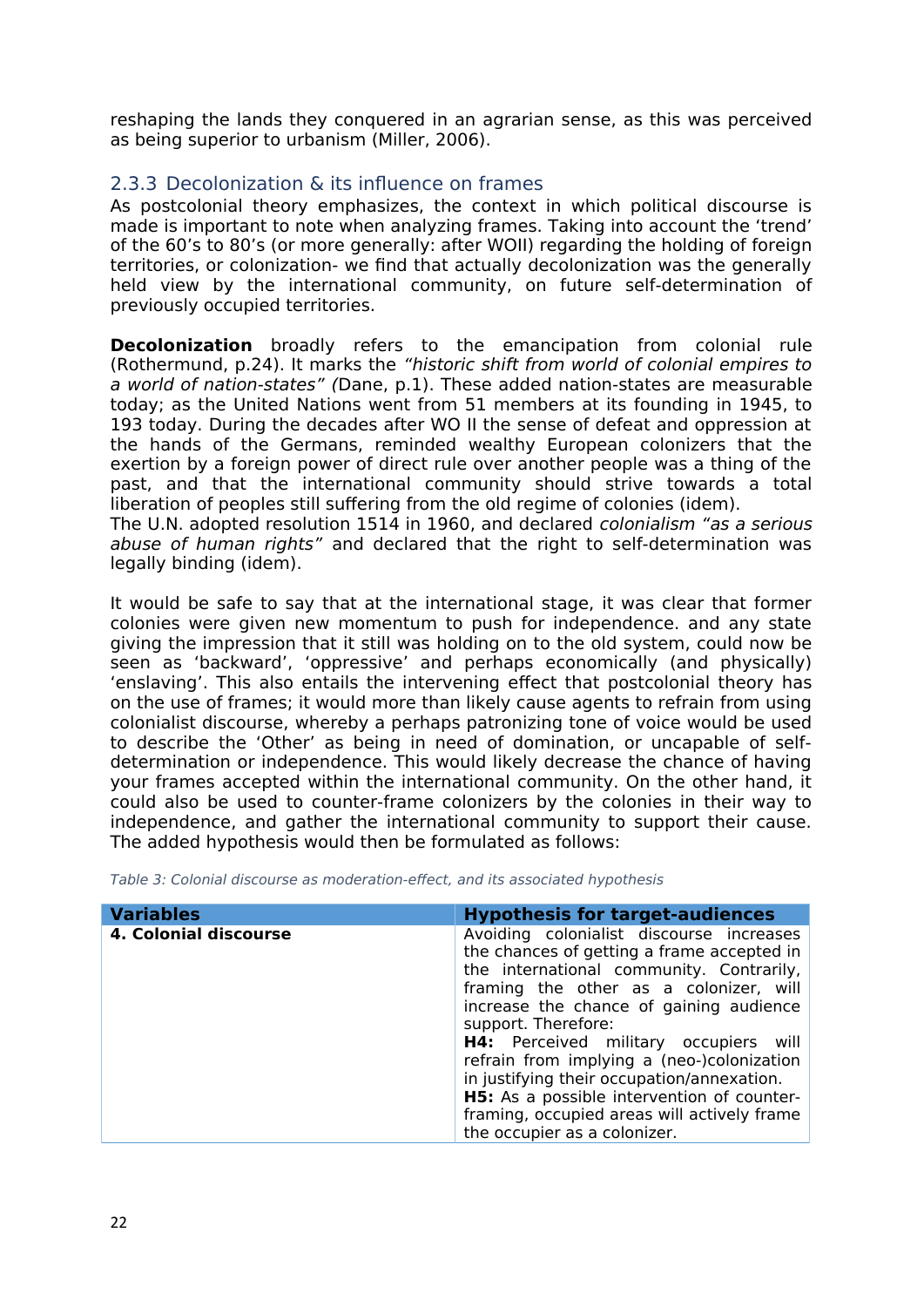#### <span id="page-23-0"></span>**Summary**

This chapter has shown an overview of the used literature on framing, framingeffects and framing strategy. It distinguishes between an array of different, identifiable frames which could be used by agents into persuading the three target-audiences into accepting their justifications for military occupation or annexation. This thesis employs the assumption of frames in thought, which assume that agents may influence individual perceptions on given situations by emphasizing certain aspects of a case, in the hopes of swaying the center of attention on these details. There are limits, however, to how effective these emphasizes may be. These are influenced by so-called moderation effects, which are summarized in table 2 (p.18). Taking the literature into account, three hypotheses have been formulated which would need to be applied by agents to the three target-audiences, to increase the chance of having a frame accepted (also table 2).

Furthermore, postcolonial theory has been discussed; particularly its influence on colonial discourse and its implications on successful framing. Postcolonialism is a post-positivist school of thought which focuses on how imperialism and colonialism influenced the way the West historically looked at the Orient. This has generally been in a demeaning way, which assumed Western superiority in education, tradition and philosophical thought.

The reality of colonization has been gruesome and belittling to the colonies, who have had different peaceful and non-peaceful approaches to achieve emancipation. Important for this thesis is the way political discourse has been affected by these notions, or predispositions. In the context of International Relations, we find that the period after WO II was characterized by waves of decolonization, with the focus on self-determination of peoples of occupied/colonized territories being huge in the international community. The United Nations declared that the former imperialist ways to be in violation of human rights, and the global order shifted towards a community of nation-states. From this follows the final adjustment to the earlier formulated three hypotheses; that agents would want to refrain from being framed as (neo-)colonizers when occupying or annexing foreign territories. The next chapter will delve deeper into the operationalization of the hypotheses, to make them suitable for testing. It will also discuss the pros and cons of the used methodology.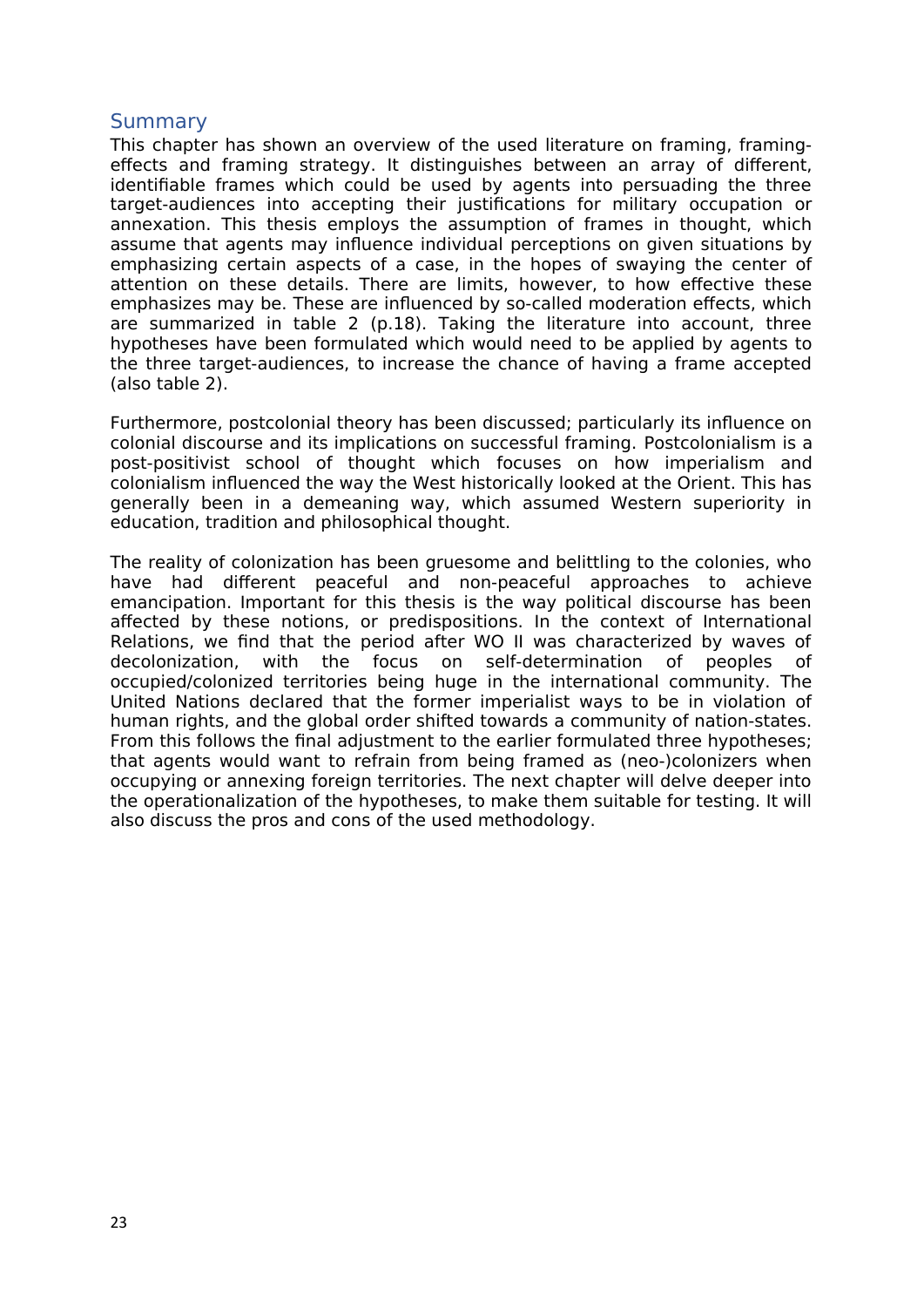# <span id="page-24-0"></span>3. Methods

In this chapter, an overview will be given of the used methodology. This thesis makes use of two case studies: The Annexation of Goa and the Annexation of the Golan Heights. Both will be subjected to a discourse analysis in the next chapter. The research design consists of a qualitative comparative case study, based on a most-similar case design. In the next paragraph, a short introduction will be given to qualitative research as well as to the benefits and drawbacks. of case study research. Also, the most-similar case design will be explained. Second, the Case Selection will be presented, in the light of a most similar case study design. Third, the hypothesis formulated in the theoretical chapter will be operationalized for testing. Finally, the reliability and validity of this research will be discussed.

#### <span id="page-24-1"></span>3.1 Research Design

This research consists of a comparative case study, based on a most-similar case design. In identifying the possible cases for this thesis, based on the criteria '(un)successful military occupation' and '(un)successful frames', four possible cases are considered. These are shown below in Table 4:

| <b>Strategic Frames</b>    | <b>Successful</b>                                                                            | <b>Failed</b>                                                                           |  |
|----------------------------|----------------------------------------------------------------------------------------------|-----------------------------------------------------------------------------------------|--|
| <b>Military occupation</b> |                                                                                              |                                                                                         |  |
| <b>Successful</b>          | <b>Complete success:</b><br>India's Annexation of Goa<br>(1965)                              | <b>Military success:</b><br>Israel's Annexation of<br>the<br>Golan Heights (1973)       |  |
| <b>Failed</b>              | <b>Rhetoric success:</b><br>Coalition's<br>Western<br>Occupation in<br>Afghanistan<br>(2002) | <b>Complete strategic failure:</b><br>Indonesia's Annexation<br>of<br>East-Timor (1975) |  |

Table 4: Possible outcomes with Strategic frames in combination with Military Occupation

However, due to time and resources constraints, research on all four possible cases was infeasible. I thus limited my research to two cases. Rather than including cases which include a differing dependent-, and independent variable; I have opted to control for military success and to aim for explaining the difference in success of strategic frames. As elaborated in the theoretical chapter success or failure in framing is expected to be explained by successful tailoring frames to different, crucial audiences. The degree to which they, in historical public discourse, resonate with a different frame, will determine success of failure.

#### **The dependent variable** is:

 The level of public acceptance of the successful military occupation/annexation - by the three target-audiences, respectively.

#### **The independent variable** is:

 The extent to which identified strategic frames used by domestic opinionleaders, influential actors and elites, to describe their successful military occupations/annexations, are aimed at, and stick with, the three targetaudiences.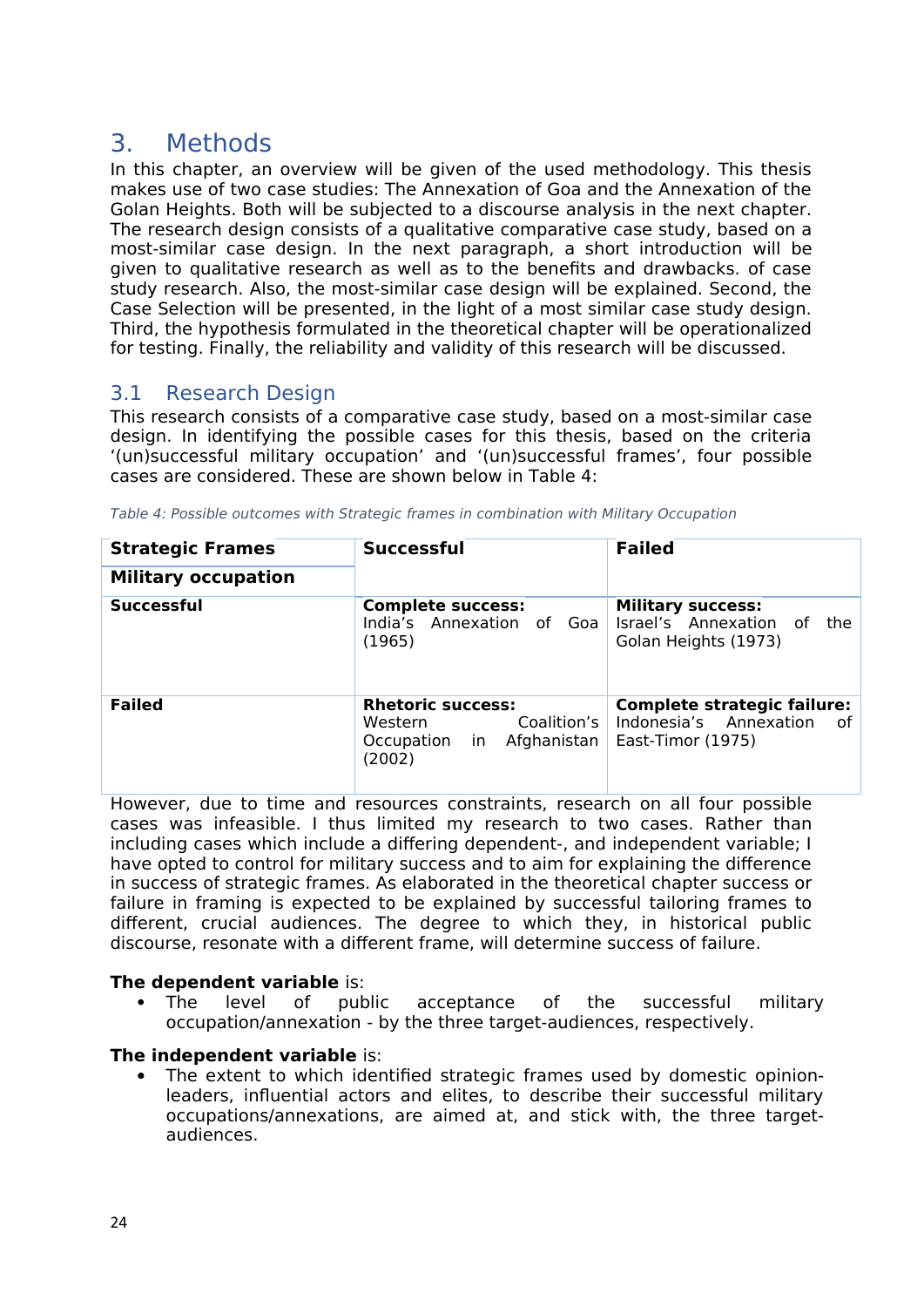This could be visually represented in the following conceptual model (figure **1**):



unique, historical events, no large-n cross-cases can be analyzed, on the phenomenon I'm interested in researching. This means that a quantitative test cannot explain the **causal inferences** which play a role in frame acceptance. For this reason, I will be using a most-similar case research design, because this allows the researcher to uncover an explaining, differing variable- in this case; the fit (or stickiness) of frames. Within the cases, however, multiple qualitative tools, such as: historical documentation and interviews, will be used; as well as quantitative data- such as surveys on public opinion.

Gerring's (2008. pp. 645-684) definition focusses on the external validity of a case-study, and he describes a couple of "caveats" that must be considered when using quantitative supplements: (1) the inference must only pertain to more than a few dozen cases; (2) relevant data must be available for the population which is being researched, and all the standard assumptions of quantitative statistical research must be met (Gerring. 2008, p.646). Seeing how annexation, as defined in this thesis, is rather rare, no large- $n$  (or at least no more than a few dozen) cases exist. As for the second caveat, I will focus on keeping my thesis as valid as possible, and take the standard assumptions of proper quantitative research into consideration.

As mentioned in figure 1, this thesis is a hypothesis-testing research, in which the four earlier-mentioned hypotheses in the Theory will be tested. These hypotheses will first be operationalized in §3.3 (p.25).

### <span id="page-25-0"></span>3.2 Case selection justification

But first, the case selections of the Annexation of Goa and that of The Golan Heights will be presented and justified. These involve the political context of the annexation and the military conflict. Further detailed case descriptions, as well as the reactions of the target-audiences will be part of the Analysis in chapter 4.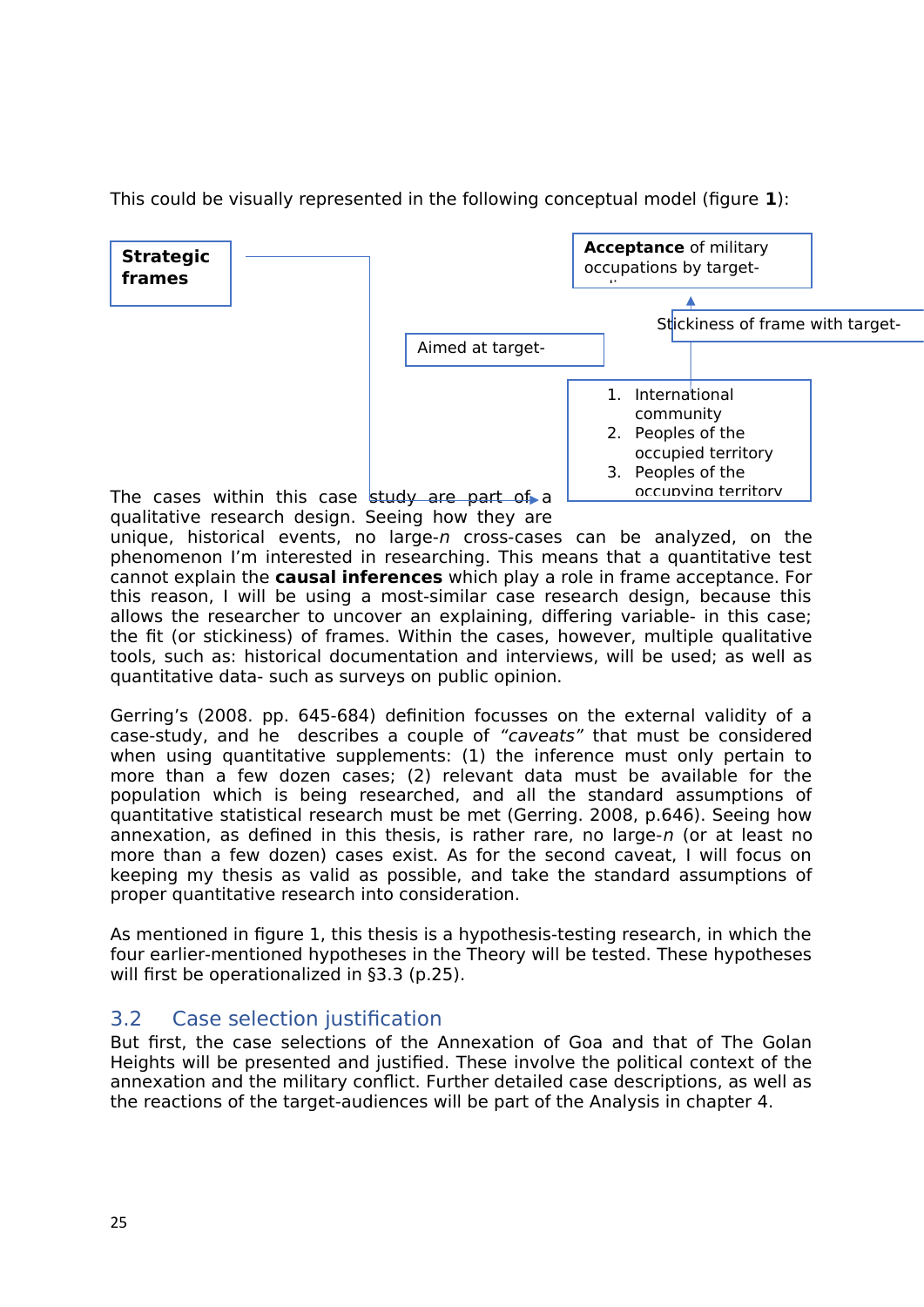#### <span id="page-26-0"></span>3.2.1 The Annexation of Goa (1961)

The territory of Goa is a former Portuguese overseas territory. It was colonized in the early 16th century, and remained under Portuguese administration until the annexation by the Republic of India in 1961, together with the enclaves of Daman and Diu. After the Portuguese monarchical system was abolished in 1910, hopes were raised that self-determination was going to be granted to the Portuguese colonies, but this proved to be wrong. This had led to the rise of many resistance movements in the early  $20<sup>th</sup>$  century in India which advocated for the liberation of Goa from 400 years of Portuguese colonial rule. Non-violent protests, inspired by Gandhi and the Indian independence movement, were held by the Goa liberation movement during the 40's till the 60's.

The Portuguese government, claiming sovereignty over Goa, saw these protests as being ungrounded, and regularly dispersed them, while arresting its leaders. Because of the violent nature of these arrests, the Liberation Movement steadily gained more support for its cause from the Indian population. The Republic of India, viewed the territory as being a historical, geographical, ethnic and legal part of India, and demanded the Portuguese to hand over control of the territories and leave. Small armed fractions in Goa, who called themselves 'revolutionaries' carried out attacks on Portuguese police stations and infrastructure, and sometimes successfully attacking military patrols. As their success grew, the Portuguese government brought in extra troops to eventually abolish the insurgency. However, the common message from the Goans to the colonizers was clearly anti-colonial, as it was the same message Ghandi and his August movements had told the British: "Quit India!"

As noted earlier, the international community was shifting towards a nation-state system post- WO II where decolonization was apparent around Goa (with the Dutch East Indies declaring independence, Western New-Guinea aspiring independence as well, and many Asian countries rapidly claiming their own selfdetermination), this might explain the reactions of the international community, as we will analyze further in the next chapter. Diplomatically, the Indian government had asked the Portuguese government on multiple occasions to reconsider its role in Goa, but the Portuguese declined again and again. Afterwards, tensions quickly rose between the countries, eventually leading to Operation Vijay, which proved that the Indian military was too powerful for Portugal to handle. The nearly bloodless victory introduced Indian authority and administration into Goa.

In short, Goa was a long-colonized territory of Portugal, and geographically part of the Republic of India which prominently spoke about unification. After independence in 1947, the Republic of India sought Goan independence from Portugal, in an anti-colonialist sentiment. After diplomatic solutions failed, the Republic of India used military intervention to achieve that goal on their own. This identity driven escalation on world scale, makes the Goa case interesting for my research.

#### <span id="page-26-1"></span>3.2.2 The Annexation of the Golan Heights (1981)

The Golan Heights are located in the Syrian Arab Republic. They were militarily occupied by the Israelis after the Six-Day War in 1967. During the fights for the Golan Heights, the Israeli's lost 115 men, with 306 wounded- while the Syrians lost an estimated 2500, with over 5000 wounded (Slater, 1992). As a result of the capture and annexation, over 100.000 inhabitants of the Golan Heights have left the area. Whether they 'fled' (as Israel states it, alongside the U.S.) as a result of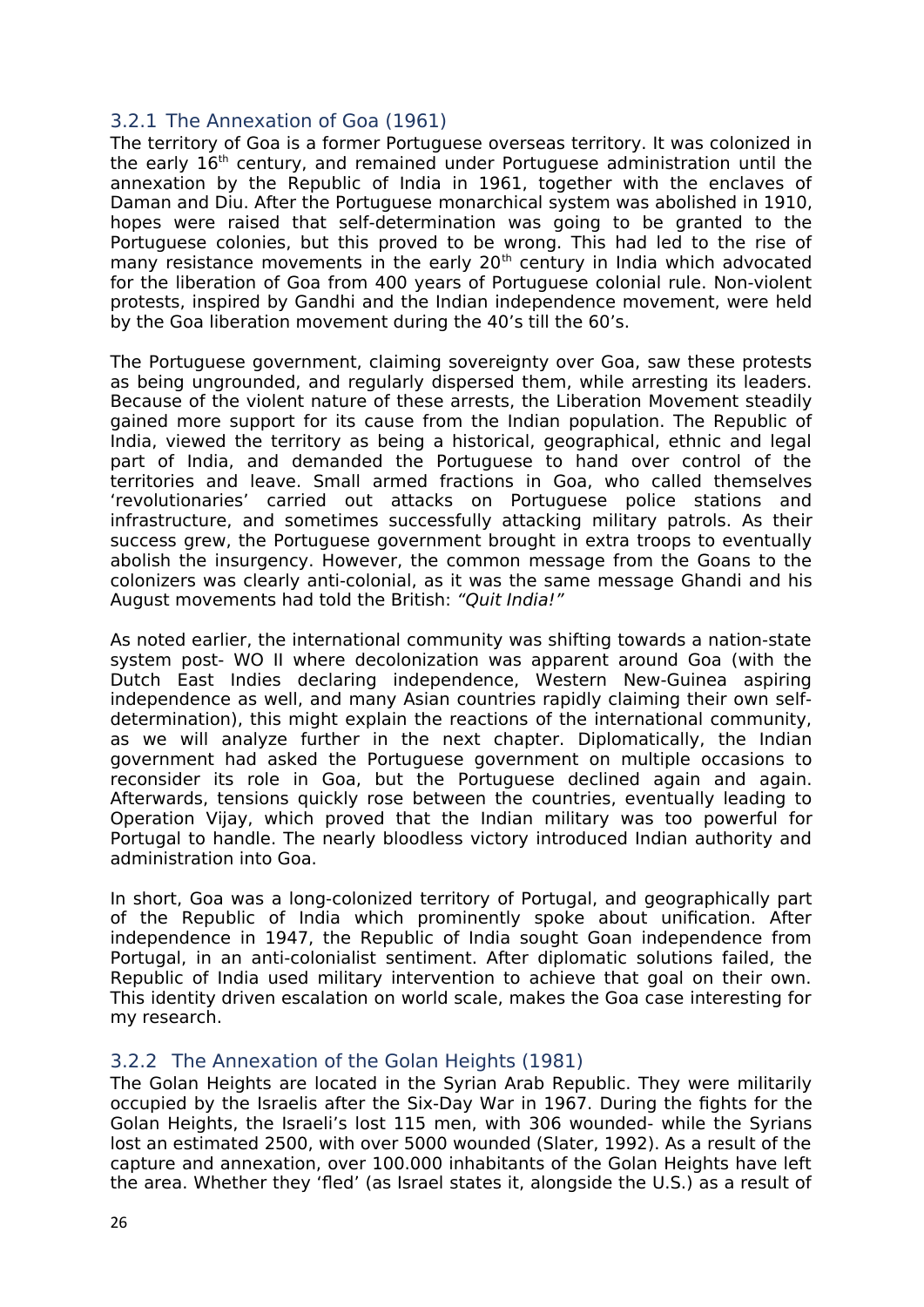war, or were 'expelled' (as Syria puts it) remains a topic of discussion. The Golan Heights is a strategic vantage point, allowing the Israeli army to oversee the east in case of attack from the east, as well as providing a steady supply of drinking water to Israeli territories. Settlements arose soon after occupation, with Merom Golan being founded as a kibbutz in July 1967.

Over the course of history, the Israeli government suggested to return the Golan Heights to Syria in exchange for a peace agreement. This was rejected in The Khartoum Resolution; which was issued after the '67 Arab League Summit after the Six-Day War. Heads of State from eight Arab countries: Egypt, Syria, Jordan, Lebanon, Iraq, Kuwait, Algeria and Sudan rejected any cooperation with the Israeli government which they famously summarized as: "No peace with Israel, no recognition of Israel, no negotiations with it, and insistence on the rights of the Palestinian people in their own country."<sup>[6](#page-27-1)</sup> Since then, settlements have only increased in Israel's occupied territories. In 1981, Israel passed the 'Golan Heights Law' in which it extended its administrative influence to cover the Golan Heights, effectively annexing the area. The Law was passed in the Knesset with 63 MP's in favor, and 21 against (Israel Ministry of Foreign Affairs, 1981).

The international community has never recognized Israel's claim to the territory, with the U.N. passing multiple resolutions during multiple decades condemning Israel's actions. In these Resolutions, the U.N. calls for a return of the illegally annexed Golan Heights to Syria, but Israel has stated that it would remain Israel's "forever". This stance vis-à-vis the international community, the shared history of (Israeli) Jews, and the constant perceived threat influencing its Foreign Policy, makes the Golan Heights-case interesting for my research.

#### **Summarizing the cases:**

The analysis will consist of examining sources which can accurately reflect the used strategic frames by domestic opinion-leaders, influential actors and elites to describe the successful military occupations, and annexations of the Golan Heights and Goa, aimed at influencing the three target-audiences. Why is it that the Annexation of Goa was, eventually, received with less resistance than the Annexation of the Golan Heights? How do the used strategic frames influence this acceptance? Based on chapter 2, Theory, a selection of relevant strategic frames has been identified, which consists of the working-hypothesis of this study. These will be discussed in the next paragraph.

### <span id="page-27-0"></span>3.3. Hypothesis Testing & Operationalization

In this section, the four hypotheses discussed in the Theory will be further conceptualized and be made suitable for testing. To recap, the five hypotheses were:

- **H1:** Actors will aim to make their frames coincide as much as possible with existing predispositions of the target audiences
- **H2:** Actors will try to spread their frames though (perceived) credible sources.
- **H3:** The more frames are competing in persuading the target audience, the less effective any of them will be.
- **H4:** Military occupiers will refrain from implying (neo-)colonization in justifying their occupation/annexation.
- **H5:** In an attempt of counter-framing, the occupied area will actively try to frame the occupier as a colonizer.

<span id="page-27-1"></span><sup>6</sup> (Arab League Summit, 1967, article 3)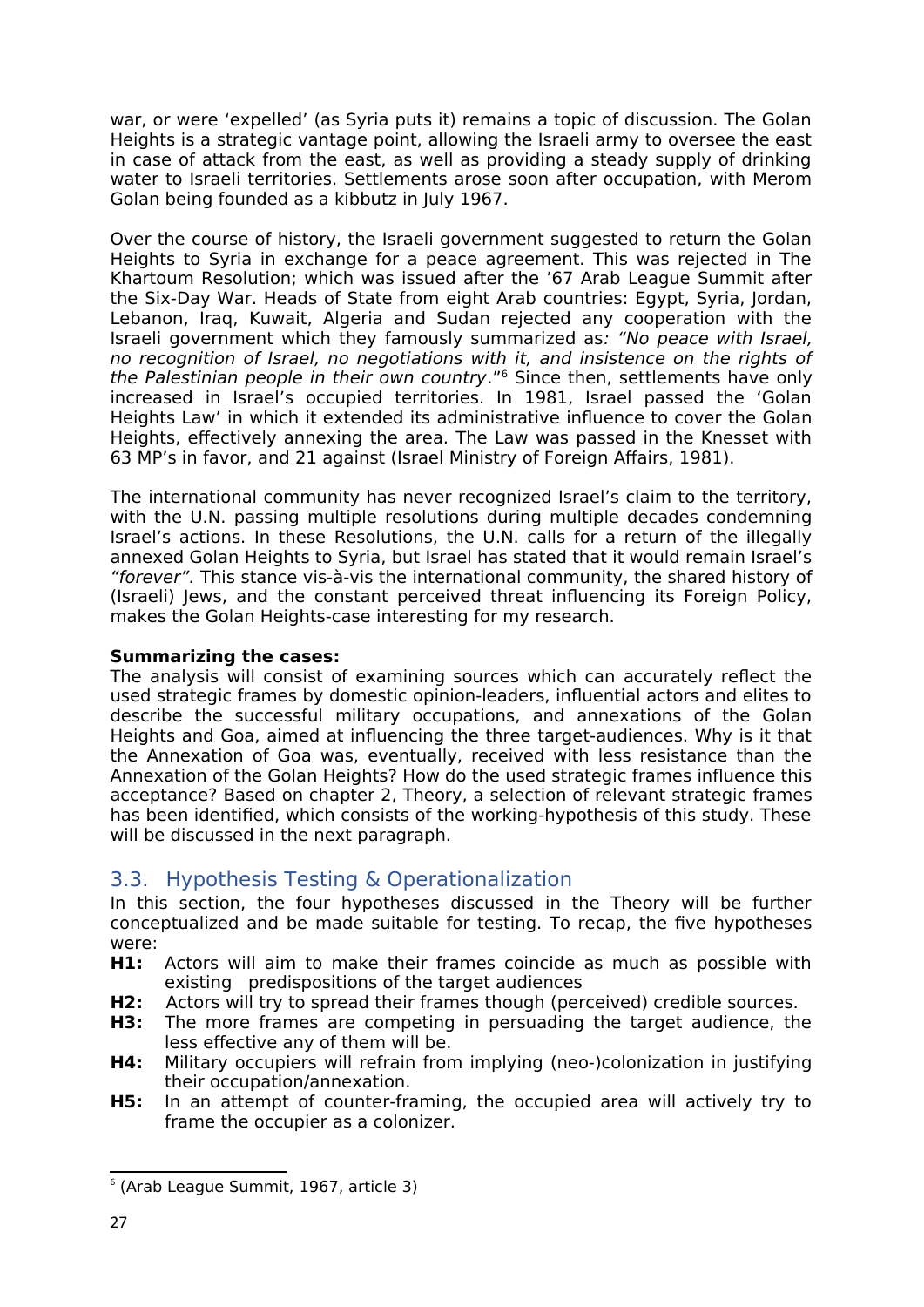The next step is to take the moderation-effects, which indicate the limits of influence that elite's using emphasis-frames have, and determine which factors would possibly indicate their existence. These will then be analyzed in the next chapter, through a discourse analysis. The following tables show the operational definitions and indicators for the variables, as well as the type of data used to describe them.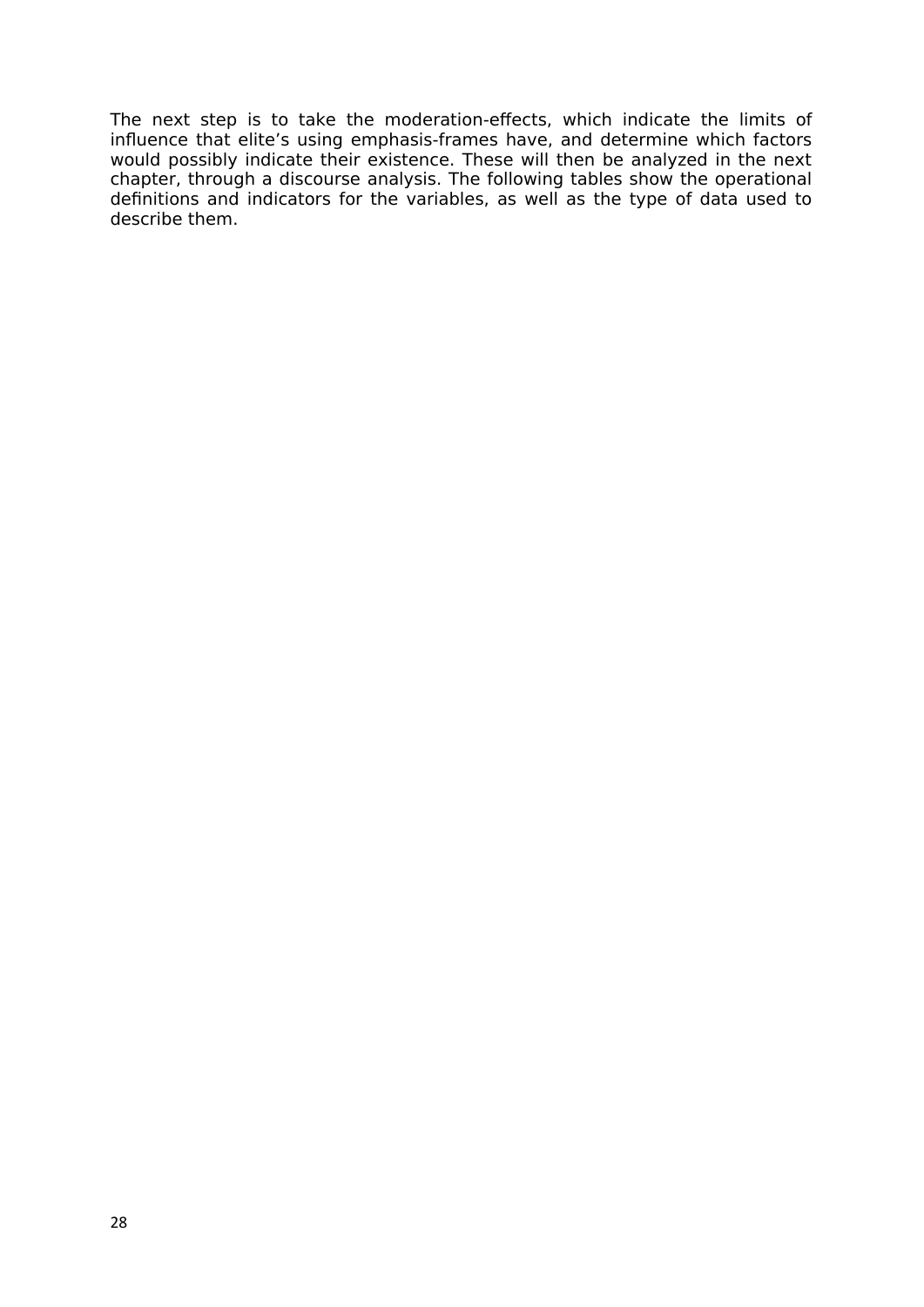| Annex. Goa                                                                                     | <b>Target (audience)</b>                                                                                                                                                              |                                                                                                                                                                                       | (consensus of the)                                                                                                                                                                         |                                                                                                                                                                      |
|------------------------------------------------------------------------------------------------|---------------------------------------------------------------------------------------------------------------------------------------------------------------------------------------|---------------------------------------------------------------------------------------------------------------------------------------------------------------------------------------|--------------------------------------------------------------------------------------------------------------------------------------------------------------------------------------------|----------------------------------------------------------------------------------------------------------------------------------------------------------------------|
| <b>Moderation effect</b>                                                                       | <b>Domestic Population</b>                                                                                                                                                            | <b>Occupied Territories</b>                                                                                                                                                           | <b>International</b><br>Community                                                                                                                                                          | <b>Sources</b>                                                                                                                                                       |
| <b>Predispositions</b>                                                                         | Independence<br>of<br>$\bullet$<br>India<br>Anti-colonialist<br>sentiment<br>of<br>Waves<br>colonization                                                                              | Goa Liberation<br>Anti-colonialist<br>sentiment<br>of<br>Waves<br>$\bullet$<br>colonization                                                                                           | $\overline{of}$<br>$\bullet$ Concept<br>sovereignty<br>of<br>Waves<br>decolonization<br>Self-determination                                                                                 | News coverage<br>Speeches<br>Protests / activism<br>Politicians/<br>diplomats<br>Scientific literature                                                               |
| <b>Source-credibility</b>                                                                      | Contemporary news<br>Speeches<br>of<br>credible politicians                                                                                                                           | <b>Contemporary News</b><br>Speeches<br>0f<br>$\bullet$<br>credible politicians                                                                                                       | Resolutions<br>●<br>declarations<br>Speeches of Heads<br>$\bullet$<br>of State                                                                                                             | News coverage<br>Speeches<br>Legal articles<br>Scientific literature                                                                                                 |
| <b>Competing frames</b>                                                                        | Colonization<br>VS.<br>Liberation<br>Media discourse                                                                                                                                  | Goa Liberation<br>Colonization<br>Portuguese frames                                                                                                                                   | Portuguese frames<br>Waves<br>of<br>decolonization<br>Self-determination<br>Resolutions<br>Declarations                                                                                    | Printed media<br>News coverage<br>Speeches<br>Protests/ Activism<br>Scientific literature                                                                            |
| <b>Avoidance</b><br>of<br>(Neo-)<br><b>Colonization frames</b>                                 | <b>Blame diversion</b><br>$\bullet$<br>'Helping<br>hand'<br>$\overline{\phantom{a}}$<br>frame<br>'Reunification'-<br>●<br>frame                                                       | Order<br>restoration-<br>$\bullet$<br>frame<br>'Helping<br>hand'-<br>frame<br>(Symbolic)<br>shared<br>ruling over occupied<br>territories                                             | <b>Blame diversion</b><br>self-<br>Appeal<br>to<br>defense<br>'Helping<br>hand'-<br>frame<br>'Reunification'-<br>●<br>frame<br>(Symbolic)<br>shared<br>ruling over occupied<br>territories | Legal proclamations<br>Government<br>statements<br>Speeches<br>Politicians/<br>diplomats<br>Scientific literature<br>Protests/ activism                              |
| <b>Actively</b><br>counter-<br>other<br>framing<br>the<br>party<br>as<br>a<br>neo-<br>colonist | Referring<br>to<br>$\bullet$<br>historical, judicial or<br>religious claim<br>to<br>territory<br>Highlights<br>of<br>$\bullet$<br>perceived<br>oppression<br>caused<br>by other party | Referring<br>to<br>$\bullet$<br>historical, judicial or<br>religious claim<br>to<br>territory<br>Highlights<br>of<br>$\bullet$<br>perceived<br>oppression<br>caused<br>by other party | of<br>Concept<br>$\bullet$<br>sovereignty<br>Referring<br>to<br>$\bullet$<br>historical, judicial or<br>religious<br>claim<br>to<br>territory<br>Highlights<br>of<br>perceived             | Politicians/<br>$\bullet$<br>diplomats<br>Speeches/<br>$\bullet$<br>government<br>statements<br>Legal proclamations<br>&<br>Resolutions<br>$\bullet$<br>Declarations |

Table 5: Operationalization of the moderation effects in the strategic framing, regarding the Annexation of Goa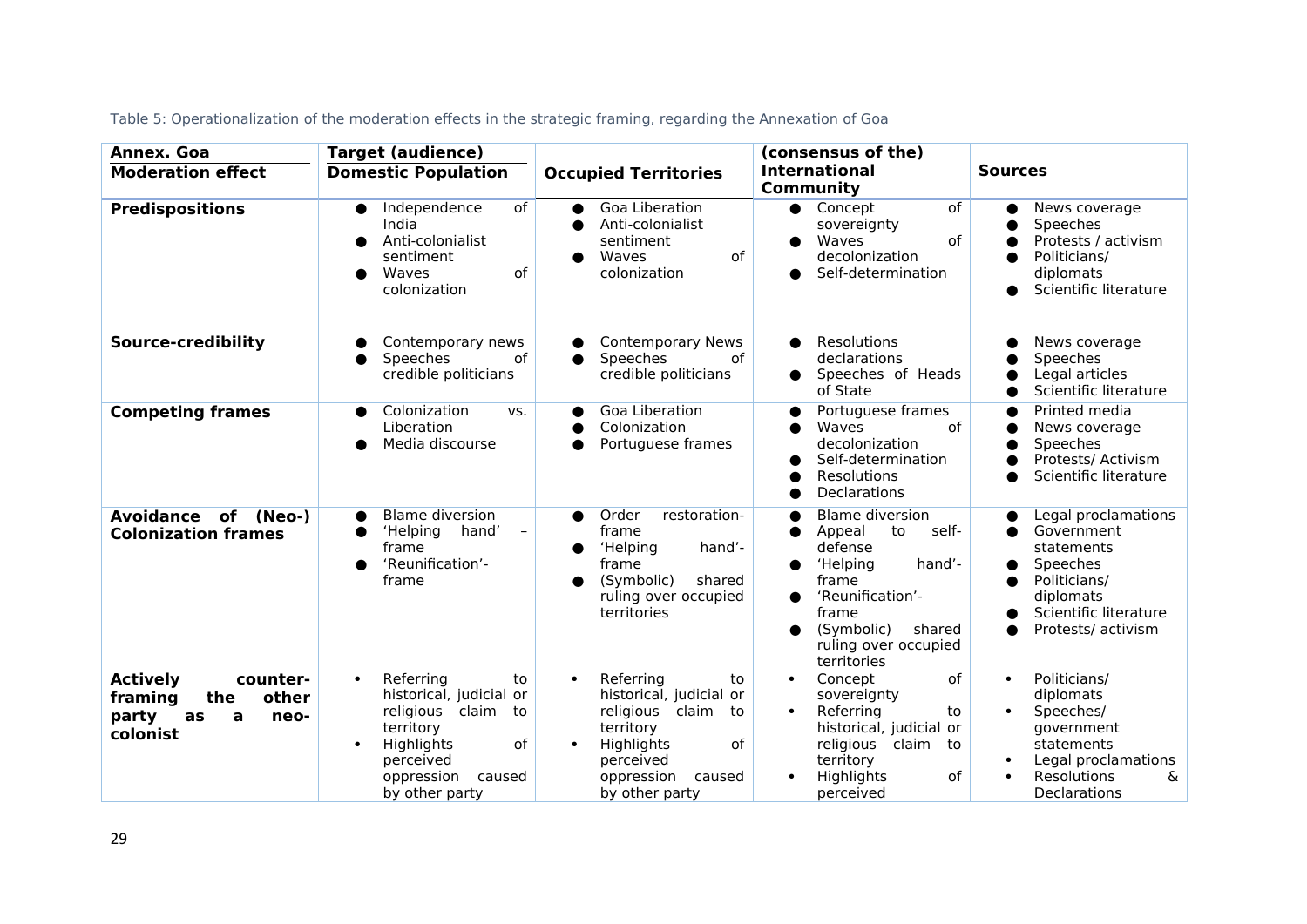|  | oppression<br>caused<br>by other party<br>Waves<br>0t<br>decolonization<br>Self-determination<br>Resolutions<br><b>Declarations</b> | <b>Speeches</b><br>Scientific literature |
|--|-------------------------------------------------------------------------------------------------------------------------------------|------------------------------------------|
|--|-------------------------------------------------------------------------------------------------------------------------------------|------------------------------------------|

Table 6: Operationalization of the moderation effects in the strategic framing, regarding the Annexation of the Golan Heights

| Golan<br>Annex.                                                   | <b>Target (audience)</b>                                                                                                                                                        |                                                                                                                                                                    | (consensus of the)                                                                                                                                                  |                                                                                                                                      |
|-------------------------------------------------------------------|---------------------------------------------------------------------------------------------------------------------------------------------------------------------------------|--------------------------------------------------------------------------------------------------------------------------------------------------------------------|---------------------------------------------------------------------------------------------------------------------------------------------------------------------|--------------------------------------------------------------------------------------------------------------------------------------|
| <b>Heights</b><br><b>Moderation</b><br>effect                     | <b>Domestic Population</b>                                                                                                                                                      | <b>Occupied Territories</b>                                                                                                                                        | <b>International</b><br>Community                                                                                                                                   | <b>Sources</b>                                                                                                                       |
| <b>Predispositions</b>                                            | Solidify its military<br>position<br>in<br>the<br>region<br>of<br>Legitimacy<br>Israel's authority<br>Sovereignty of state<br>Anti-colonialist<br>sentiment<br>Historical right | Anti-colonialist<br>$\bullet$<br>sentiment<br>Waves of colonization<br>Loss of freedom                                                                             | of<br>Concept<br>●<br>sovereignty<br>of<br>Waves<br>decolonization<br>Self-determination<br>▲                                                                       | News coverage<br>Speeches<br>Protests / activism<br>Politicians/ diplomats<br>Scientific literature                                  |
| Source-<br>credibility                                            | Contemporary news<br>Speeches of credible<br>politicians<br>Religious texts                                                                                                     | Contemporary news<br>Speeches of 'credible'<br>politicians<br>Authority appeals (i.e.<br>religious<br>text.<br>selective judicial text,<br>historical text)        | Resolutions<br>$\bullet$<br>Declarations<br>Speeches of Heads of<br>State<br>International<br>●<br>jurisprudence                                                    | News coverage<br>Speeches<br>Legal articles<br>Scientific literature                                                                 |
| <b>Competing</b><br>frames                                        | Colonization<br>VS.<br>Liberation<br>Media discourse                                                                                                                            | Syrian territory<br>(Neo-)Colonization<br>Arab unity<br>Religious texts                                                                                            | Israeli/Arab frames<br>Waves<br>of<br>decolonization<br>Self-determination<br><b>Resolutions</b><br>Declarations                                                    | Printed media<br>News coverage<br>Speeches<br>Protests/ Activism<br>Scientific literature                                            |
| <b>Avoidance</b><br>of<br>(Neo-)<br><b>Colonization</b><br>frames | <b>Blame diversion</b><br>hand'-<br>'Helping<br>frame<br>'Reunification'-<br>frame<br>Counter-framing<br>colonization                                                           | Order<br>restoration-<br>$\bullet$<br>frame<br>'Helping hand'-frame<br>(Symbolic)<br>shared<br>ruling over occupied<br>territories<br>Counter-framing<br>$\bullet$ | <b>Blame diversion</b><br>Appeal to self-defense<br>'Helping hand'-frame<br>'Reunification'-frame<br>(Symbolic)<br>shared<br>ruling over<br>occupied<br>territories | Legal proclamations<br>Government<br>statements<br>Speeches<br>Politicians/ diplomats<br>Protests/ activism<br>Scientific literature |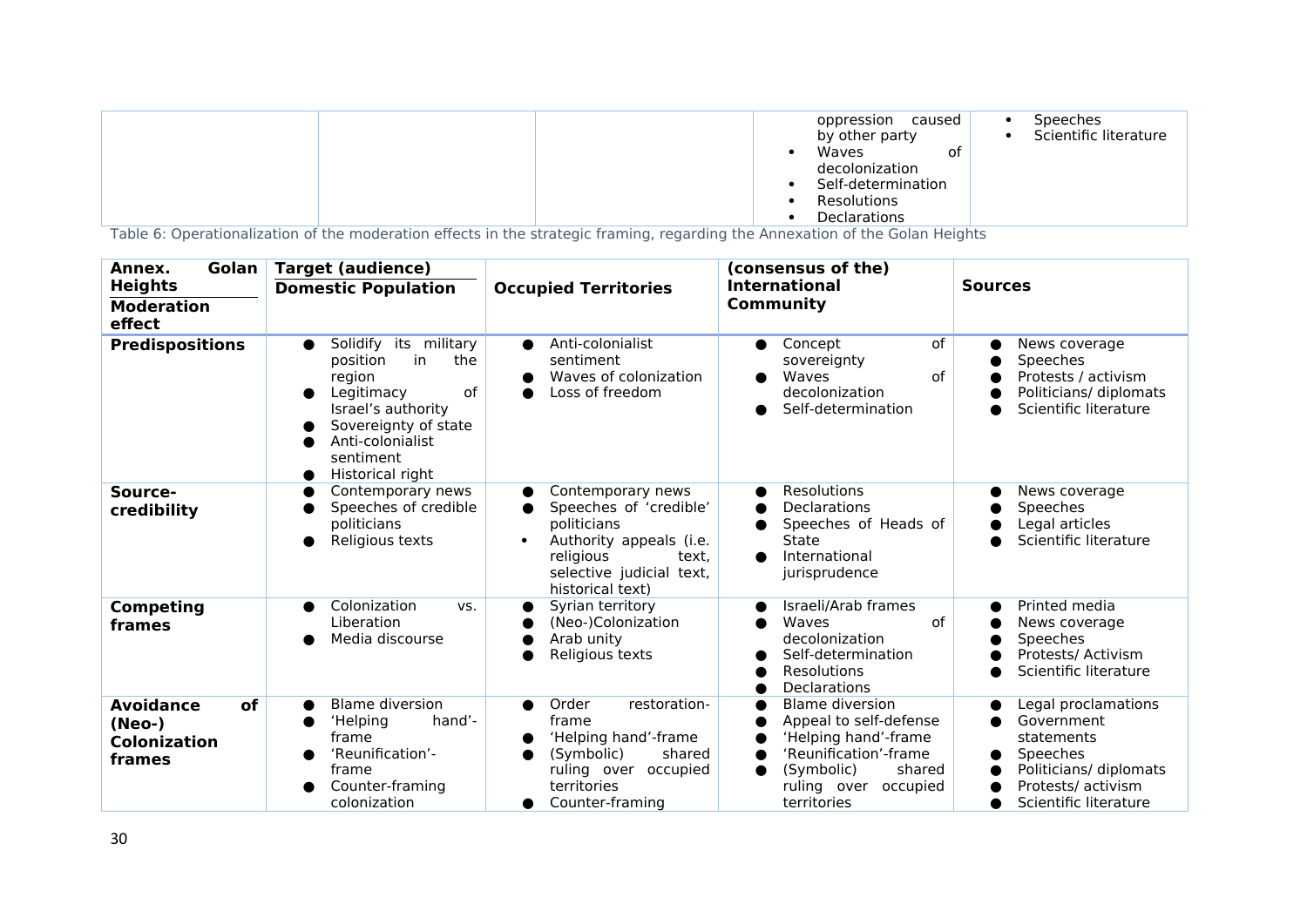|                                                                                      |                                                                                                                                                             | colonization                                                                                                                                                                 |                                                                                                                                                                                                                                                                                    |                                                                                                                                        |
|--------------------------------------------------------------------------------------|-------------------------------------------------------------------------------------------------------------------------------------------------------------|------------------------------------------------------------------------------------------------------------------------------------------------------------------------------|------------------------------------------------------------------------------------------------------------------------------------------------------------------------------------------------------------------------------------------------------------------------------------|----------------------------------------------------------------------------------------------------------------------------------------|
| <b>Actively</b><br>counter-framing<br>the other party<br>neo-<br>as<br>a<br>colonist | Referring<br>to<br>historical, judicial or<br>religious claim<br>to<br>territory<br>Highlights<br>0f<br>perceived<br>oppression<br>caused<br>by other party | Referring to historical,<br>judicial or religious<br>claim to territory<br><b>Highlights</b><br>0f<br>perceived oppression<br>caused by other party<br>'Helping hand'- frame | of<br>Concept<br>sovereignty<br>Referring to historical,<br>judicial or religious<br>claim to territory<br>Highlights of perceived<br>oppression caused by<br>other party<br>of<br>Waves<br>decolonization<br>Self-determination<br><b>Resolutions</b><br>&<br><b>Declarations</b> | Politicians/ diplomats<br>Speeches/government<br>statements<br>Legal proclamations<br>Scientific literature<br>Resolutions<br>Speeches |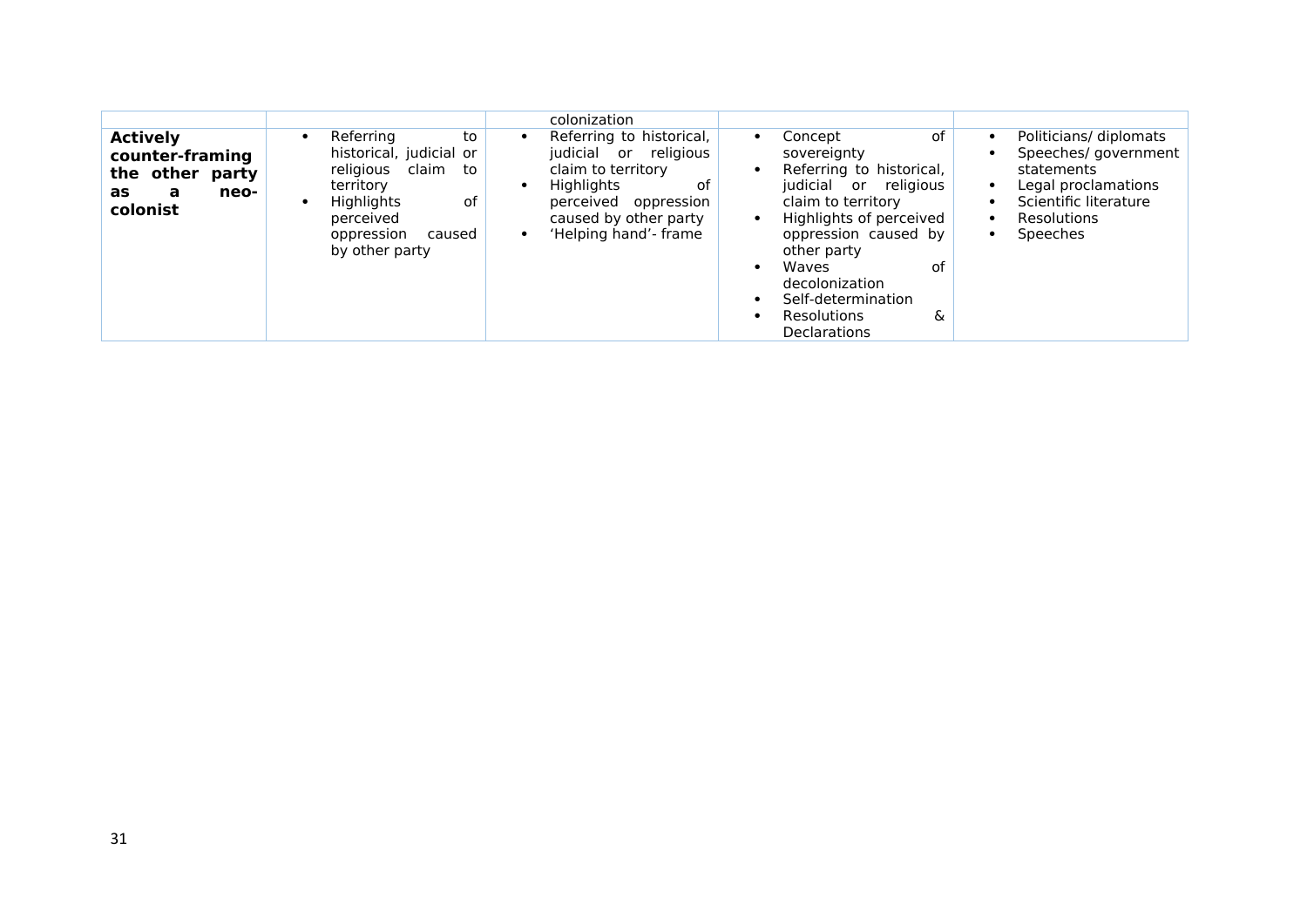#### <span id="page-32-0"></span>3.4 Validity & Reliability of the research

This paragraph touches on the validity and reliability of the research. According to Joppe (2000, p.1, cited in: Golafshani, 2003, p. 598) 'reliability' can be defined as: "(…) The extent to which results are consistent over time and an accurate representation of the total population under study (…)"

Reliability says something about the stability of the results, and ultimately about its generalizability. When it comes to this research: when using the same hypothesis, the same conceptualization, and the same sources; the reliability will be high. Seeing how the historical events under consideration have passed, and the results have been documented, it is retrospectively explaining certain events, and the matter of its plausibility will then determine if it would be generalizable. If this research is an 'accurate' representation of the population under study, however, may be subject to the researcher's bias.

To effectively conduct this research, I will have to hypothesize what might have influenced the opinion of three (historical) audiences, based on a collection of literature on strategic framing. Each cog in the wheel might turn differently, if seen through another researcher's eye. Therefore, the generalizability of this research will depend on how much consensus there exists in the academic community, that historical discourse, opinion, and thoughts are a representation of sentiments of entire populations. Epistemological discussions aside, this thesis is meant to contain a qualitative research- and within the 'real world', as Patton (2001, p.14) notes: "the researcher is the instrument."

 To further increase the reliability of the research, I will make use of datatriangulation, by using historical interviews, existing research-literature on military occupations- and annexations, and an array of primary- and secondary historic sources that describe the context in which both annexations took place on the basis of document analysis.

The validity of research, in quantitative research, touches upon the question: "does the research truly measure that which it was intended to measure or how truthful the research results are?" (Joppe, 2000, p.1, cited in: Golafshani, 2003, p.599). This touches on the accuracy of the measurement instruments, and if they really measure what they are supposed to be measuring. Much as to what has been written above, the inter-subjectivity of the matter being researched, makes it difficult to say –or at least be sure- that, at the end of the day, what was being sent out to be researched, has actually been measured. However, by meticulously defining the research question, ensuring that the used terminology is exhaustedly described and operationalizing the hypothesis; I have tried to raise the validity of this research. This means that it is possible for future researchers to find any errors in my reasoning, questioning, or definitions, if they were to find that my results differ from any new insights.

#### <span id="page-32-1"></span>3.5 Measuring frame-acceptance

Last, but not least, some words will be used to further expand on how the dependent variable will be measured: The level of public acceptance of the successful military occupation/ annexation - by the three target-audiences, respectively.

As the concept of 'acceptance' might be subjective, and therefore hard to determine; nevertheless, some indicators could be used. For instance, in the case of the target-audience 'international community' – a good general indicator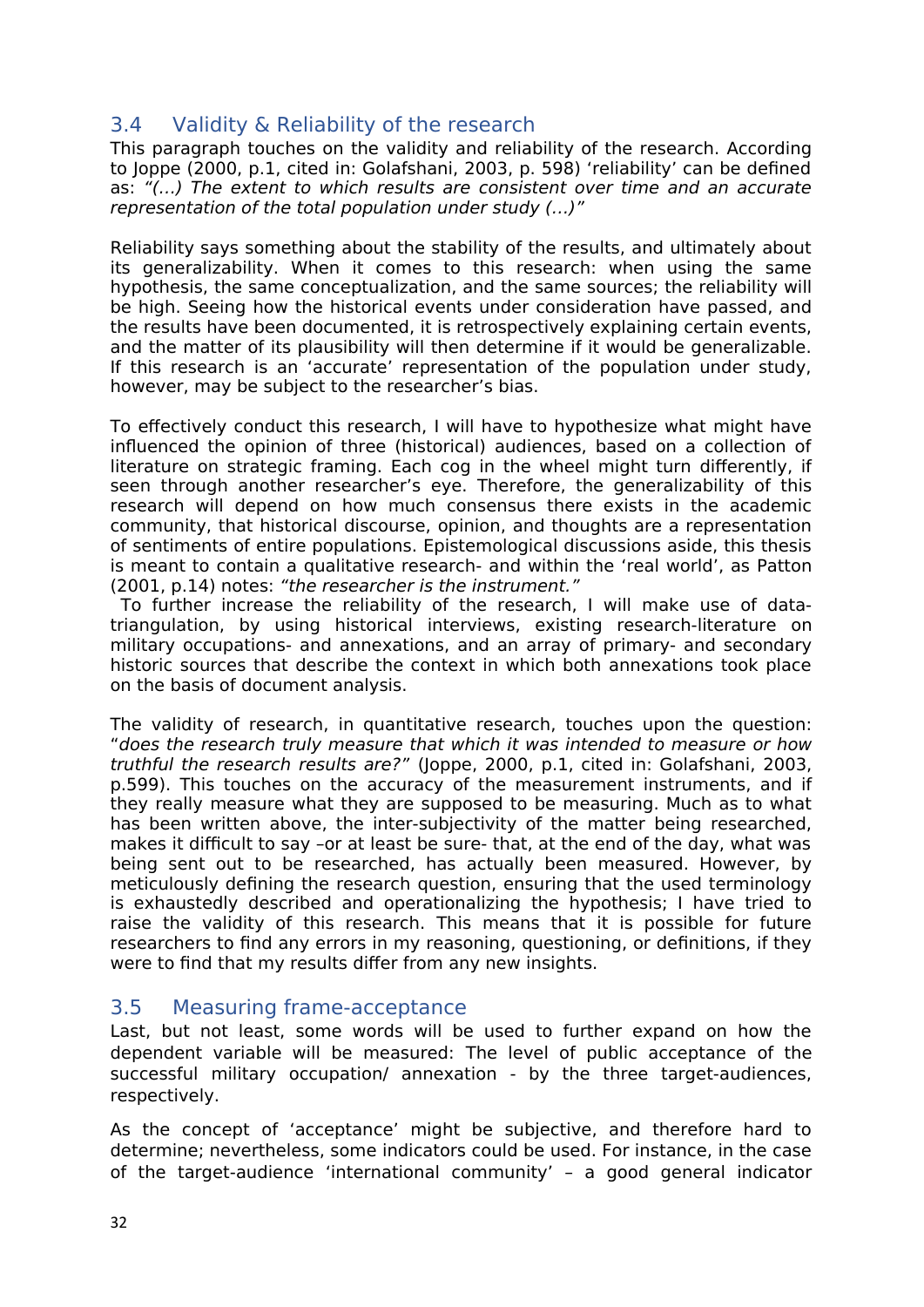would be any United Nations Security Council voting on the Annexation of Goa and the Annexation of the Golan Heights. Furthermore, a close examination of any important countries involved in- or around the annexations could be reviewed as well, as to indicate if there exist any difference between the official international stance, and the reality of bilateral relations. These indications will most-likely be public remarks of high-level state officials from aforementioned countries.

In the case of the peoples of the occupied territory and their acceptance of the annexation; a more inter-personal source is needed. This allows the researcher to compare and filter possible government-biased reporting from national newsand media agencies. The sources should be able to present individual, and communal consensus or criticism. This could be found in media, radio and television.

Also, public letters aimed towards the occupied, or occupying government could be used to accurately reflect acceptance – or legitimization- in this targetaudience. Finally, in the case of the peoples of the occupying territory, much will be measured the same as the peoples of the occupied territory; but on the opposite side of the occupation. Media, radio, television and other correspondence will be used to reflect the degree of acceptance and the peoples of the occupying territory.

#### <span id="page-33-0"></span>**Summary**

This chapter has expanded on the used methodology, its strengths and weakness, and has provided an overview of the (to be used) concepts, and their operationalization. The next chapter will delve deeper into the used sourcedocuments, and provide an analysis of the strategic framing found in these documents, based on the hypothesis. The final chapter: 'Results' will summarize the findings of this research, and answer the research question.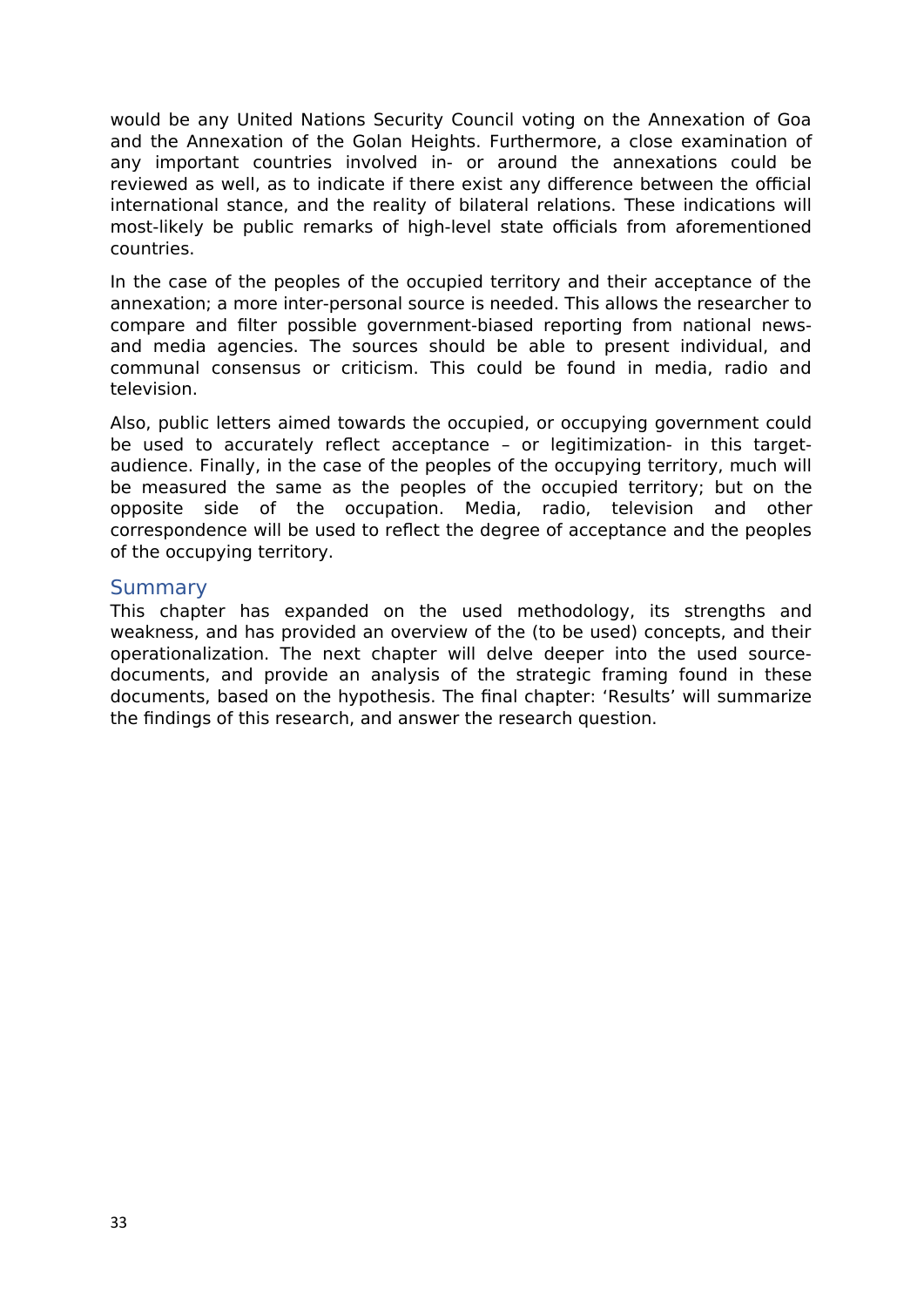## <span id="page-34-0"></span>4. Analysis

This chapter will present the used documents, articles, speeches, and other discourse influential- and historical- documentation on the Annexation of Goa & the Annexation of the Golan Heights. This chapter aims to convincingly expand on the dependent, and independent variables, and identify strategic frames that have attributed to the acceptance or denial of legitimacy of military occupations and annexations, amongst the three identified target-audiences.

The first step is to present and analyze the historical sources for both annexations. Then, I will determine the degree in which the identified frames (if any) can be regarded a success or failure, based on the operationalization table from chapter 3, for both annexations. How many frames can be identified? How similar are they to each other in both cases? What does the context tell us? Do any frames stand out, or are being used differently? Is there a difference in acceptance between the three target-audiences, in both annexations? Finally, an analysis of the findings will take place, focusing on contributing factors of frame 'stickiness'.

#### <span id="page-34-1"></span>4.1 The Annexation of Goa

The dependent variable touches on the level of public acceptance of the three target-audiences of the Annexation of Goa. In this case, the target-audiences consist of: 1. the inhabitants of the Republic of India; 2. the Goans, and 3. the international community.

What will follow next, is an overview of each target-audience, and first analyze their level of acceptance of the Annexation of Goa. Sources which illustrate the sentiment of these audiences will be presented and analyzed. Second, I will look at the independent variable, which is the extent to which identified strategic frames used by domestic opinion-leaders, influential actors and elites, to describe their successful military occupations/annexations, are aimed at, and stick with, the three target-audiences. I will then, again, describe the different target-audiences and their used frames.

#### <span id="page-34-2"></span>4.1.1 The dependent variable

a) The inhabitants of the Republic of India

**Inhabitants of the Republic of India**, in 1962, were represented by the government of the (relatively young) Republic of India. As mentioned in § 3.2.1 the Indian government was experiencing rising diplomatic tensions with the Portuguese government over the territory of Goa during the 1950's. This escalation was based on the notion of the Indian government (among others), that the era of global colonizers had come to an end. A realization that Portugal, according to the Indian government, wasn't willing to accept. Mr. Triloki Nath Kaul, a seasoned Indian diplomat, formerly having served as India's ambassador to Moscow, as well as being appointed India's Foreign Secretary twice, was interviewed in 1961 on the decision of the Indian government to invade Goa. When asked for the direct motivation, he answered;

"Because, as the Prime Minister said a few weeks ago, India's patience has exhausted, after trying for fourteen long years, since our independence, to settle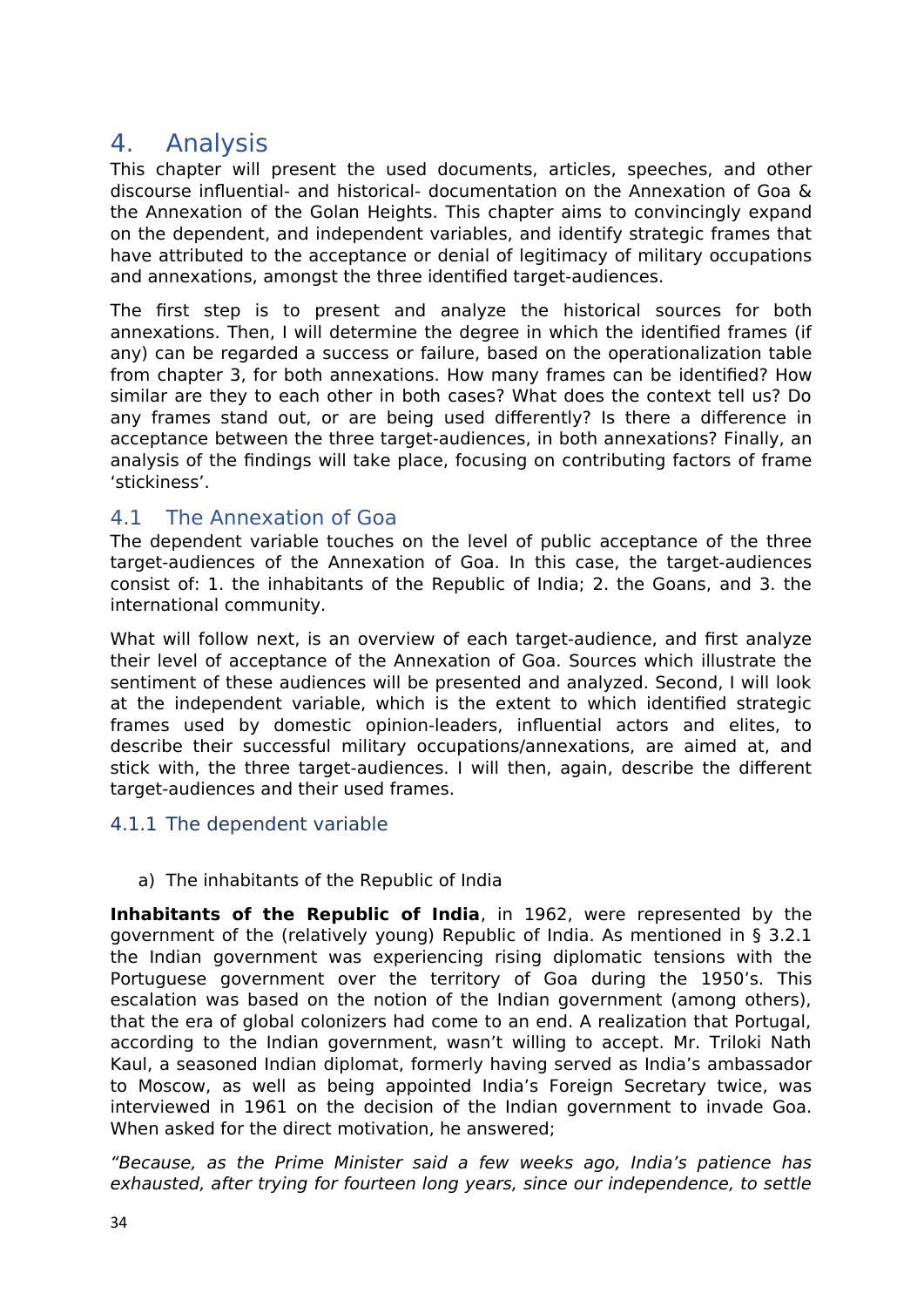this problem peacefully." He also mentions direct escalations from Portuguese side in the weeks leading to the Indian invasion: "In the last few weeks, Portuguese reinforcements were increased, they were concentrated along our border, they fired at our fisherman craft, they intruded into our territory on several occasions, and the last straw was on December  $17<sup>th</sup>$  in the morning, when about 300 Portuguese soldiers invaded up to 500 yards inside our territory. There they were committing brutalities, atrocities inside Goa and across the border at our people. No government can tolerate this." (BBC, December 18 ,1961, digital source.)

He accused the Portuguese government of "living in the Middle Ages" for not abstaining from their old colonial ways. Mr. Kaul explained that he didn't worry that the United Nations would interfere in the invasion by asking India to withdraw, nor would it actually condemn the action, because it had been condemning colonialism for two successive years when the invasion took place. To him, that seemed against all the United Nations stood for regarding decolonization. Mr. Kaul concludes the interview by claiming that "every citizen of Goa is behind this action. If this action did not had been taken [sic], there would have been bloodshed and greater violence."

India's first Prime Minister, and former independence activist, Jawaharlal Nehru, had made many comments regarding Portuguese presence in Goa, before authorizing the use of force. Allegations of Portuguese persecution of pro-India nationalists in Goa, was headlining Indian newspapers and raising – not onlyawareness under the Indian population, but also evoking direct responses from PM Nehru. During a Bombay speech on Oct. 23 1961, Nehru spoke of incidences of "terror and torture" by the Portuguese authorities in Goa (an allegation which both the Goan authorities and Portuguese government denied), and declared that "the time has come for us to consider afresh what method should be adopted to free Goa from Portuguese rule." (Keesings's Record of World Events, 1962). After two separate incidents involving passing by vessels being shot at by Portuguese troops (killing one member of its crew), the Indian Ministry of External Affairs announced that it was mobilizing troops to the border with Goa, in light of the recent "aggressive action taken by the Portuguese against Indian shipping and fishing vessels" (idem).

Finally, it is important to note that, as mentioned in § 1.5.1 & § 3.2.1, thousands of Indian protestors hoping to enter Goa were forcefully shut down by Portuguese police in 1955. This caused wide-spread sympathy and support for the Goan nationalists in India, and market a renewed escalation of the conflict, eventually resulting in the Operation Vijay. This would, as one can image, symbolize a strong overlap between public opinion and government action.

Based on the above, it is safe to say that the inhabitants of the Republic of India, as represented by their government, were favorable in their opinion on the annexation of Goa, Daman and Diu.

b) The inhabitants of Goa, Daman and Diu

**Goa, Damman, and Diu** consisted of approximately 650.000 people, mainly ethnic Indians. The majority of the inhabitants in these territories were Hindu (60.9 %) and Christian (36.8%) - with a small minority of Muslims (2.2%) present (Korman, 1996). However, as early as 1928, the Goa Congress Committee was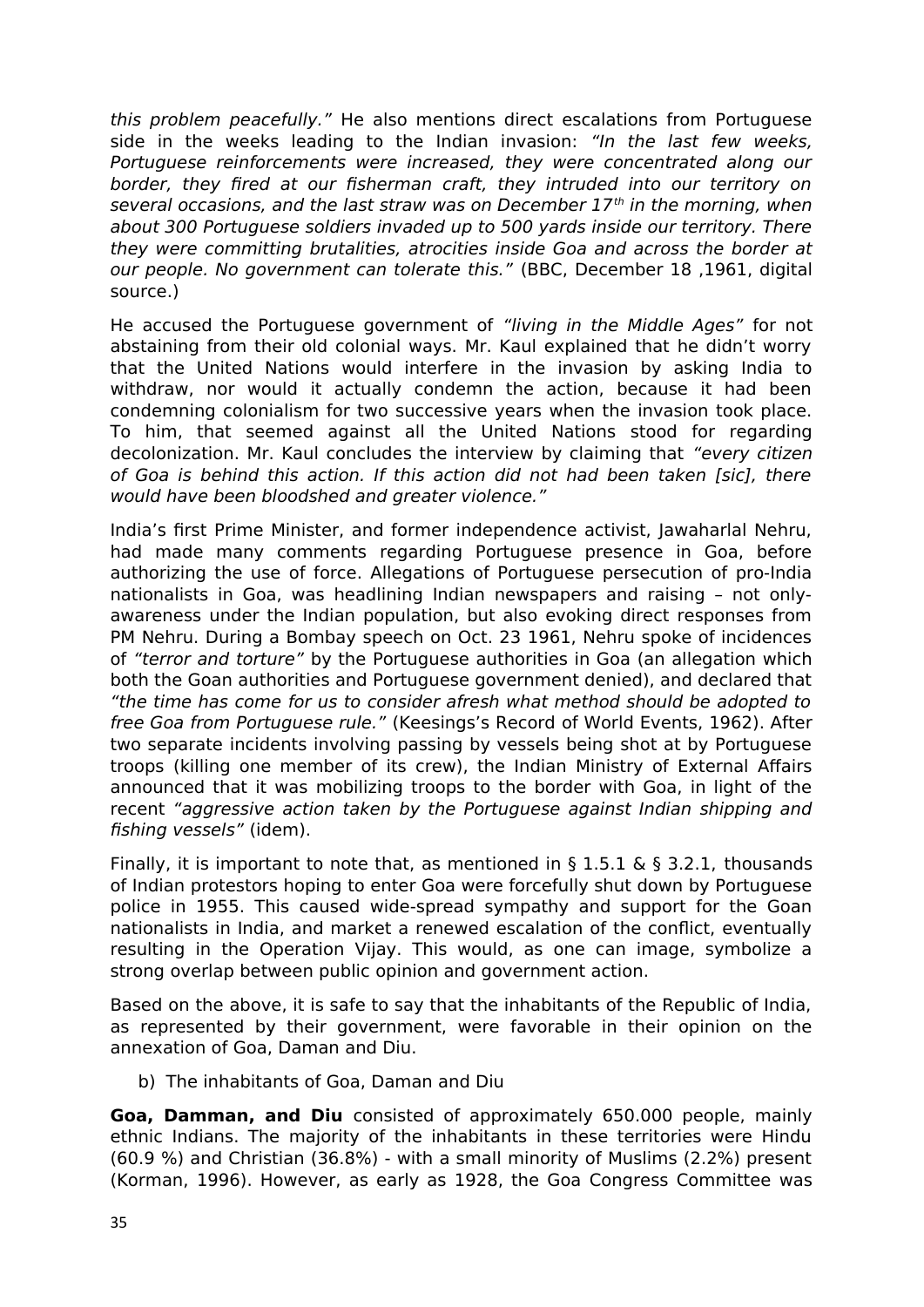formed, and represented the first attempt to connect on an organizational level with the inhabitants of Goa, and the Indian independence movement (Desai, 2000, pp. 469-476)

An interesting insight into the Goan Liberation movement, is the life of Tristào de Bragança Cunha, also known as 'the father of Goan nationalism'. He is widely accredited as being the organizer of the first Goan civil-movements against the oppression of Portuguese colonialism, and envisioned a cultural and political unification with greater India. He has published many pamphlets, articles and books concerning the colonial rule in the early 20<sup>th</sup> century.

The most famous work is, arguably, The Denationalisation of Goa (1944), in which he describes the loss of national identity Goans have experienced under hundreds of years of colonial rule. He argued that Goan culture, language and religion was radically altered. Indeed, the Portuguese had converted large amounts of Hindu Goans to Christianity, sometimes forcefully, and promised the Portuguese nationality to any Goan that would convert. In a historical analysis of the Christianization of Goa during the 16<sup>th</sup> century, Dèlio de Mendonça (2002) writes:

"Conversion was a result of various forces at play that kept changing according to historical demands and several other considerations. It is clear that even a superficial reading of the sixteenth century documentation can give us the impression that most Hindus converted because they received, or better they had been promised, favors or material benefits from the Portuguese; or that they were forced to convert due to harsh anti-Hindu legislation, and that they did so for convenience rather than for the love of the new religion; or that the converts were saved from relapsing due to the privileges they received from the Portuguese, or threats from the ecclesiastical authorities. In short, these decrees and privileges in favor of conversions may appear to us today as mere enticements to conversion or discouragement to falling back and nothing more." (p.165)

Not only was Christianization there to spread the Portuguese identity, but it also made them docile to their oppressors, and subservient, according to Cunha. Converted Hindu's also enjoyed preferential treatment and protection from the Portuguese, so there were also social incentives for Goans to convert and further 'alienate' themselves from their historic-cultural identity. This denationalization, as he called it, was "the main obstacle for the development of nationalism in Goa" (Desai, 2000, p.469).

After the Indian invasion and 'liberation' of Goa on 19 December 1961, Goans rushed to the streets to welcome the soldiers, and cheered in the streets. The Portuguese practically immediately surrendered to the 30.000 marching Indian troops. A witness from that time, who was the 'Voice of Freedom' radio broadcaster, remembers announcing the news in Goa: "Go and rejoice, because Goa has now been united with the motherland after 450 years." (BBC, 2017, digital source).

Based on the above, it would be safe to say that the inhabitants of Goa were also favorable in the opinion on being reunited with India<sup>[7](#page-36-0)</sup>.

<span id="page-36-0"></span><sup>&</sup>lt;sup>7</sup> For an impression on how Goans received the Indian soldiers: [https://www.youtube.com/watch?](https://www.youtube.com/watch?v=I59lqLVKMoI) [v=I59lqLVKMoI](https://www.youtube.com/watch?v=I59lqLVKMoI)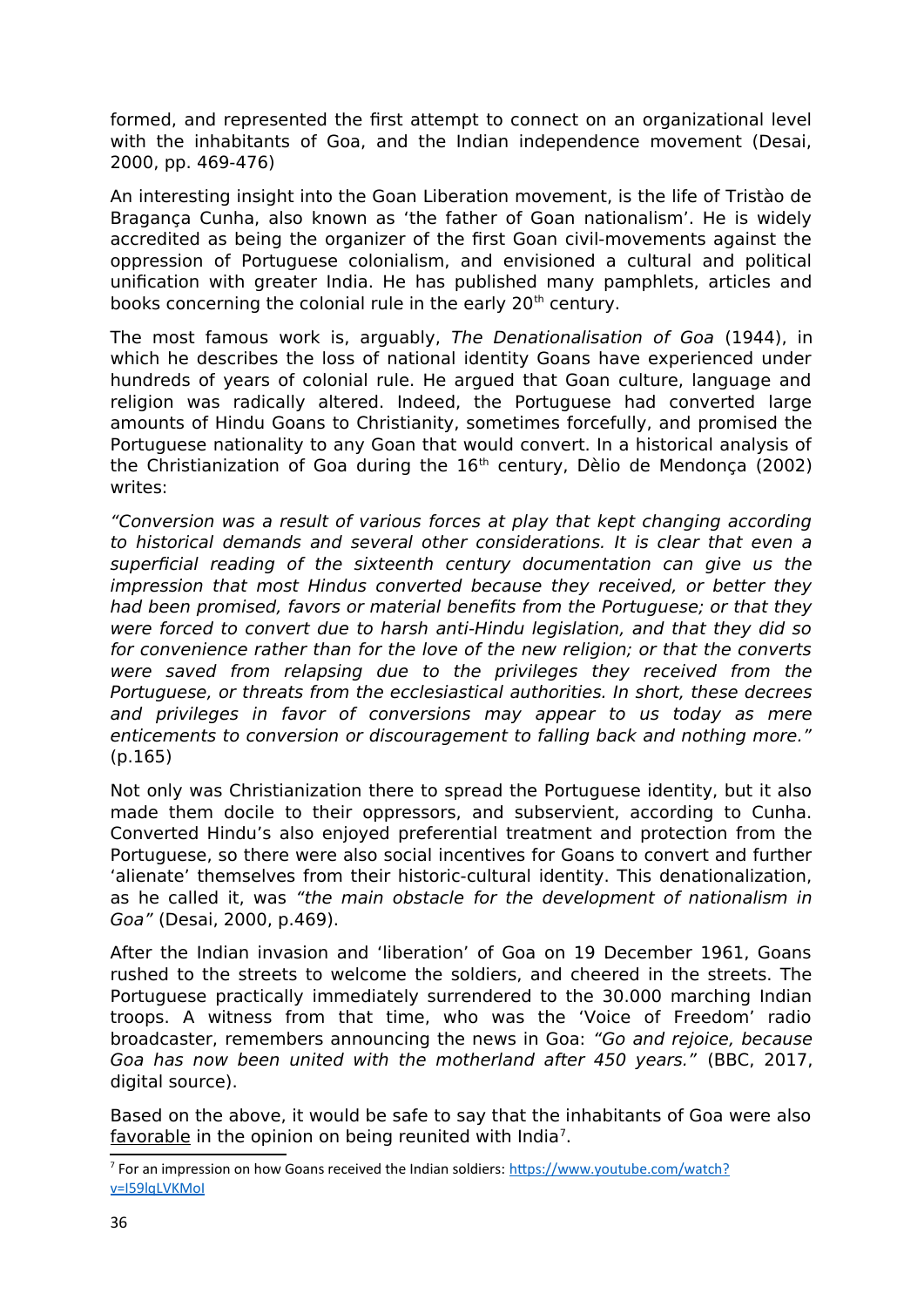c) The international community

**The International community**, as gathered in the constellation of the United Nations Security Council, have gathered twice to discuss the Annexation of Goa in the 60's. Governmental leaders from many countries made clear in their individual statements that they condemned India's Invasion, including: the Netherlands, Spain, Western Germany, New Zealand, Australia, Canada, the United States and the United Kingdom. On the other hand, full support was expressed by the Soviet Union and all Soviet-bloc countries; the Arab States, Ceylon, Ghana, Indonesia and Yugoslavia. (Keesing's Record of World Events, 1962, p.1)

Ruys et al. (2018) have written an extensive analysis on the legal implications and consequences of the Indian Invasion of Goa, from the perspective of International Law, in the book The Use of Force in International Law: A Casebased Approach. They portrait an image in which Liberation of Goa was seen as an event of great historical value in the existence of the United Nations.

It noted the first time, in which the Security Council was unable to condemn a case of aggressive territorial annexation, even though it was at complete odds with the UN charter and its explicit prohibition on the use of aggressive force. Also interesting was the fact that some members of the Security Council even agreed with the Indian expansion, and voted against condemnation. These were almost all countries that experienced some form of previous occupation. Those voting against, were often (former) colonizers, hoping to avoid a spread of nationalistic wildfire. For example, in the Netherlands, the Dutch press expressed its fear of Indonesia attacking West New Guinea, in the same fashion in which India attacked Portugal (Keesing's Record of World Events, 1962: 2).

As Ruys et al. (2018) state, the most significant legal development in support of the intervention was the adoption of "(…) Resolution 1699 (XVI) condemning the continuing non-compliance of Portugal with its obligations under Chapter XI of the UN Charter in respect of the non-self-governing territories under its control. Even states that disagreed with the way in which India had (militarily) (re-)asserted control over Goa appeared to acknowledge that the outcome was not completely undesirable, as the intervention had 'rectified an injustice, by eliminating a vestige of colonialism'."

The international community was therefore largely divided to India's use of force, and lack of diplomatic resolve, even if India had tried, with no success, to bring Portugal to the negotiating table since 1950. It also seemed to be ideologically connected to the Cold War, as the Soviet Union – a hegemon- was fully in support to India's invasion, while the United States – the antithesis to the U.S.S.R. – publicly condemned the Republic of India for the use of force.

More interesting might be that the United Nations had adopted the 'Declaration on the Granting of Independence to Colonial Countries and Peoples' in 1960, which effectively marked an important milestone in the process of decolonization, as it formally allowed granting independence to colonial territories. Out of the 97 votes, 89 voted in favor of adoption, and nine countries abstained from voting: Australia, Belgium, the Dominican Republic, France, Portugal, Spain, the Union of South Africa, the United Kingdom and the United States. With the exception of the Dominican Republic, all of those who abstained,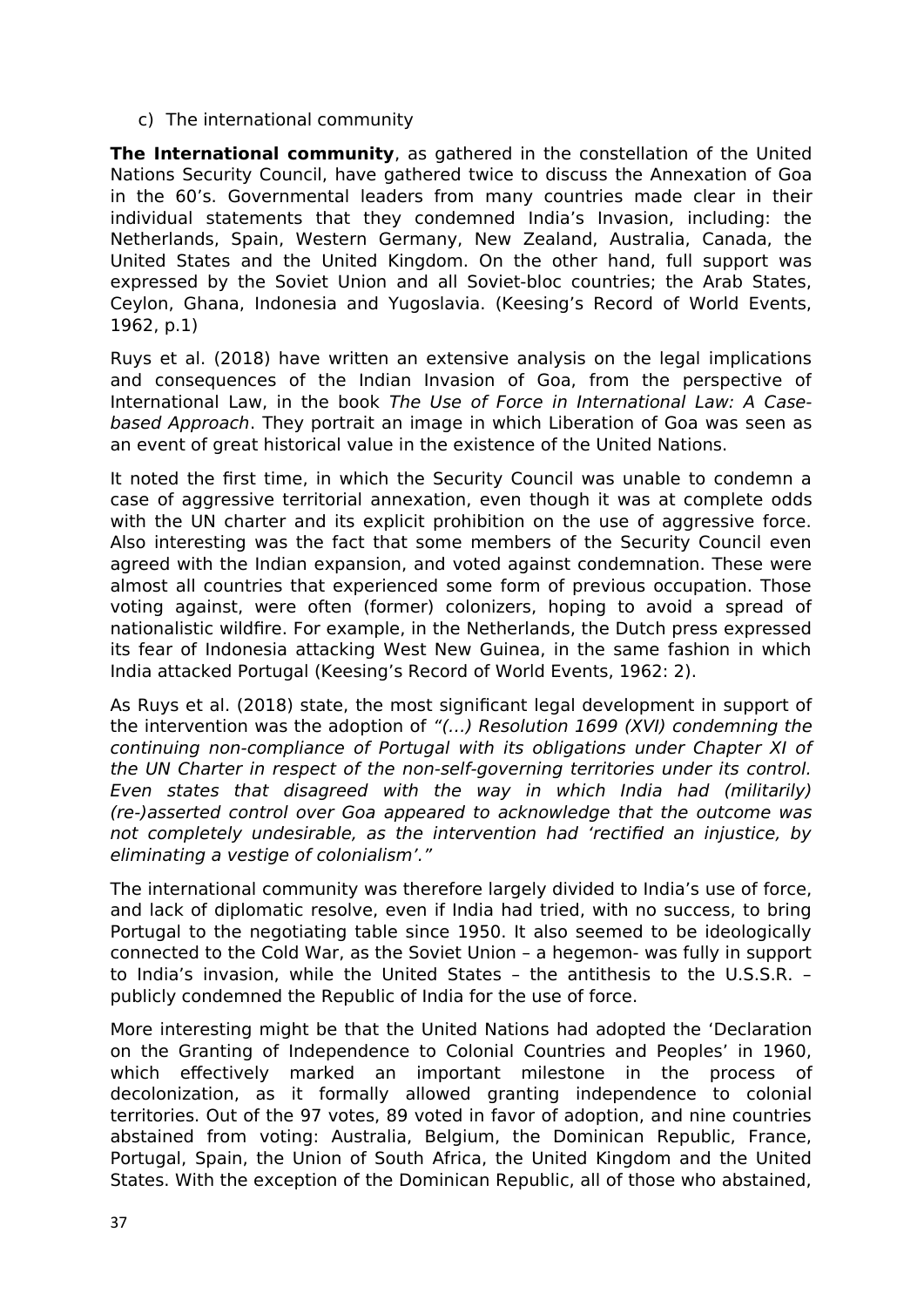were at the time acting colonial powers (United Nations General Assembly, 14 December 1960).

In the years surrounding the Annexation of Goa, many resistance movements were already active in voicing their need for independence from their colonizers around the globe. When looking at the United Nations list of 'Former Trust and Non-Self Governing Territories' (United Nations, 2020), we can see that in the five years before 1960 (1955-1959), many of France's colonies were already independent; Morocco, Tunisia, Gold Coast (Ghana), the Malayan Union (Malaysia), Togoland and French Guinea. In 1960, almost the entire former French African colonies were granted independence, two years after the Constitution of 1958, made in the wake of the controversial 1954 Algerian War.

This momentum continued in the 1960's, with 1962 (the year in which Goa was Annexed) simultaneously experiencing independence for: Kenya, Burundi, Rwanda, Uganda. Jamaica, Western Samoa and São João Batista de Ajudá. (United Nations, 2020). Many of these independence movements were accompanied with bloodshed, and the former colonizers- being presented with numerous examples as the years went along- were no longer clinging as much on to these territories as they had done before WO-II, often opting for an as nonviolent transfer of power if possible- at least, one in which they would face minimal casualties of their own.

The frame of colonization had become an evil one, possibly because – in the wake of WOII - many Western colonizers were shocked by the experience of a foreign, German occupation, or the atrocities connected to forceful territorial expansion. This marked for an interesting discussion during the United Nations, which formally opposed the Annexation of Goa- but, as with other territorial feuds that time, was unable to authoritatively resolve them. The difference being that there existed a broad support base for the idea of independence. In other words, for most member states, the output was fine, even though the process by which it came to be, was not.

Salazar did, however, try to enlarge the stakes at hand by claiming the annexation of Goa has been also a defeat for British and American diplomacy and authority 'at the gates of Goa' (Keesing's Record of World Events, 1961: 10). Portugal had also requested British support to stem the Indian aggression, based on an old 1899 Treaty. The government of H.M. Queen Elizabeth II had, however, made clear that it would not be able to come to aid, as it constituted a conflict another member of the Commonwealth (idem).

#### <span id="page-38-0"></span>4.1.2 The independent variable

In this section we will take a closer look at the strategic frames that were used by domestic opinion-leaders, influential actors and elites to describe the Annexation of the Golan Heights; and the extent in which they were are aimed at- and resonated with- the three target-audiences.

In light of time, and resources, I will only consider specific public statements on the occupation, and annexation, starting from the first diplomatic efforts between the Indian government and the Portuguese in negotiating the independence of Goa, in 1950- until the recognition by the Portuguese government of the annexation in 1979.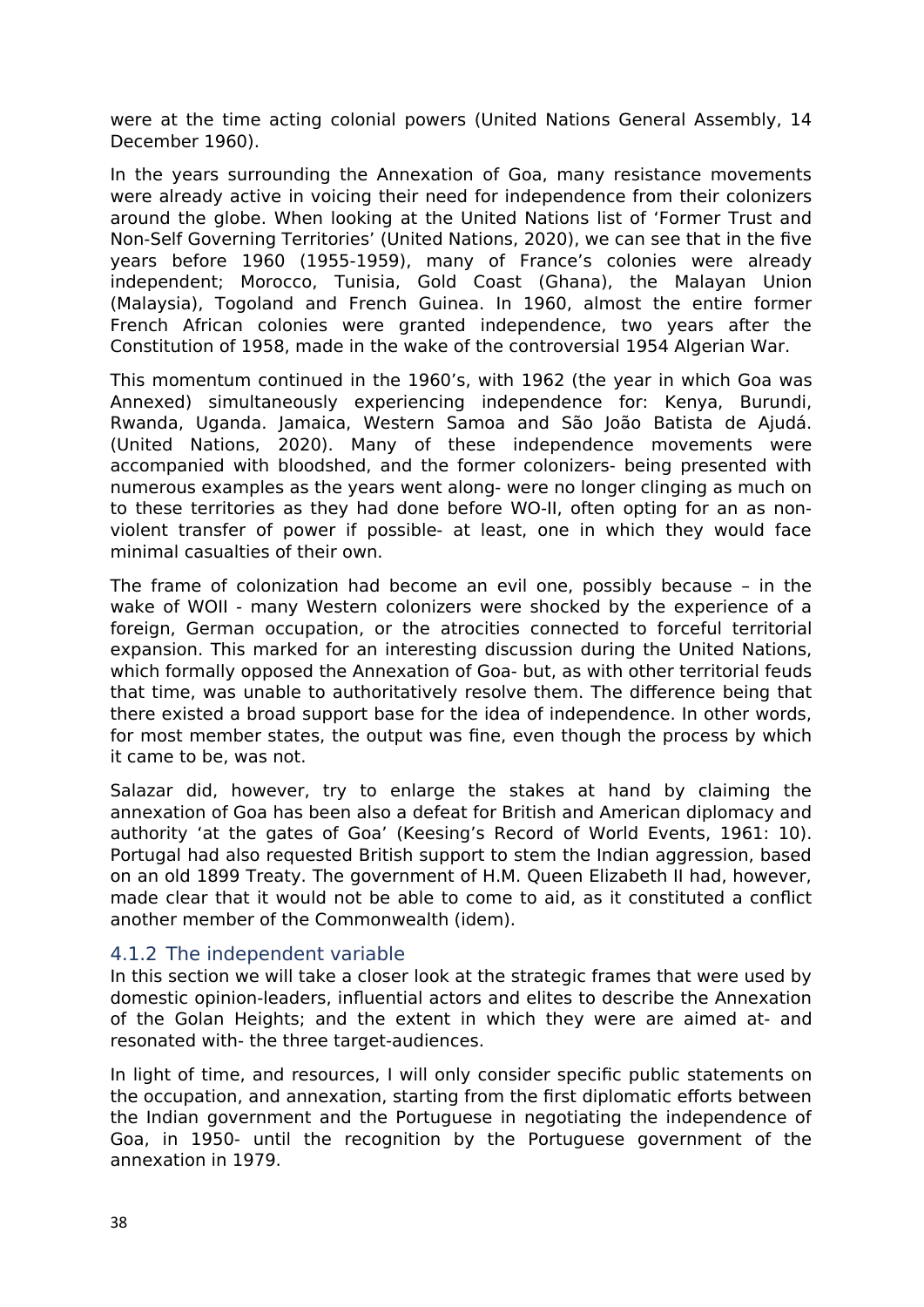Based on the hypotheses (§2.2), we expect to find framing with regards to existing **predispositions**, **source-credibility**, or the source of intelligence; **competing frames** on the legality and necessity of the Annexation; **avoidance of neocolonization frames** by the perceived military occupier- in this case, Portugaland **active counter-framing** by the occupied territory **as neo-colonist**, by – in this case -primarily the inhabitants of Goa, and the Republic of India.

a) Inhabitants of the Republic of India

As represented by the sovereign government of the Republic of India, the inhabitants were subjected to many frames from their government, on the importance of the reunification with Goa. More generally; the eradication of any colonial influence was a dominant theme in the Nationalistic media (Mathur, 2015). It is important to note that India itself (and what is now known as Pakistan) had gained independence from the British Empire in 1947. Since then, Goa remained the only geographical location in India not under domestic control. As the wish for Portuguese withdrawal grew, and politicians voiced their supportso did the media join in relaying the politician's message, as the struggle of Goa, Damman and Diu reminded them of their own struggle for emancipation not too long ago.

Indian news media had a strong influence on popular opinion during the Indian independence movement, and as the state was breaking free from the British Empire, so were the local journalists aspiring to achieve press freedom. This meant that journalists and media had a natural alliance with the Indian authorities as nationalist press came to light; defying British censorship and regulations, and expanding the language of the newspaper to include Hindi. As the newspapers became more inclusive, more intellectuals joined the public debate against their alien oppressors (Natarajan, 1962:152). As Chandrakanta K. Mathur (2015:54) writes in her book Media in India :"As nationalism evolved so did the idea that the freedom of the Press was a basic right to the cherished and fought for. Indian industrialists started their own newspapers with a clear anticolonial stance. Most nationalist leaders were involved in activist, campaigning journalism, none more than Mahatma Ghandi (…)."

From the above, we could assume that the media and politicians, during the development of the conflict between India and Portugal, were generally samesided, as the media in India has historically been strongly pro-Hindi and anticolonial. Any media in India likely to report against an Indian annexation, would be colonial British-owned, which there were none of in 1961, or in the years leading to the invasion (1950-1961). This would also mean that the Indian population was likely subjected to a plethora of dominant narratives, or **predispositions** regarding the promotion of the independence of India and the freedom-mentality; anti-colonialist sentiment aimed against Portuguese occupation; and the resentment of the waves of colonization that the world has seen until the invasion in December 1961.

Not uncoincidentally, these predispositions are directly linked to the **shared identity** between Indians and Goans. As it would be difficult to measure the predispositions themselves, it would be better to rationalize what might have caused them. As nationalism grew large in India, eventually resulting in its independence, and the media was reporting from a nationalistic motive, it would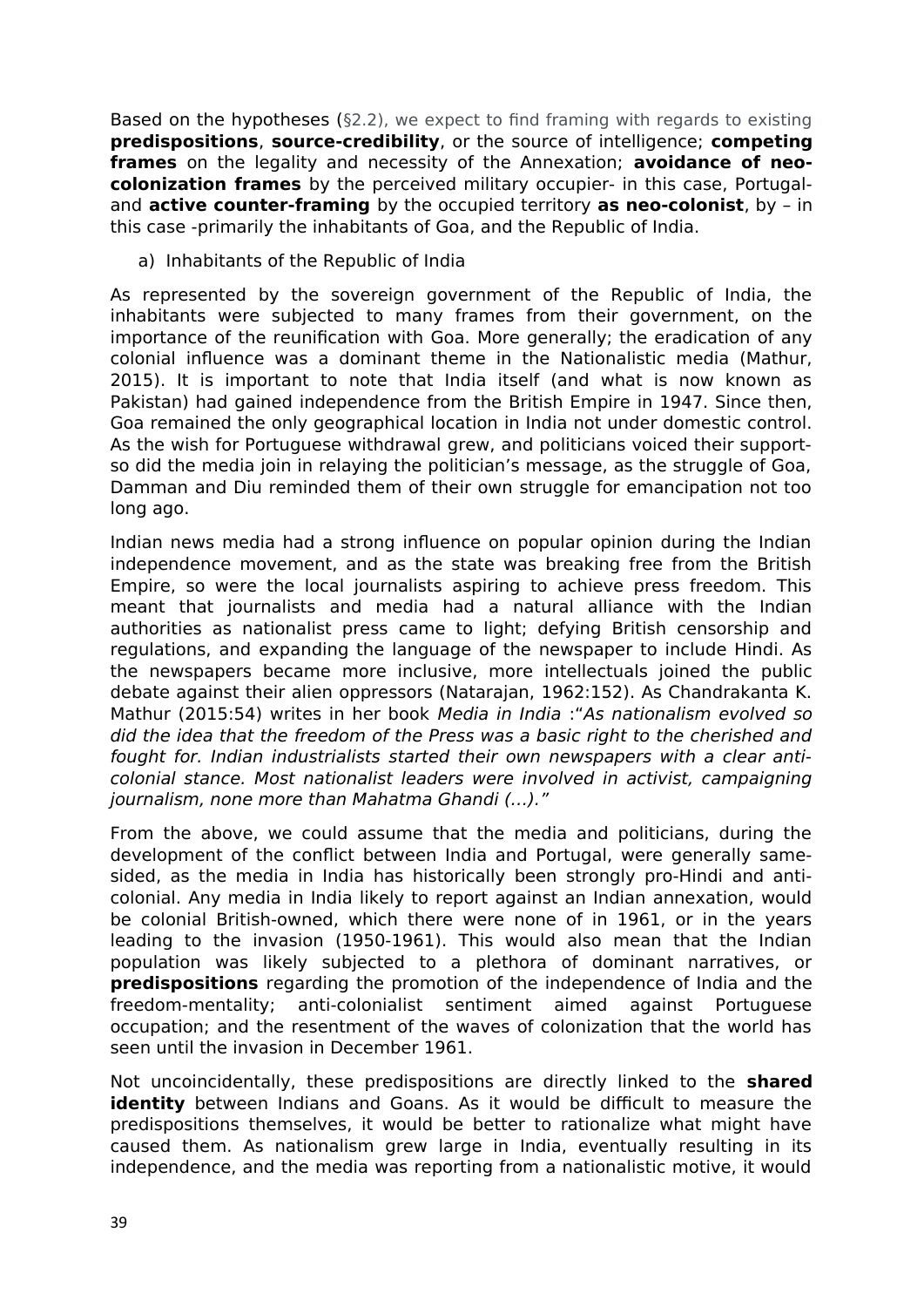be reasonable to assume that the predispositions of the average Indian would be similar to the average Goan- when it came to the Independence of Goa.

Barnett (1999: 9) defines identity as: "the understanding of oneself in relationship to others". When it comes to national identity, it would consists of a common, shared understanding of the nation vis-à-vis its surroundings. State identity and national identity are not static, but rather "always in negotiation," and can be expected to be especially intense during rapid shifts and changes in international and domestic politics.

This tension on national identity can also lead to identity conflicts, for example, when there exist multiple ideas on the national identity, which require different, opposing actions to be performed. Or when the definitions of the "collective self are no longer acceptable under new historical conditions" (Dittmer & Kim, 1993: 7, in: Barnett, 1999). These definitions are useful for this thesis, as in both our cases, the relationship between the domestic population of the occupier, and the population of the occupied, is crucial to explain public perception towards intervention.

Working with this definition, I would argue the average Indian understood themselves as being similar to the average Goan. As mentioned before, Goa, Damman and Diu, shared a common language, culture and ethnicity for as long they have been inhabited; and even after many hundreds of years of colonization by Portugal, only a mere 25% identify themselves as being Christian in 2011 (Indian Government Census, 2011) – in contrast to a different former colony of Portugal, East-Timor, where the influence of the colonizer is still clear today: over 99% still identify themselves as being Christian (CBS News, 2020). The same argument goes for the language spoken in Goa and East-Timor; Konkani remained the dominant language spoken by Goans, during Portuguese colonization, and is still the common tongue. However, in East-Timor, Portuguese to this day remains one of the official languages.

There were also political sympathies and representations between India and Goa. By the late '20s, the Indian National Congress had admitted the Goan Congress Committee to the All-India Congress Committee; the overseeing, decision-making committee of India where all its state-representatives hold a seat. Meaning that, before India even had achieved its own independence, it recognized that Goa was suffering from the same fate.

In terms of the (in)tangible common denominators between Goa and India, I would argue that there were many, and that they birthed many of the same predispositions among both inhabitants.

When it comes to the **source-credibility** of these frames, there was no reason for Indians in 1961 to believe that the news they were receiving from state-run media, or otherwise, was false, when it came to the invasion and annexation of Goa, Damman and Diu. Often, articles were repeats of the words of Prime Minister Nehru. However, the Indian government did adopt the Criminal Law amendment in 1961, after the Annexation of Goa, which explicitly forbids "Questioning the territorial integrity or frontiers of India in a manner prejudicial to the interests of safety and security of India." (Criminal Law Amendment, 1961). It also includes the territories of Goa, Damman and Diu in the amendment, as being unquestionably part of the Indian frontier. Censorship as it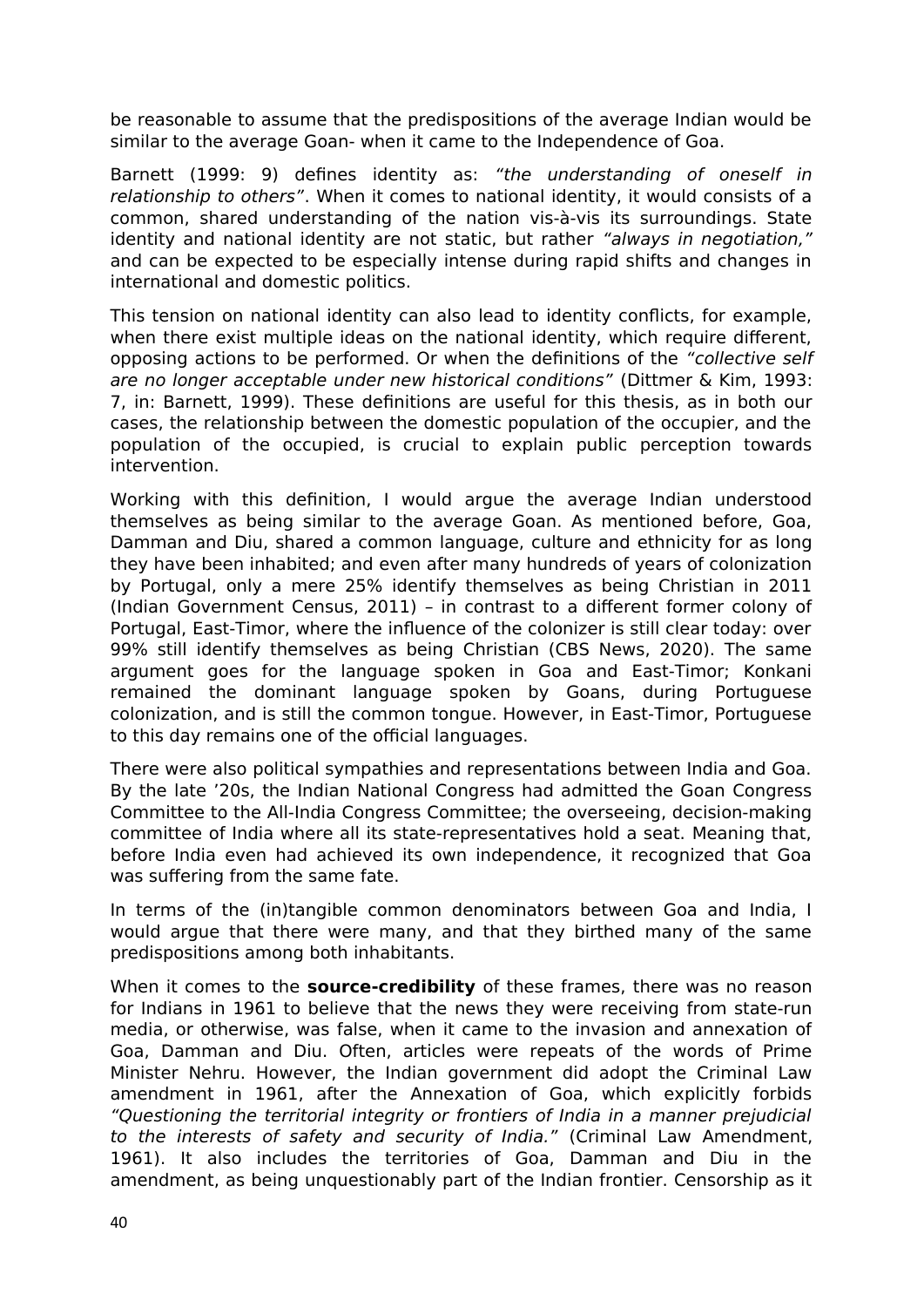may be, it does not necessarily mean that the facts that were presented, were false.

Finally, the **competing frames** at play aimed at the inhabitants of India during the Annexation of Goa, were the frames of 'colonizer vs. colonized' (e.g. Portugal vs. the historically colonized territories of Goa, Damman and Diu) as brought forth by India; and 'attacker vs. attacked' (e.g. India invading Portuguese sovereign territory) coming from Portugal. This also shows a clear attempt of India, to frame Portugal as the sustained colonizer- the one that has been effectively doing so for 450 years. However, Portugal did not directly try and frame India as a **neo-colonizer**, per say, but as an "occupier" of Portuguese sovereign territory, as the indicated multiple times during his speech to the Portuguese National Assembly in 1962. (Keesing's Record of World Events: 9-13). Regarding this frame, Mr. Kaul said: "(…) We are not there to conquer the territory because the territory is part of india. We are not there to dominate a foreign people, because the people are our own kith and kin. We have gone there to only help them liberate themselves" (BBC, 18 December 1961),

b) The inhabitants of Goa, Damman and Diu

The inhabitants were naturally also subjected to the same frames as the inhabitants of India. The geographical closeness, shared language and culture, availability to same media and aspiration for independence from a colonial force, would make conflicting public opinion between the inhabitants very improbable, as Goans also viewed themselves as being more Indian than Portuguese. Seeing how it was their independence from Portugal on the line, inhabitants of Goa therefore viewed Indian media as more trust worthy than Portuguese, as it also confirmed their own preferred worldview. In this case, the predisposition existing in these areas was that they were being stopped from unification with the greater India, by military oppression from the Portuguese army, as they had tried to do in 1953 and 1955 during the violently surpassed revolts. The Goa Liberation movement had been a significant force since the 1940's, and they had their own sources of information (e.g. Radio 'Voice of Freedom') with they deemed credible. The competing frames were the same as those for the inhabitants of India.

In the same fashion, the frame-acceptance of Portugal being a colonizer, was high. The frames of neo-colonization are doubtfully relevant for Goa. Even though Goa did not view itself being 'colonized' by India, it voted against assimilation in the Indian State of Maharashtra in 1967 by referendum, and then became the smallest Indian State. This allowed them to own the highest degree of executive autonomy, after hundreds of years of being a colony. Seeing how the idea of autonomy is of much importance to Goa, one could argue that even an Indian liberation is just the switch of rulers, if that does not include complete independence.

The Indian government had made clear, before the annexation, that the inhabitants of Goa would be consulted when deciding the future status of their land. After the annexation, the Indian National Congress – India's first nationalistic movement and prominent political party- indicated in its Election Manifesto that the inhabitants of Goa, Damman and Diu would have a say in deciding if they would merge into the neighboring Indian territory of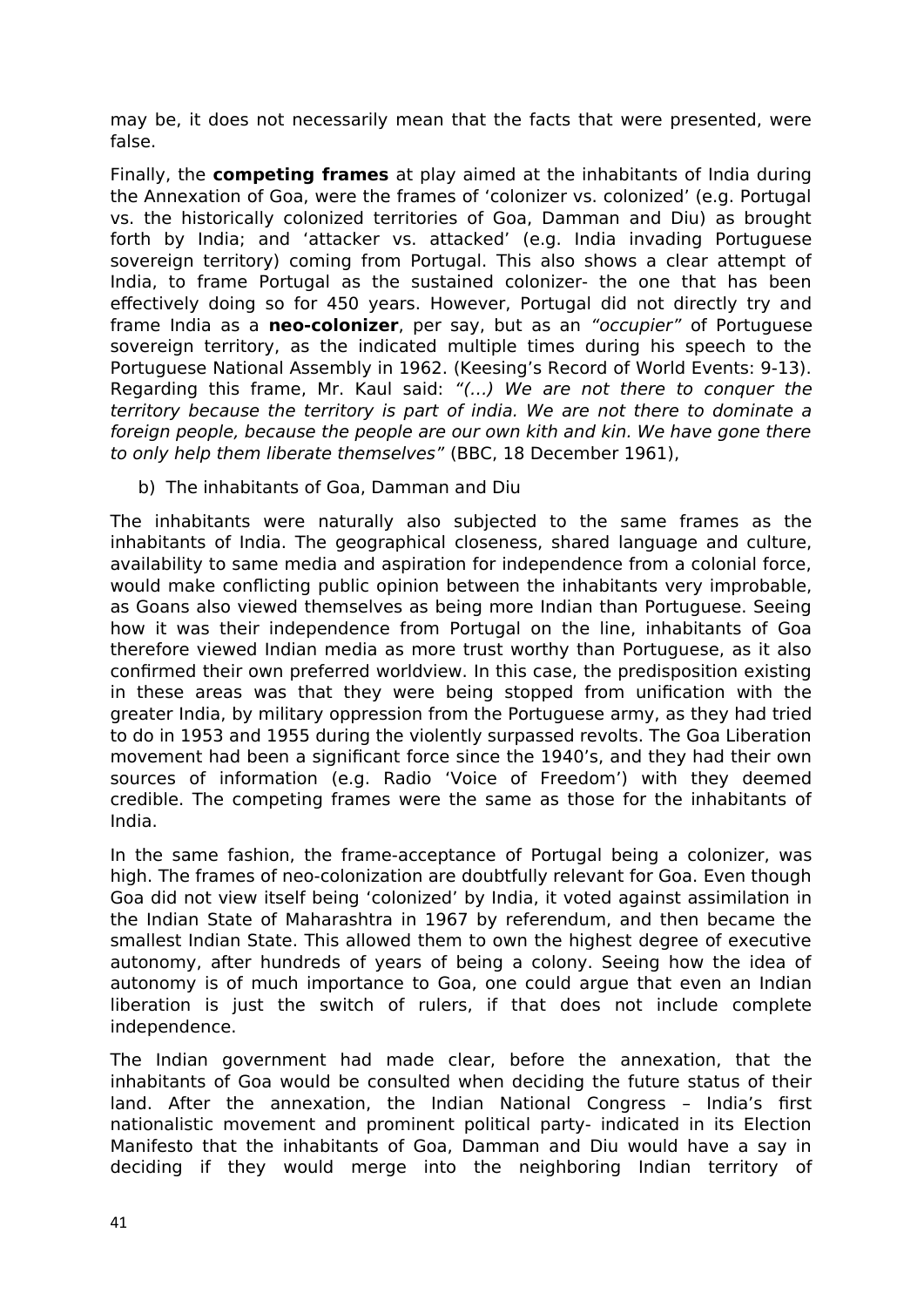Maharashtra- or not. Indian PM Nehru then pointed, during a public meeting in 1963, that Goa would remain a Union Territory for at least ten years, before the choice would be put before the Goans in the form of a referendum. Due to civil pressure from within Goa, the referendum – the only one in India's history- took place after only 5 years, in 1967 (Sakshena, 1974: 121). The precautions the Indian government took with focusing on the intended preservation of Goa's identity and culture, could also be seen as an avid attempt to prevent any counter-framing as neo-colonizer. For this thesis, it is important to note that no evidence was found of a significant Goan anti-movement claiming neo-colonial motives for the Indian liberation of Goa.

c) The International community

as gathered in the constellation of the United Nations Security Council, have gathered twice to discuss the Liberation of Goa in the 60's. As noted earlier, much was discussed in the build-up to the military action in 1961, and many remarks were made between India and Portugal. The occurring frames at hand were first, from 1947 onward, the attempted integration of Goa into the Indian Union through diplomacy. As that did not prove to be successful, only then did the frame shift towards the attempted integration of Goa, through armed intervention (Fernandes, 2000: 345).

The Portuguese Prime Minister (1932 – 1964) Salazar had told Nehru that if India were to use force to expel Portuguese troops from Goa, Damman and Diu, that its pacifistic image 'would disappear'. In fact, the use of violence to end the Portuguese rule was the most important point of criticism of the United Nations, as India had been – until then- a strong proponent of pacifistic resolve of conflicts, in the same spirit it gained its own independence with the non-violent protests of Mahatma Ghandi. In a well-known interaction between President Kennedy and India's ambassador to the U.S. Braj Kumar Nehru, (the Indian PM's cousin,) president Kennedy made it clear he was annoyed with the way things went, as India had invaded Goa, Damman and Diu less than a month after Prime Minister Nehru had visited him in Washington D.C. – where he only briefly mentioned Goa to the president. As Kennedy told the ambassador:

"My only point is why didn't you do it before, 15 years before? But Mr. Ambassador, you spent the last 15 years preaching morality to us, and then you go ahead and act the way any normal country would behave and now that you have done what you should have done long ago, people are saying, the preacher has been caught coming out of the brothel. And they are clapping, And Mr. Ambassador, I want to tell you, I am clapping too" (Kux, 1992: 198).

From Portuguese perspective, the attempted integration of Goa into the Portuguese Union had been historically the only frame they had used. Goa had been under colonial rule for centuries, and Salazar had argued that there was no colonial-relationship between Portugal and Goa, as there was no form of economic exploitation benefiting the colonial power; discrimination between citizens and subjects, unequal rights, or a discrepancy in political and military power: "Financially, Goa has always been a burden on the metropolitan treasury [...] From the economic point of view neither the metropolitan people nor the metropolitan capital exploit Goa […] the Goans enjoy all rights and have access to all posts" (Salazar, 1956: 8, in Fernandes, 2000: 344).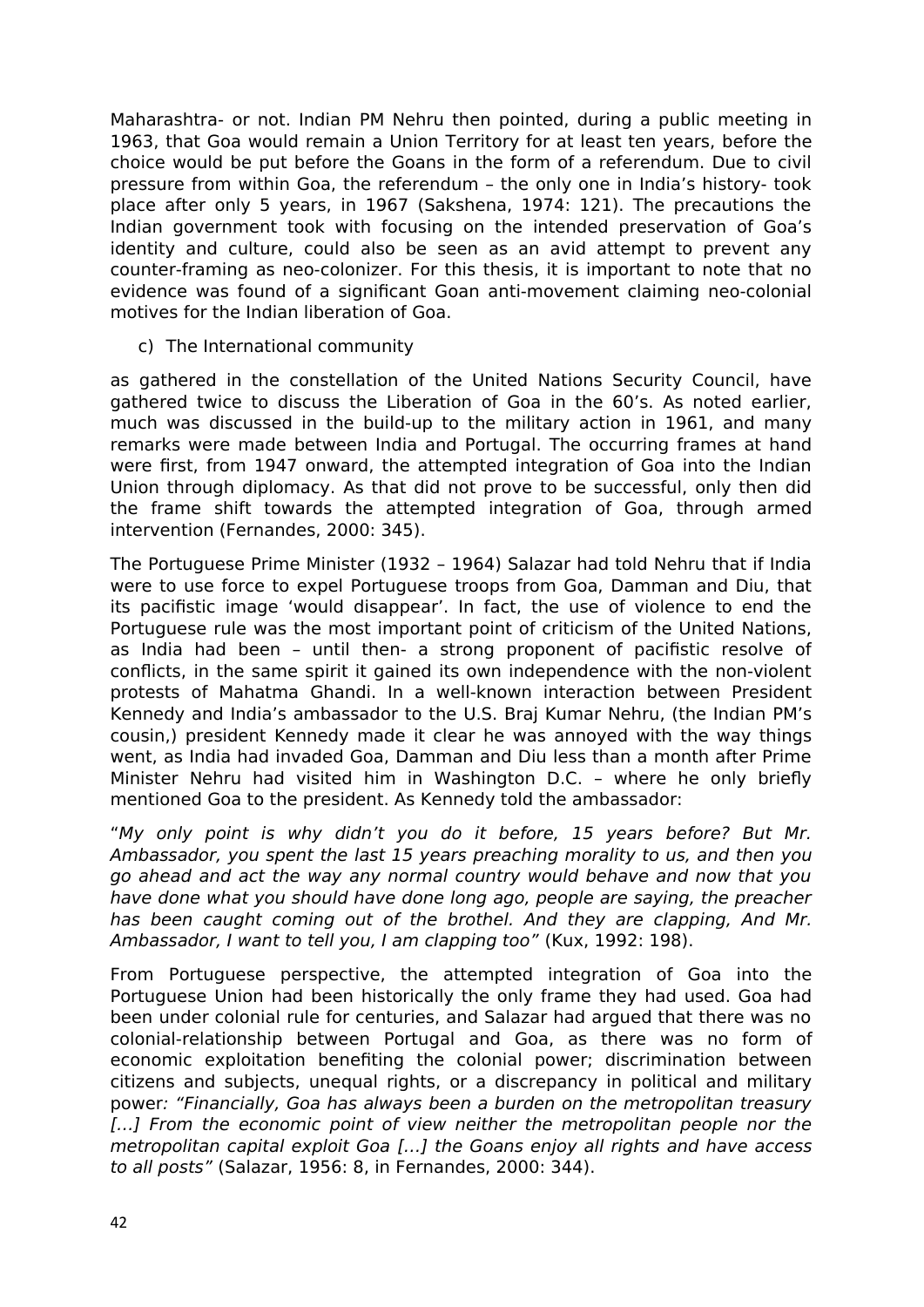Politically, Salazar had made the case that Goa was an integral part of the Portuguese nation, as Goans were able to participate in Portuguese government on equal footing with native Portuguese citizens. Most importantly, Salazar argued that Goan inhabitants did not feel the need to be liberated, as they felt a strong Portuguese patriotism and for "reasons of their own interest" (Fernandes: 344). It therefore was the moral and judicial obligation of the Portuguese government to decline any form of separation from Goa, as it was self-obliged to defend it. As Fernandes comments, the Portuguese, therefore, had effectively associated a loss of territory – in this case Goa- as being synonymous with:

"loss of empire with contraction of dominion, power, national pride and stroke of self-flagellation, little realizing that the process (of decolonization) could not be halted or reversed [...] it was only possible to secure reasonable delay but clearly the pace was determined by nationalist feeling and development of political consciousness within the territory…" (idem)

In the end, after the United Nations had made clear its disappointment in the Indian Union, for reaching out to violence to end its conflict with Portugal, Prime Minister Nehru commented that India did not receive any joy from the invasion, but rather that "the Portuguese, ultimately, left no choice open to us" (New York Times, 28 December 1961).

#### <span id="page-43-0"></span>Recapping the variables

When it comes to the level of acceptance, or support base, measured of the three different target-audiences, it is fair to conclude that there existed a consensus on the necessity (and validity) of military intervention, between the inhabitants of India, and those of Goa, Damman and Diu. Both territories had been formerly colonized, and faced struggle to emancipate themselves; suffered from identity- suffocation by the colonizer, and had grounded ideological 'freedom movements', spearheaded by vocal academics who were able to organize and gather public protests. As the momentum of the liberation movement grew; with shifting Indian public opinion in the 50's - after Portugal had violently repressed attempted protests in Goa- stalling diplomatic efforts, and with the post WO-II era ushering a new, decolonized world; armed conflict between India and Portugal seemed inevitable.

As India believed it was liberating – rather than annexing – Goa, and at the same time defending its borders against foreign aggression, the frames were congruent with the predispositions of both inhabitants. National media in India was seen as credible and Goans had their own clandestine pirate-radio, which was successfully used to informs Goans. This allowed for little competing frames from Portugal, which saw no significant following in India, Goa, Damman and Diu. Seeing how both territories were formerly colonized, the frame of being a neocolonizer was not used by the Portuguese, but the frame of India being an occupier of its 'sovereign' overseas territory was used by Salazar. However, it did not help Portugal on the world stage, as no significant aid was provided by the international community, and India only faced minor, unilateral economic sanctions as a result of the annexation. India did frame Portugal as a colonizer, and as itself was an example of pacifistic liberation, unsuccessfully brought Portugal to the negotiating table. India's biggest 'loss' was arguably its international reputation as an 'eternal pacifist', in reference to its method of selfemancipation by Mahatma Gandhi.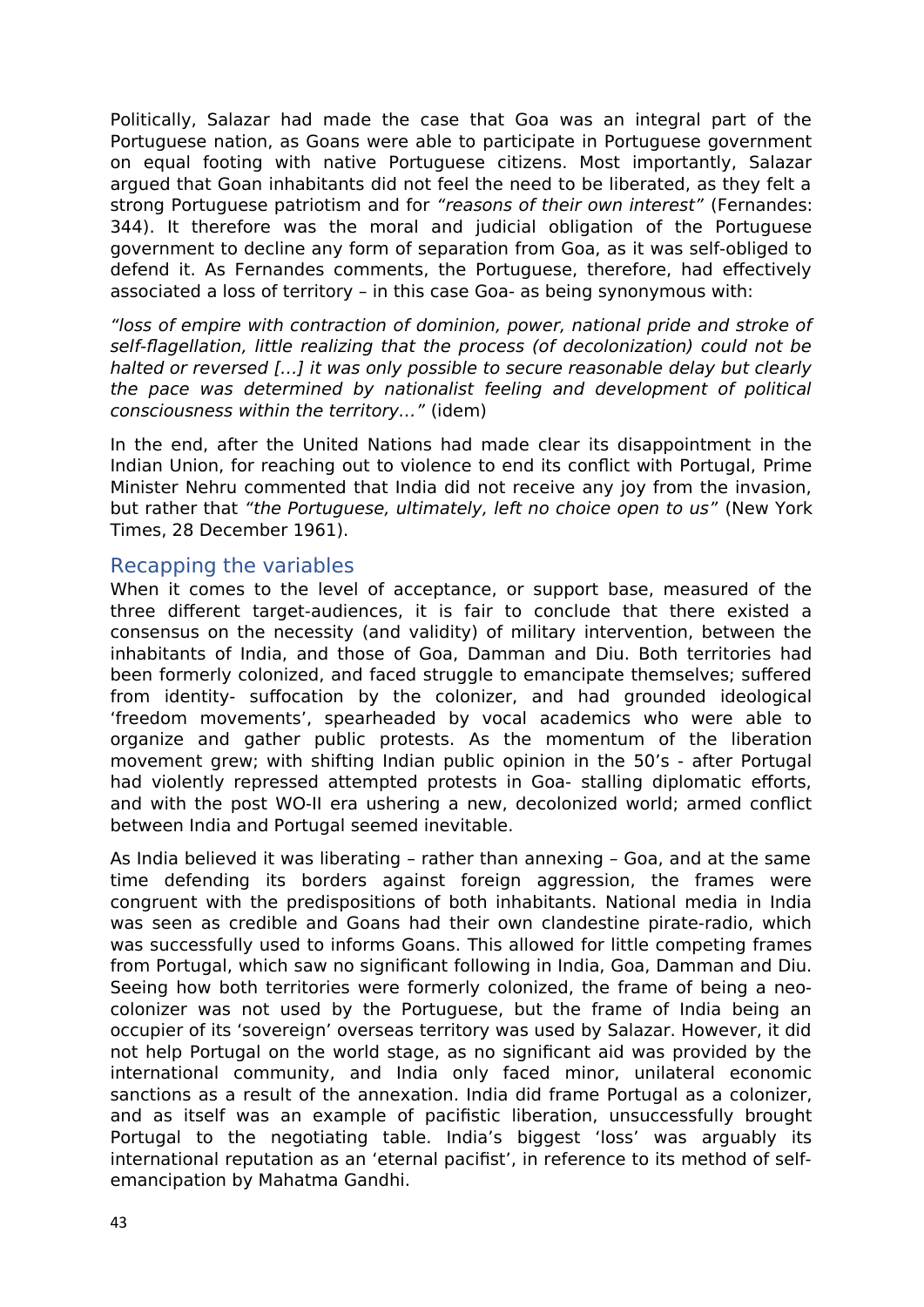For the United Nations, the case of the Annexation of Goa proved to be a challenging dilemma, as it was painfully exposing the lack of any real powers of intervention, resulting from varying degrees of support from member states. As more former-colonies became members of the UN, they were able to show support for India, regardless of the UN Charter prohibiting the use of force. This, perhaps, forced a reflection on the intended spirt of the Charter, and the changing global paradigm of sovereignty, first set in motion with the acceptance of Resolution 1514 in 1960, granting independence for former colonies.

Portugal eventually recognized the Indian ownership of Goa in 1975, after the 'Carnation Revolution' in 1974, in which a military coup overthrew the Estado Novo regime. The new Portuguese government quickly thereafter restored diplomatic relations between India and Portugal.

#### <span id="page-44-0"></span>4.2. The Annexation of the Golan Heights

The dependent variable is concerned with the level of public acceptance of the three target-audiences of the Annexation of the Golan Heights. In this case, the target-audiences consist of: 1. the inhabitants of the State of Israel; 2. the inhabitants of the occupied Golan Heights and 3. the international community.

What will follow next, is an overview of each target-audience, and first analyze their level of acceptance of the Annexation of the Golan Heights. Sources which illustrate the sentiment of these audiences will be presented and analyzed. Second, I will look at the independent variable, which is the extent to which identified strategic frames used by domestic opinion-leaders, influential actors and elites, to describe their successful military occupations/annexations, are aimed at, and stick with, the three target-audiences. I will then, again, describe the different target-audiences and their used frames.

#### <span id="page-44-1"></span>4.2.1 The dependent variable

Formal annexation of the Golan Heights was declared by the Israeli Knesset in December 1981, with the adoption of the Golan Heights Law. The occupation had de facto been going on for 14 years, since the 1967 Six Days' War. This meant that the **inhabitants of Israel,** as represented by their elected government officials, had been subjected to a plethora of **predispositions** on territorial integrity and North-border safety issues many times before the annexation.

a) Inhabitants Israel

One could say the inhabitants of the State of Israel had been confronted with territorial disputes since its self-proclamation in 1948. Israel has had a turbulent history with its surrounding Arab neighbors, and the occupation of the Golan Heights after the Six Days' War was generally regarded as a strategic advantage for Israel, which could then position warning stations in the North, control Jordan's water flow, and provide the best possible defense against a Syrian ground force invasion (Bar-Joseph, 2014).

Yishin (1985) analyses the annexation of the Golan Heights is a much similar division as this thesis; he approached the annexation from the angles of 'external factors', 'domestic factors' and 'elite factors'. As the Syrian forces posed a threat for Israel in the North before the annexation of the Golan Heights, so did rising tensions with Egypt in the South, as Israel was preparing to evacuate the Sinai area, contribute to the annexation in 1981. "Facing adamant domestic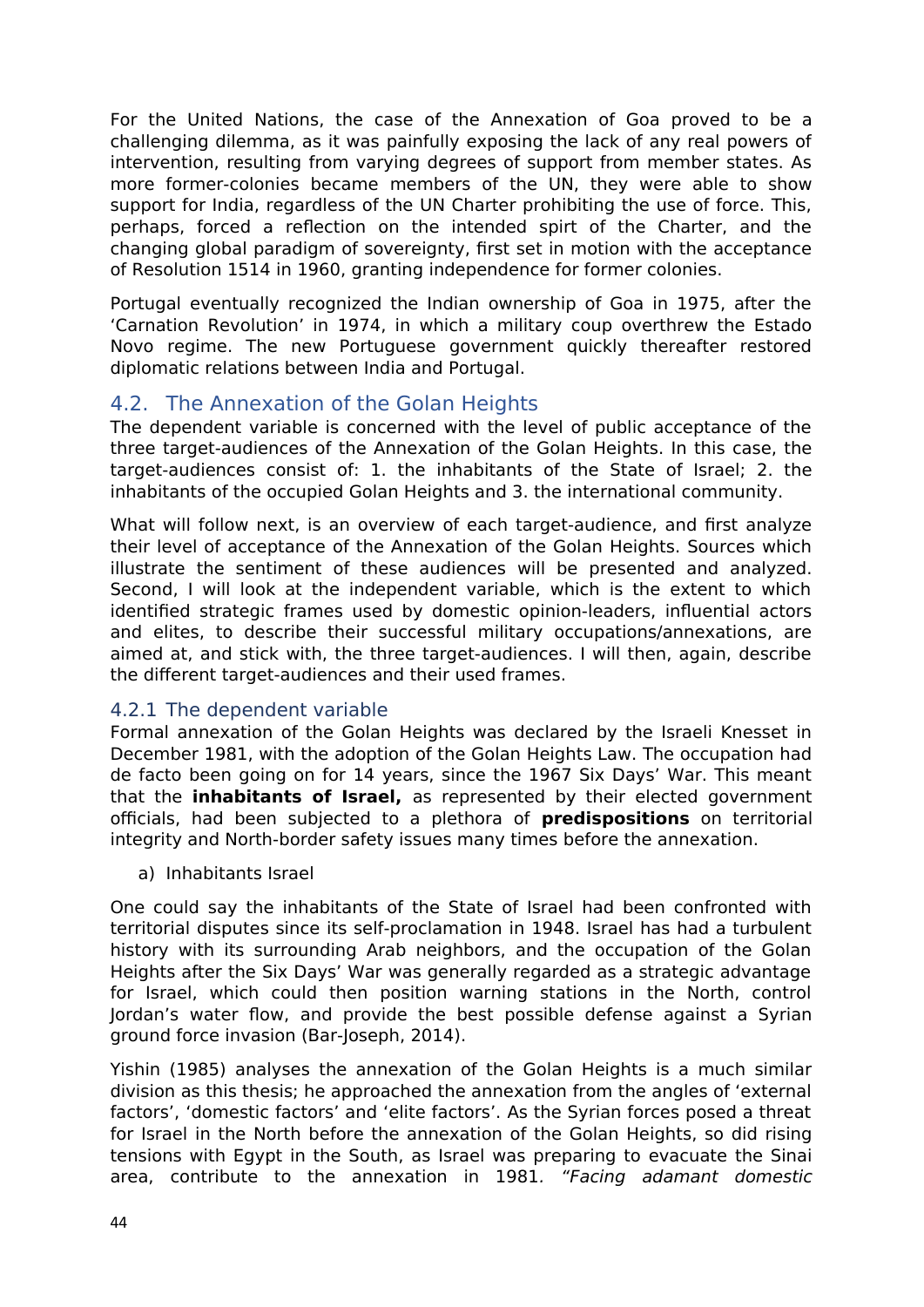opposition, the government decided to test Egyptian intentions before the critical date by taking a provocative measure, namely, by annexing what was claimed to be Arab land" (p. 50).

Domestically, the necessity of holding on to the Golan Heights, after the war had ended, proved to be more difficult to 'sell' to the Israeli population, by the Israeli government, than the simultaneous annexation of East Jerusalem in 1967. Moshe Dayan- former commander of the Jerusalem front in 1948, and Minister of Defense in the 1967 War- was Minister of Foreign Affairs of Israel in 1979, when he stated that the Golan Heights was not part of Israel's 'ancestral land', and therefore did not hold as much historical or religious value as Jerusalem did. It merely functioned as a political asset, which Israel was possibly willing to trade in negotiations with its enemies, if it were to help secure its future peace and stability. However, in the domestic pro-annexation movement, the significance of the Golan was expressed in the Hebrew saying 'Let's not lose the North', which was also synonymous for "losing one's reason and direction" (Yishin: 51).

The emotional attachment to the Golan Heights, represented by the bloodshed in the 1973 October War, alongside a victory over Israel's most hated enemy, only reinforced the idea of possessiveness among the pro-annexation inhabitants of Israel. The reasoning became that Israel should have a best possible defense from attacks in the North (idem). Historical accounts show that the majority of the Israeli inhabitants were "very favorable" toward annexing the Golan Heights. A poll was conducted before the first legislative attempt to annex the Golan Heights, which showed 71.7 percent of the respondents supported annexation (Haaretz, 12 November 1980, in: Yishai, 1985). Four days after the final approval of the Golan Heights Law, 70.6 percent of the responders were pro-annexation (Yediot Ahronot, 18 December 1981). Yishin (1985) writes that it was not only the 'pro-Golan mood' which affected the initiation and conclusion of the annexation, but also "an explicit demand presented by the Golan Settlement Committee (GSC)" (1985: 51-52).

Yishin (1985) describes the efforts of the GSC- campaign as "an illuminating example of a group acting to promote foreign policy issues" (p.52). The GSC consisted of members of the settlement community, who came together as a well-organized group, directly targeting the Knesset, the government and public, in the hopes of persuading the politicians into never letting go of the Golan Heights, and allowing the settlers (who had settled as soon as five weeks after the end of the war) to remain there indefinitely. Despite being a small group, they were able to garnish wide-spread support. They saw the statement of Minister of Foreign Affairs Moshe Dayan, concerning the status of the Golan and his willingness to return it in future negotiations, as reason to worry- as well as the peace negotiations with Egypt in the 1970's, and their implications for the occupied territory. The GSC deployed a scale of lobbying tactics, and regularly met with high-ranking government officials in the Knesset, influenced politicians to instigate a bill to formally annex the Golan, and- if all else would fail; threatened to apply sanctions unless its demands were met. "The settlers warned that they would return their ID-cards (implying a rejection of the political community), to cease payment of taxes, to impede ministerial visits to the area, and to divert the water of the Jordan River" (1985: 53).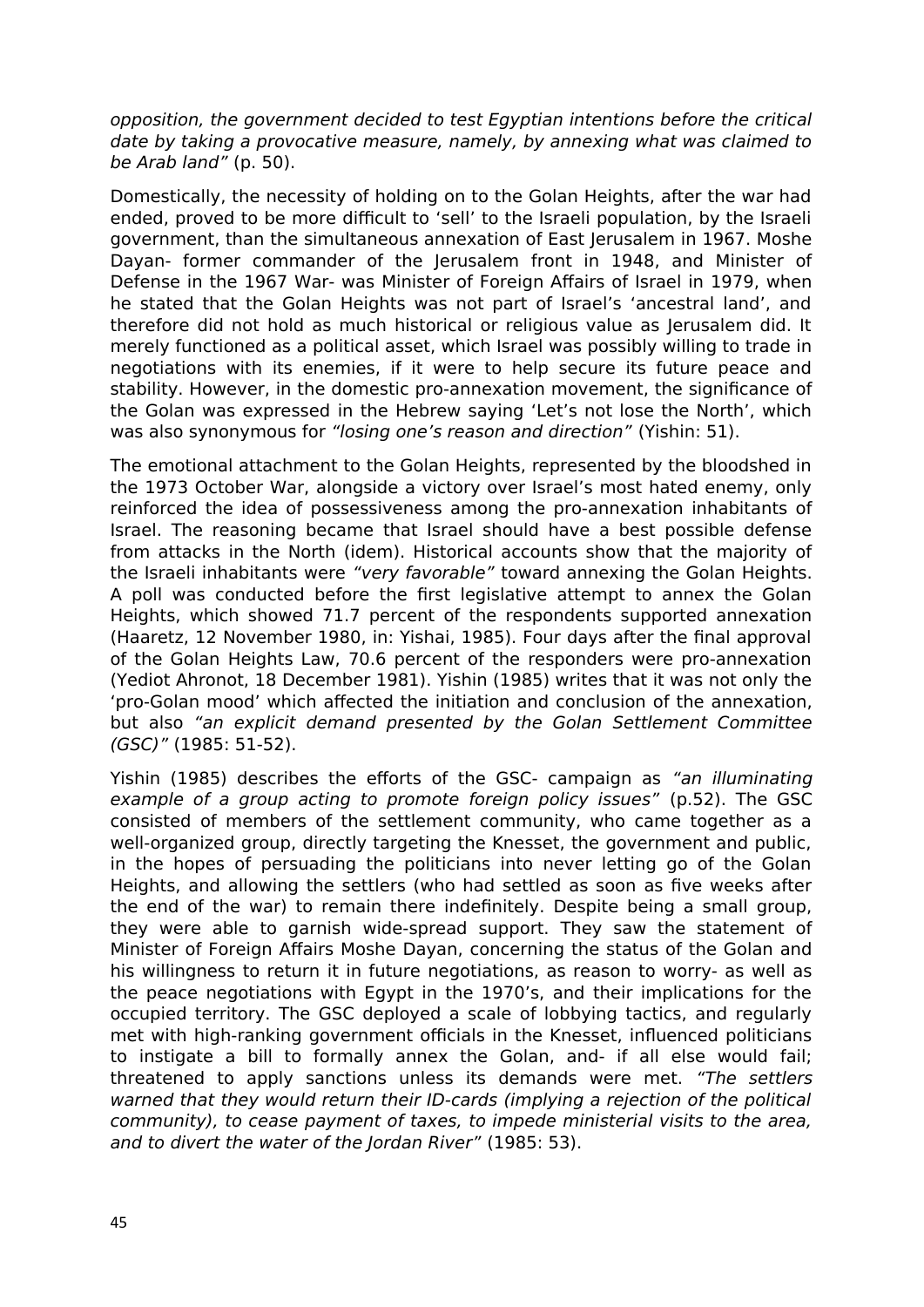Yeshin (1985) attributes the success of the GSC to three factors (p.53). First, as their popularity and image grew, the Golan settlers were seen as 'defenders' of Israel's frontiers in the North, and –in the original settler spirit- transformed the bare lands of the Golan into green hills and fertile grounds, which only added to their status as exemplary pre-state pioneers (Yishai, 1982: 171-85). Second, the GSC was able to effectively expand the issue of the annexation of the Golan Heights, to the complete spectrum of Israeli society, and cut across Israeli "partisan and social boundaries" (Yeshin, 1985: 53). Third, the settlers were able to profit from circumstances which arose during the peace treaty with Egypt.

As the Gush Emunim<sup>[8](#page-46-0)</sup> launched a massive campaign known as 'The Movement to Stop the Withdrawal from Sinai' – they tried to undermine the Israeli government's decision to withdraw from the territory captured in the Yom Kippur War in 1973. By accepting, and committing to the GSC's request, the Israeli government was instead able to show its "commitment to the national cause, without violating international treaties. The combination of popular public image, political heterogeneity and circumstantial conditions thus contributed to the group's [GSC] ability to influence decision-makers to adopt their cause" (idem).

This all, perhaps, paints a rather one -dimensional picture of a successful lobby from the GSC, vis-à-vis the Israeli government, which, in light of Moshe Dayan's remark of Israel's willingness to use the Golan Heights as a form of political leverage in future negotiations with Syria, seemed reluctant to immediately annex the Golan Heights. However, the societal context of this annexation should also be considered.

Michael Barnett (1999) analyses the Israeli foreign policy change which culminated in Israel signing the Camp David Oslo Accords. He uses a mix of constructivist- and institutionalist assessments, to analyze the concepts of evolving Israeli identity, narratives and frames. Israel's Jewish-, Zionist-, and Holocaust-surviving national identity is, according to Grossman (1998: 55) linked to a view in which Israel views itself in existential isolation, whilst facing perpetual hostile threats from various domestic and foreign actors. This also translates into the Israeli political party system, which plays an important role in activating group action, defining policy options, and articulating alternative paths for the future (Barnett, 1999: 16). Relevant to note, is that Israeli political parties do not agree on a common definition of the Israeli 'national identity', and might differ on their priorities, and the severity of threats.

#### Barnett (1999: 17) writes that:

"if the Israeli identity is defined by an explicit preference of democracy and Zionism over Greater Israel (defined in both religious and security terms) and there exists a coalition that rank orders these values in a similar way, then there exist the cultural foundations for a peace process that allows for the withdrawal from the occupied territories. These possibilities are not already present and readily available to the first willing politician. Instead, actors are actively creating these possibilities through the appropriation of cultural and symbolic resources."

<span id="page-46-0"></span><sup>&</sup>lt;sup>8</sup> The Gush Emunim was an Israeli Orthodox Jewish, ring-wing activist movement which was dedicated to establish Jewish settlements in the Gaza Strip, the West Bank, and the Golan Heights. They were formally established in the wake of the Yom Kippur War (1973), in early 1974.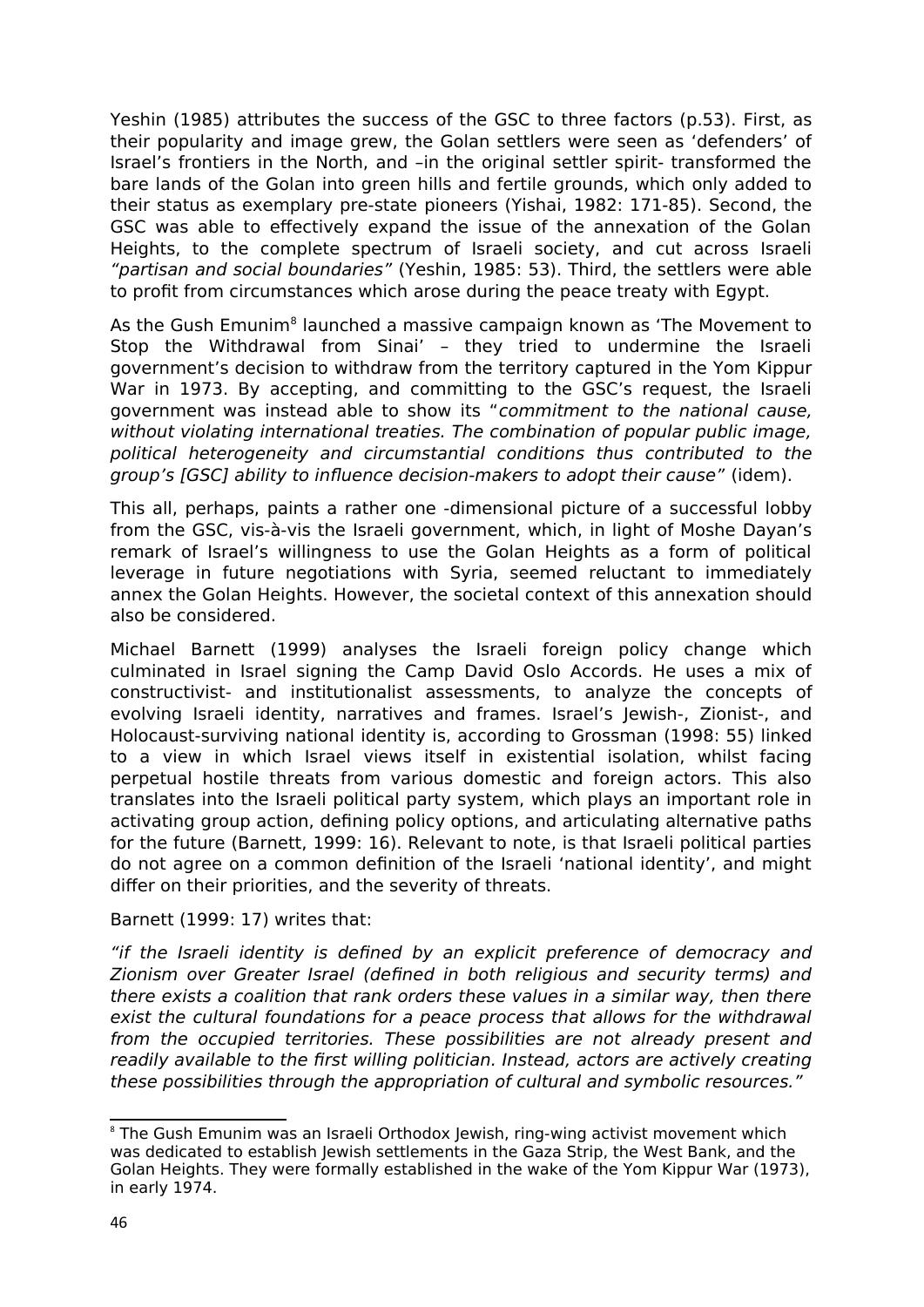Together with Yashin's (1985) writings on the context of the annexation of the Golan Heights, Barnett allows for an insights in the dynamics between political ideology, and how it relates to Israeli domestic public opinion.

To illustrate this point, Barnett (1999: 17) claims that parties on the political right and left in Israel differ "dramatically" when it comes to the amount of value they place on concepts as democracy and Greater Israel. The leftist parties lean more towards democracy and liberalism, and the right-wing parties towards the opposite. In this spectrum, the Labor party "articulates a narrative that can be sustained without the territories and offers a more hopeful appraisal of progress and peaceful co-existence" meaning, that the narrative Labor used to contextualize their policies, would be better responsive to changing, modern geopolitics, than right-wing parties, such as Likud. Their narrative "is based on the saga and unceasing nature of Jewish persecution, the redemption and protection provided by Jewish military power, and a mission to settle the whole of Israel and the occupied territories" (Barnett, 1999: 17, Ezrahi, 1997: 12-14).

Considering all of the above, and the fact that the Israeli PM during the formal annexation – Menachem Begin- was the founder of Likud, and a former leading of the Zionist militant movement Irgun, it is not unreasonable to assume that, whilst on the international stage the Israeli's did not seem eager to annex the Golan Heights, the Israeli government was likely ideologically acceptant of this idea. However, the way it was to be framed, would be in term of strategic, military benefits (e.g. overlooking Syria, strategic military vantagepoint, water supply from the Jordan river) instead of historical Judean ancestry. "As Benjamin Netanyahu, then the leader of the opposition to Yizhak Rabin's Labor government, put it, the presence of the Israel Defense Forces (IDF) in the Golan is the 'cork' that prevents the outburst of a massive Syrian attack against Israel" (Bar-Joseph, 2014: 46).

During the formal adoption of the Golan Heights Law, PM Begin used the frame of fear and a sense of insecurity, when referring to the kibbutzim and towns that were shelled by Syrians on the border:

"Spurred on by their deep and abiding hatred, they would open fire, from the heights, on our towns and villages, instituting a reign of blood and terror throughout the area. Their targets were man, woman and child- and the attacks took their toll in killed and wounded. In those days, which can under no circumstances be forgotten, it was said that the children being born were 'children of the shelters'" (New York Times, 'The Golan Heights Annexed by Israel in Abrupt move', 15 December 1981).

During the same meeting, he also called Syria's control of the Golan Heights pre-1967 the result of arbitrary decisions, made after WO II by Britain and France (in the form of British-ruled Palestine, and French-ruled Syria). Not only did Begin make use of an **emphasis- framing effect**, by laying the focus on the implied hatred, terror-bringing, fear-invoking Syrian hostilities; he also provides the annexation of the Golan Heights as an answer against it.

More recently, marking the 50-year anniversary of the Six Day War in 2017, Israeli's were asked on their opinions of the further formal annexation of all the territories that were captured. 45.3% supported this action, while 44.8% opposed (Jewish Virtual Library.org, 2020). When asked if they see the claim, that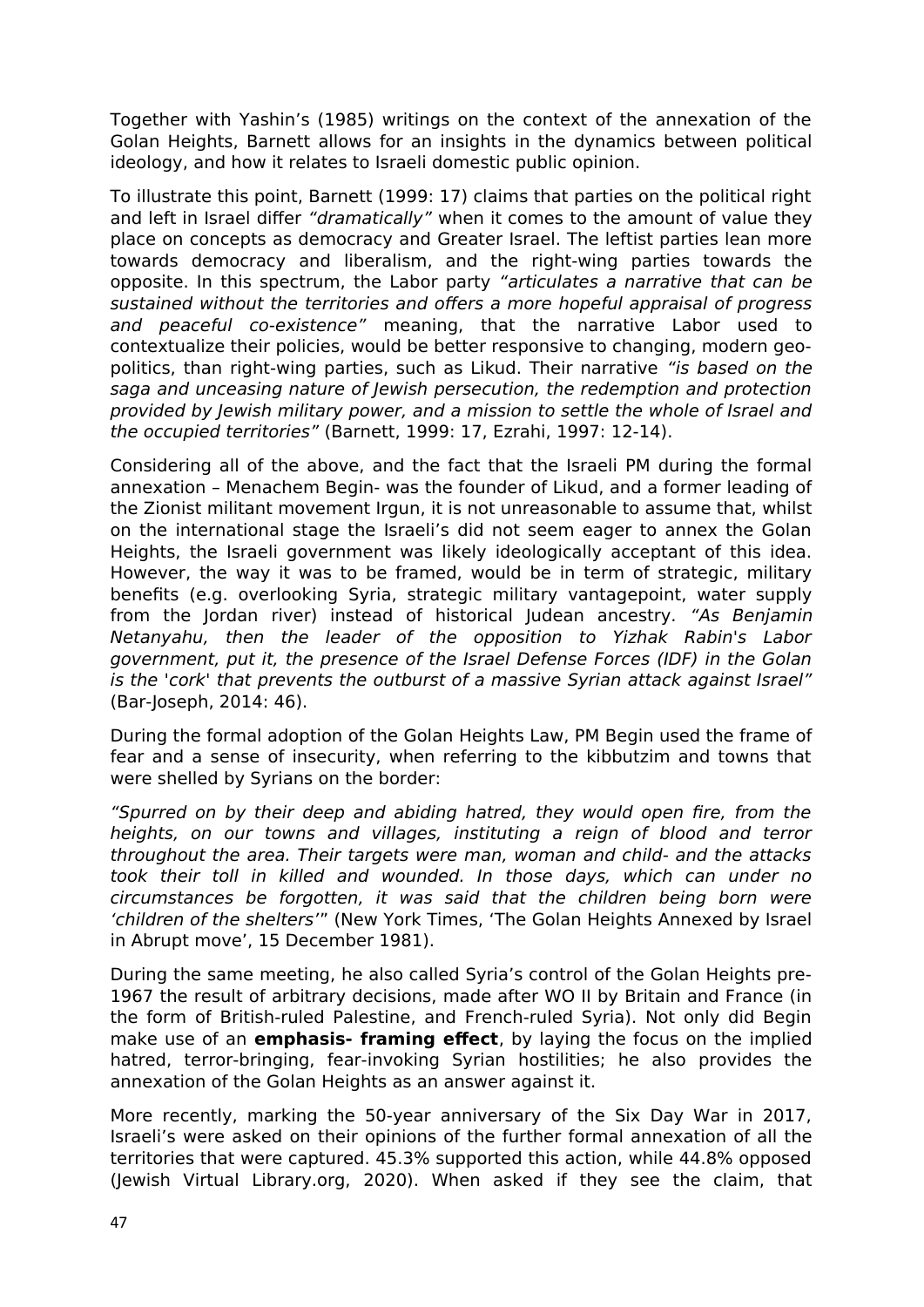settlements are an obstacle in future peace negotiations with the Palestinians, as being right- the majority of Israeli Jews (55.8%) did not agree, while 68% of Israeli Arabs agreed<sup>[9](#page-48-0)</sup>.

b) Inhabitants Golan heights

**The inhabitants of the occupied Golan Heights** in 1967, consisted almost entirely of approximately 12,500 Arab-Israeli Druze, concentrated in four villages (Yeshin, 1985: 54). The Druze are an unique ethnic minority and religious community, located mainly in Lebanon, Jordan, Israel and Syria. The Druze residing in the Golan Heights, had been offered Israeli citizenship after an effort of the Israeli government to further integrate them culminated in the Knesset adopting a law granting them to apply for citizenship. However, in general, many have declined. As of 2011, only 10% of Golan Druze were registered Israeli citizens, the others remained 'permanent residents'. After the Syrian Civil War, an influx in applications could be seen (New York Times, 2012). The Druze had historically empathized with Syria, as they share the same language and are religiously close.

The annexation of the Golan Heights in 1981, meant that the Druze population of the Golan Heights had to rethink their loyalties. It was reasonable to assume that a formal annexation would enable the Druze to also judicially enjoy the benefits and security of full Israeli citizenship. Also, an urge to reunite with the Druze already living in Israel before the annexation, was also tempting in their collective consideration. But some feared that, just like the Egyptians returning to the Sinai, the Syrians too, would one day return to the Golan Heights. Any Druze collaborating with the Israeli government, would possibly be in danger from the Syrians, or so was the reasoning. Certainly, the Syrians were not on good standing with Israel. This uncertainty of the future, effectively put the Druze in a difficult dilemma.

Whether or not they accepted the occupation was no question; they had no choice. The fact that many did not opt for neutralization to Israeli citizens might be a good indicator of the amount of recognition the Druze in the Golan had for the Israeli's. Modern interviews and articles, conducted and written in the Golan Heights, still portray a picture of a people who were overwhelmed by the annexation, and still have strong feeling towards reunification with Syria (Mort, 2012; New York Times, 2011).

c) International community

Until the unilateral recognition of the United States in 2019, none in **the International community**, as being represented by the member of the United Nations General Assembly, had historically recognized the occupation of the Golan Heights as being legitimate in 1967, nor the formal annexation in 1981 (Al Jazeera, 2019; Korman, 1996). In the direct aftermath of the 1967 war, on 22 November 1967, the United Nations Security Council adopted Resolution 242, proposed by British ambassador to the UN Lord Caradon. The Resolution called for:

<span id="page-48-0"></span><sup>9</sup> For more public opinions polls in Israel throughout the years, please see: <https://www.jewishvirtuallibrary.org/israeli-public-opinion-polls>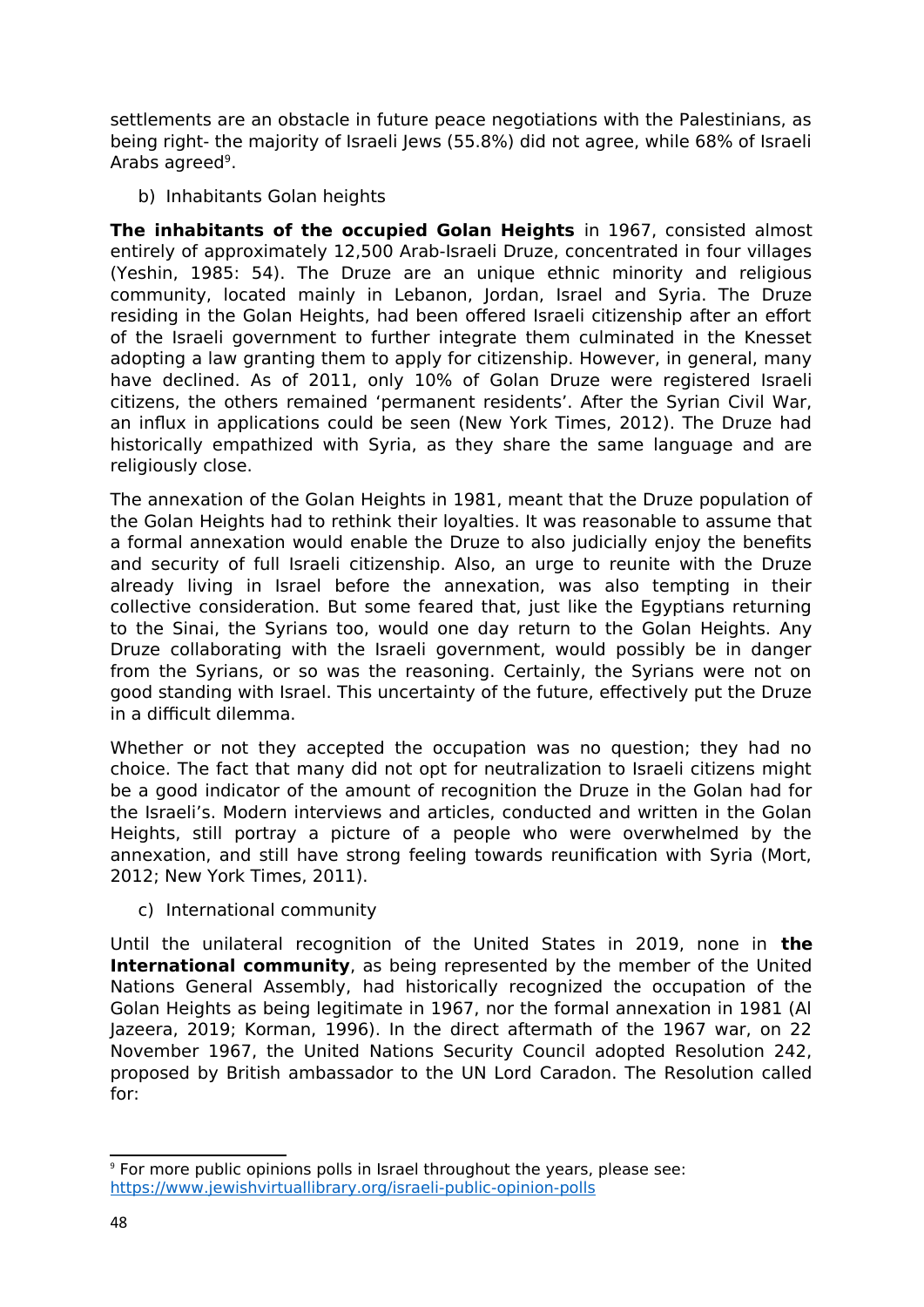- (i) Withdrawal of Israel armed forces from territories occupied in the recent conflict;
- (ii) Termination of all claims or states of belligerency and respect for and acknowledgement of the sovereignty, territorial integrity and political independence of every State in the area and their right to live in peace within secure and recognized boundaries free from threats or acts of force (UN Security Council Resolution 242).

Remarkably, Israel had accepted this resolution in 1967, on the basis of a different interpretation, made possible by the grammatical differences in the English and French text. The French text calls for a withdrawal from "des territoires occupés" – "the territories occupied". As English and French were both the official languages of the United Nations, they both equally hold judicial legitimacy. The English definition implied a complete withdrawal from all occupied territories in 1967. The French definition, Israel argued, did not definitively exhaust 'all' territories, nor 'the' territories occupied during the 1967 War, meaning that they were not obliged to do so unconditionally- or would only have to negotiate 'some'.

While the Arab world embraced the English text, and emphasized the first part of the resolution- namely the complete withdrawal from occupied territories, and the respect for and acknowledgement of borders and sovereignty- Israel embraced the French text, and emphasized the second part of the resolution, maintaining that secure boundaries which were free of threats, was the most important issue. This meant that the Israeli's were of the opinion that the aforementioned call for withdrawal is relevant, only when combined with an establishment of secure and recognized boundaries by agreement (Lapidoth, 2007). When it came to the Golan Heights, Syria had been quick to decline any form of peace talks with the Israeli's, following the Khartoum Resolution in Sudan (29 August – 1 September 1967) where eight Arab Heads of State – including Syria – had agreed to the famous 'three no's': no peace with Israel, no recognition of Israel, and no negotiations with Israel. This effectively meant that any direct dialogue between the Arab world and Israel was made impossible. However, the Jarring Mission<sup>[10](#page-49-0)</sup> (1967-1973) saw indirect talks between Egypt and Israel, and a futile effort towards a peace treaty between Jordan and Israel.

Israel justifies its occupation in 1967 on the grounds of self-defense, which according to the provisions of the United Nations Charter, would be a valid claim, this would also, as Korman (1996:265) writes, entitle Israel to:

"(…) exact as a condition of withdrawal from the territory the imposition of security measures of an indefinite character- such as perpetual demilitarization, or the emplacement of a United Nations force- which would ensure, or tend to ensure, that the territory would not be used for aggression on future occasions. But the notion that Israel is entitled to claim any status other than that of belligerent occupant in the territory which it occupies, or to act beyond the strict bounds laid down in the Fourth Geneva Convention, has been universally rejected by the international community (…)".

<span id="page-49-0"></span><sup>&</sup>lt;sup>10</sup> The Jarring Mission refers to the attempts by Swedish diplomat Gunnar Jarring in trying to achieve a peaceful resolve of the conflict between the Arab world and Israel, following the Six Day war in 1967. As Special Envoy, he was tasked with the negotiations regarding the implementation of Resolution 242.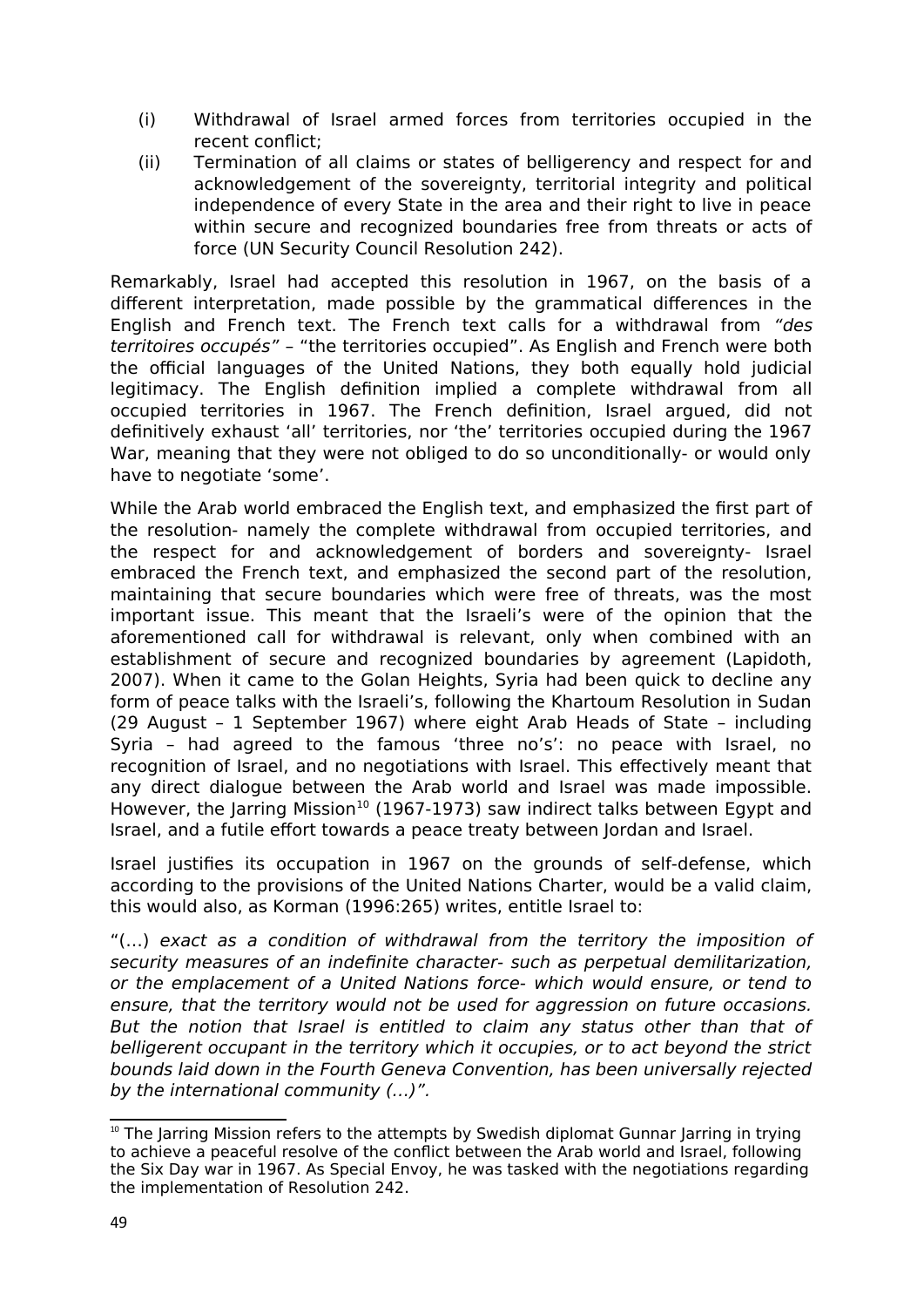After the Knesset had adopted the Golan Heights Law, the United Nations Security Council came together and unanimously adopted Resolution 497, which declared the Golan Heights Law "null and void and without international legal effect", calls Israel an "occupying Power" [sic] and demands that Israel reverses its decision (UN Resolution 497). After Israel failed to comply with the Resolution, the United States vetoed a Resolution in January 1982 (which called the Israeli action 'annexation' and referred to the 'occupied Golan Heights'), which would have allowed the international community to intervene against Israel, in order to stop the annexation. Eventually, on 5 February 1982, a Resolution was adopted by the UN, calling the action "an act of aggression", which called on all member states to boycott Israel (Korman, 1996: 265).

As mentioned at the beginning of this section, the Golan Heights has still been relevant on the world stage, post the year 2000. Rumors of secret, Americanbrokered discussions between Israel and Syria in 2010, have been confirmed by the New York Times in 2012. According to the article, PM Netanyahu was willing to consider a full Israeli withdrawal from the Golan Heights, to steer Syria away from the "radical axis of Iran-Syria-Hezbollah" whereby the next step would be a pursual of peace with Lebanon (New York Times, 12 October 2012). However, due to the outbreak of the Arab Spring in early 2011, no agreements were made. As of 2020, no signs of renewed bilateral talks were found.

#### <span id="page-50-0"></span>4.2.2 The independent variable

In this section we will take a closer look at the strategic frames that were used by domestic opinion-leaders, influential actors and elites to describe the Annexation of the Golan Heights; and the extent in which they were are aimed at- and resonated with- the three target-audiences.

In light of time, and resources, I will only consider specific public statements on the occupation, and annexation, starting from 1967, until 2010, which will end with the 2012 New York Times article on renewed talks between Israel and Syria. Based on the hypotheses ( $\S2.2$ ), we expect to find framing with regards to existing **predispositions**, **source-credibility**, or the source of intelligence; **competing frames** on the legality and necessity of the Annexation; **avoidance of neocolonization frames** by the perceived military occupier -in this case Israel- and **active counter-framing** by the occupied territory **as neo-colonist** - in this case, primarily, the inhabitants of the Golan Heights, and the Republic of Syria.

a) The inhabitants of Israel

To understand the existing predispositions of the inhabitants of Israel, we will have to - much like with the inhabitants of India $^{11}$  $^{11}$  $^{11}$ - take a closer look at what constitutes the national identity of the average Israeli. As Barnett (1999: 10-12) states, the Israeli shared identity is composed of four major factors:

- 1. Its Jewish identity;
- 2. Its own version of nationalism: Zionism;
- 3. Its collective experience-, history and shared understanding of the Holocaust;
- 4. To a lesser degree: its positioning as a liberal democracy in the Middle East

Barnett states, that ever since the emergence of Zionism, the Jewish and the secular Israeli population have always argued about the role of liberalism and

<span id="page-50-1"></span> $11$  See page 46-47 on shared identity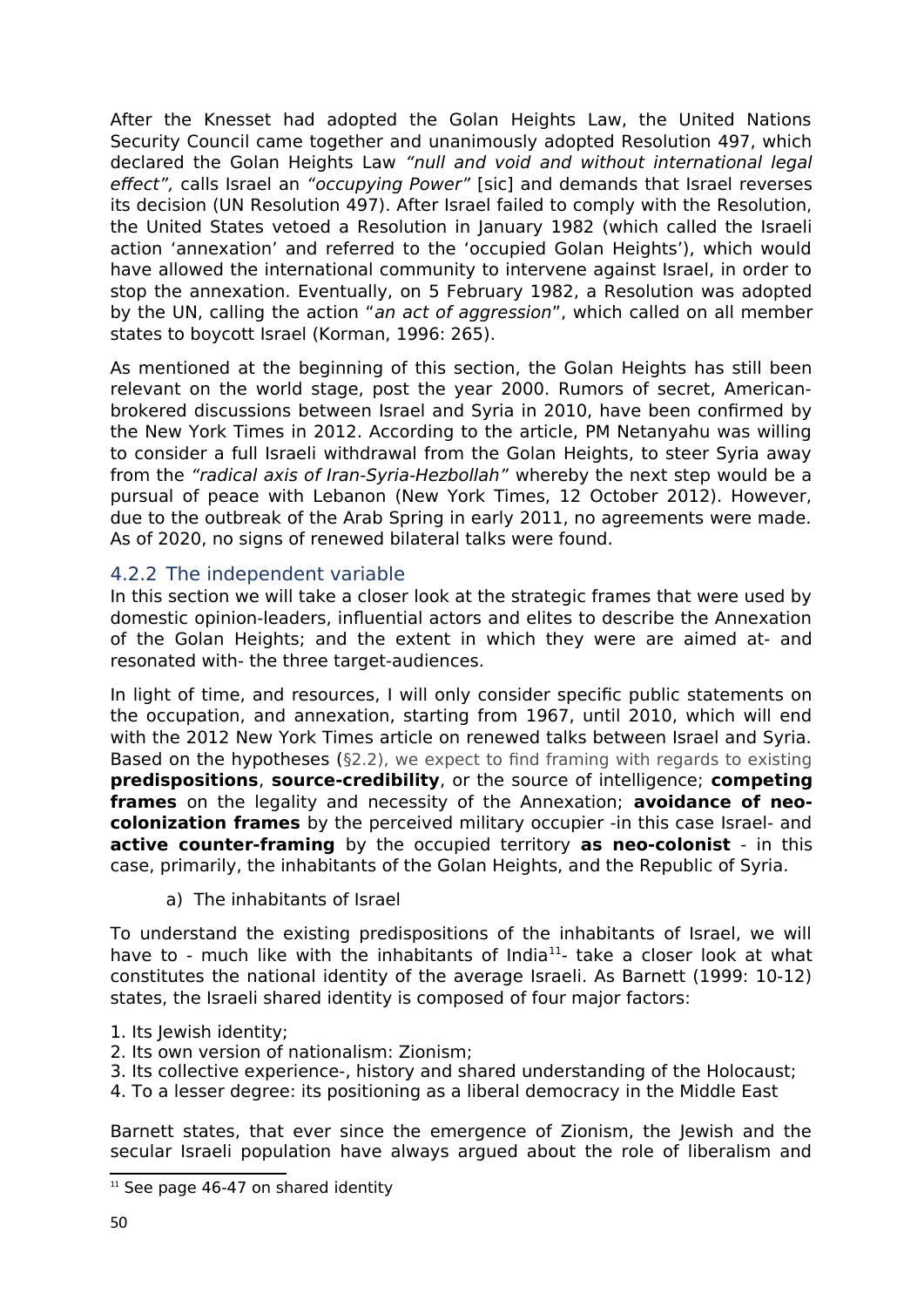religion in shaping the national identity, and its politics. Barnett states that, particularly after the 1967 War, this debate was renewed, in part due to the capture of occupied territories, the decline of Labor Zionism and the collapse of the Cold War (1999: 12). Assuming these **predispositions**, it would be reasonable to explain domestic pressure to keep the Sinaï, annex the Golan Heights, and a general 'us vs. them'-mentality with regards to Israel's foreign policy.

When it comes to the **source credibility**, of Israeli media between 1967-1981, I was not able to find surveys on public opinion of Israeli media. However, when we look at media trust, Tsfati & Cohen (2013: 2) state that there are "three important types of attitudes toward media [that] have been identified by previous research; they relate to trust in media (…) perceptions as to whether media favor or are hostile toward specific topics or groups (…), and beliefs about how powerful media are and how they affect the self, other individuals, and society." Data regarding Israeli public trust in media between 1960-1981 was not found. Research from 1985 suggests that people tend to view news outlets who, paint an unsympathetic picture of 'their side', as being less trustworthy, and more hostile towards their own views. This is known as Hostile Media Phenomenon (HMP) (Tsfati & Cohen, 2013:6). Also, recent surveys conducted among the Israeli population, paint a rather untrustworthy attitude towards the media; in 2019, 58% of the surveyed Israeli's described the media as being 'corrupt' (Jerusalem Post, 10 January 2019).

When taking into consideration the diverse demographics in Israel, each with, perhaps, differing opinions on the ideal national identity and 'news-worthy' priorities, it might explain a lack of shared trust in Israeli media. The Jerusalem Post-article mentions increasing partisanship as being a large factor in the decline in public trust, as many journalists are perceived by the population as having a partisan political agenda. Of course, the media was not the only source of information in Israel during the annexation, and especially during times of war, the government would be considered important in conveying an accurate representation of the matters at hand. Research shows, however, that "the shocks of the 1967 and 1973 war left a strong imprint in Israeli society (…)" (Galnoor & Blander, 2018: 817).

After the 1967 war, the old political system -which was seeing a shift away from Labor Zionism- was restored and reconstructed. However, after the 1973 Yom Kippur War, a deep-rooted mistrust of Israeli politics and politicians was aroused, with new discussions arising about the objectives of Zionism, how to meet themand the dissolvement of the broad political consensus which so far had served the political stability (idem). Based on the above, I would conclude that the source credibility might be dubious, depending on who you would ask, but that does not necessarily relate to the actual events of the Annexation of the Golan Heights.

When it comes to the domestic **competing frames** on the necessity of the annexation of the Golan Heights, it has been made clear that certain pressuregroups within Israel were eager for a territorial expansion, while the government was still open for using the occupied territory as diplomatic leverage, in possible negotiations with Syria – even if it knew from the end of the war, after the Khartoum Resolution, that Syria would never do so. In a larger sense, Barnett (1999:6) carefully explains the dominant- and essentially dilemmatic- frames in Israel, on its road to the Oslo Accords;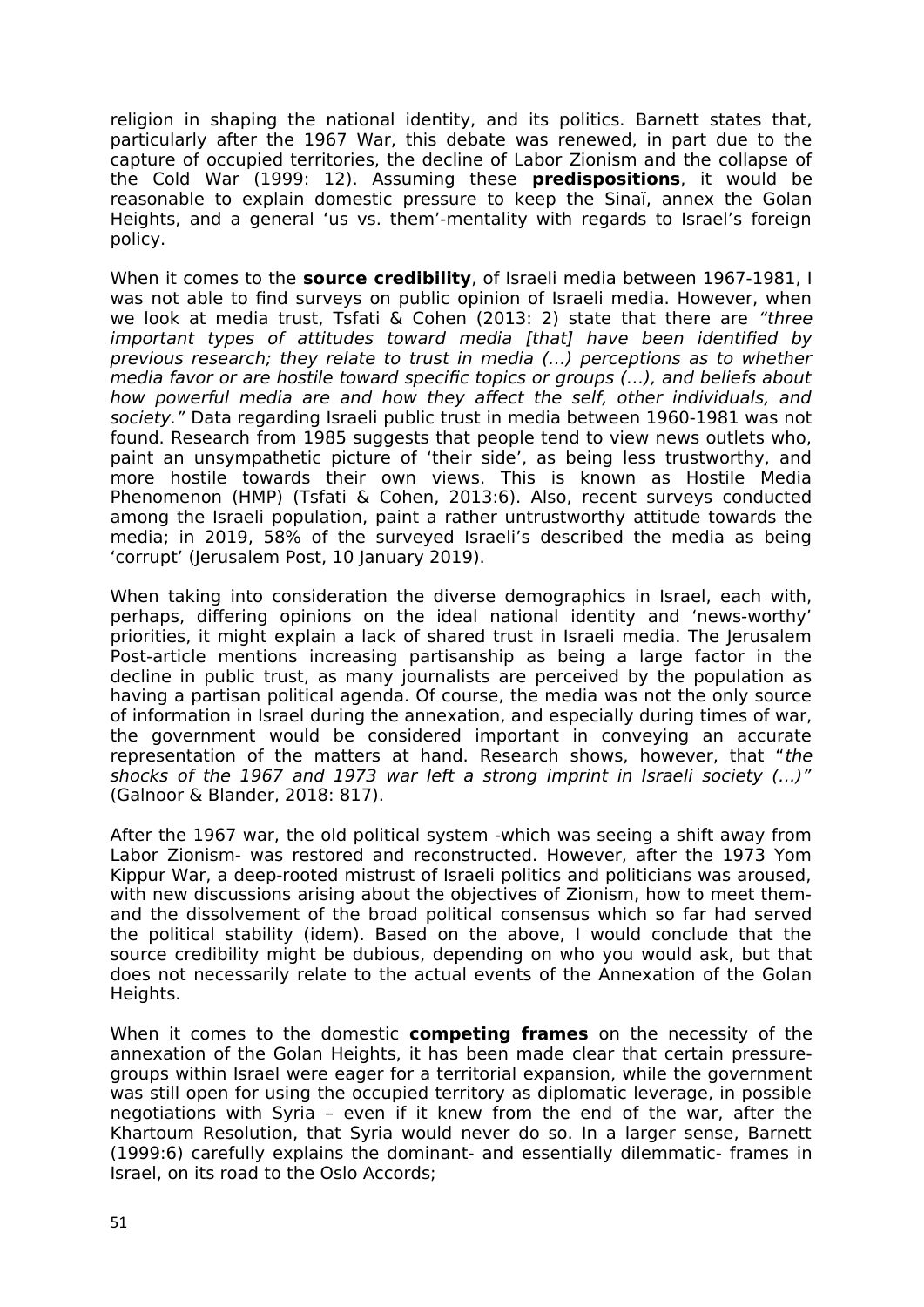"For a vocal segment of ultranationalist and religious Israelis, Judea and Samaria are part of Israel and connected to its Jewish soul; these lands are no less a part of Israel than is Tel Aviv. For centrist, secular and leftist constituencies, Israel must rid itself of these territories if it is to maintain a Zionist and liberal identity; to absorb these territories would give Israel the painful choice of extinguishing either its liberal or its Zionist character depending on whether the Palestinian population was denied or granted full citizenship. Greater Israel versus Eretz Ysrael [Land of Israel]."

Besides the large, historic frames, there were also the more mass-appealing frames used by the Israeli government when it offered the Druze inhabitants of the Golan Heights to apply for Israeli citizenship – thereby emphasizing itself as a frontrunner of Rule of Law, and a guarantor of Western-inspired, social and economic rights in the Middle East.

Finally, traditional views of Israeli history have recently been challenged by the 'New Historians', a term coined by Israeli historian, and professor, Benny Morris, to describe himself and fellow-historians Avi Shlaim and Ilan Pappé (Wilson, 2007). This school of thought, emerging in the 80's and which eventually gained traction in the 90's (Bronner, 2003), significantly differs in view on the 'official' history, and focusses on Israel's role in the Arab-Israeli conflict. Israeli assistantprofessor Ben-Josef Hirsch (2007, pp. 241-258) argues that the 'New Historians' have changed the narrative of the Israeli population on the Palestinian refugee problem. As the official story held the Palestinians fleeing their home of their own free will (as was the story with the redux in the Druze population in the Golan Heights); the 'New Historians' refer to 'Plan Dalet'<sup>[12](#page-52-0)</sup> to argue that it was the Israeli government either expelling them, or chasing them out. For the sake of this thesis, and its word-limit, I will not delve much deeper into the 'New Historians', but I would argue that the shift in public opinion is a positive development, which might make future un-nuanced, one-sided framing by nationalist actors, less effective during the peace process.

When it comes to the **avoidance of neo-colonist framing**, and Israeli **counter-framing of** the Arab states as neo-colonizer, Israel has been an interesting case. Again, against the backdrop of time and resources in this thesis, an extensive investigation into the colonial tendencies of Israeli occupation is not possible. However, I would recommend reading Reuveny's (2008) 55-page essay, in which he analyses the Arab-Israeli conflict on the backdrop of settlercolonialism. In essence, even though Israel has never admitted to being a colonizer (instead calling them 'administered' territories,) it has claimed holding on to these territories for resources, economics, safety- or heritage- which are classical colonial relationships.

I would argue that these traits alone, would classify certain external behavior as being colonizer-like, without further delving deeper into the history of Israeli-Palestinian relations. Reuveny (2008:359) expects that:

"(…) Israel will probably decide eventually to decolonize and leave the Territories, as essentially all colonials rules have left their colonies, evacuating most if not all of the settlements it has built there since 1967. The Palestinians will then establish their own independent state. Whether this outcome happens

<span id="page-52-0"></span><sup>&</sup>lt;sup>12</sup> For more information, please see: David Tal (2004). War in Palestine, 1948: strategy and diplomacy. pp. 165-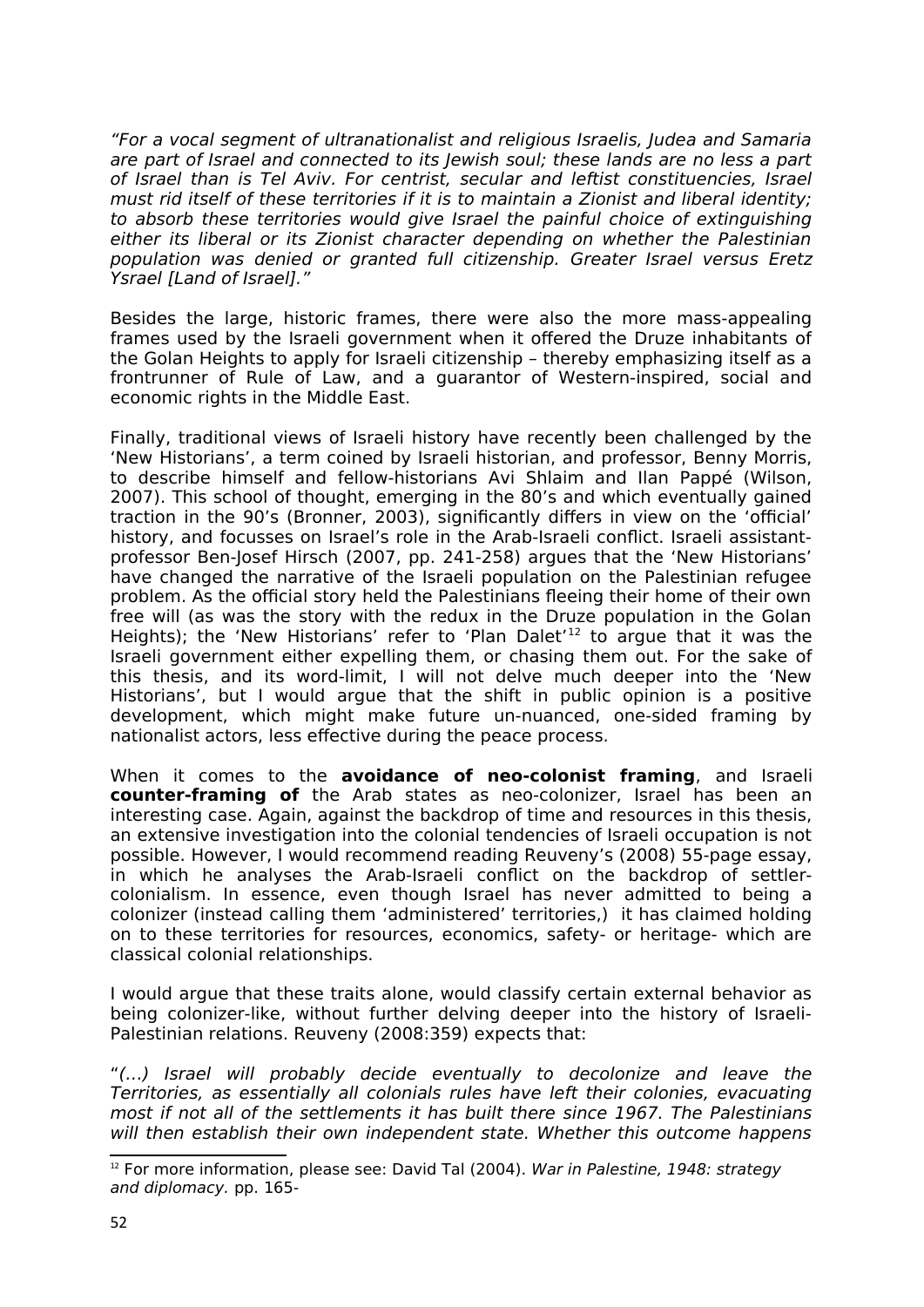sooner rather than later will depend primarily on the timing and intensity of the next Palestinian uprising should the colonial status quo continue and on the position of the United States."

b) The Druze inhabitants of the Golan Heights

The Druze, historically, never had nationalistic ambitions and have been forced to adapt their loyalty to the countries in which they have found themselves living in (Global Post, 16 November 2017). The Druze **predispositions** on Israel are mixed, in the sense that; in Israeli and its occupied territories 125.000 Arab-Israeli Druze reside, who identify as Israeli, serve in the army, and even have their own Druze Zionism -while the minority of 23.000 Druze live in the Golan Heights, and identify as being Syrian. After the formal annexation in late 1981, the Druze in the Golan Heights have held National days of Protest against the Israeli occupation since 1982. The protestors claim the "annexation decision is illegal and violates the international laws", and a result of 'terroristic Zionism'. They view the Druze who left the Golan and moved to Israel "mercenaries that sold their homeland for some dollars to achieve of the US-Zionist goals in our region". (Syrian Arab News Agency, 13 February 2020).

These conflicting views make it difficult to write about 'the' predispositions of the Israeli/Golan- Druze, but it would be reasonable to assume that the annexation has been accepted differently by Arab-Israeli Druze vis-à-vis the Druze in the Golan. A shared interest between them both might be the possibility of joining the other community in rights, and not physically, as there exists no physical border between (pre-1967) Israel and the Golan Heights, and both communities can travel to each other freely.

When it comes to **source credibility**, it was difficult to find literature on the media-relationship between the Druze in the Golan Heights. The Druze community is tight-knit, and elects elders as local authorities. This makes it difficult to document any of their speeches, frames or narratives. As the Golan Druze mainly speak Arabic, and identify as Syrian, they would likely follow Syrian news, and agree with those frames on the annexation- as they also match their existing predispositions. Years of Arab-connectivity would have primed the Golan Druze, and made the spreading, and acceptance of anti-Zionist messages easy, resulting in a strong support base anti-annexation.

This makes it difficult for Israeli **competing frames** to gain any acceptance. The opposing frames were that of 'occupier/occupied' and, based on the lack of shared understanding between the (non-Druze) Israeli and the Golan Druze, these frames can be considered a failure. Only a very small fraction of Golan Heights Druze has ever accepted Israeli neutralization, and the only slight increase was measured after the outbreak of the Syrian civil war, with some Druze opting to leave the Golan Heights and seek Israeli protection, in case ISIS would reach the Golan, in their quest of 'destroying Zionism'. The **neo-colonizer frame** has been used by the Druze from the start, and after the formal annexation in 1981, there have been yearly protests specifically marking the anniversary of the Israeli Annexation (Reuters, 2019). The Golan Druze have never been (publicly) **accused** of being **neo-colonizers** themselves.

c) The International Community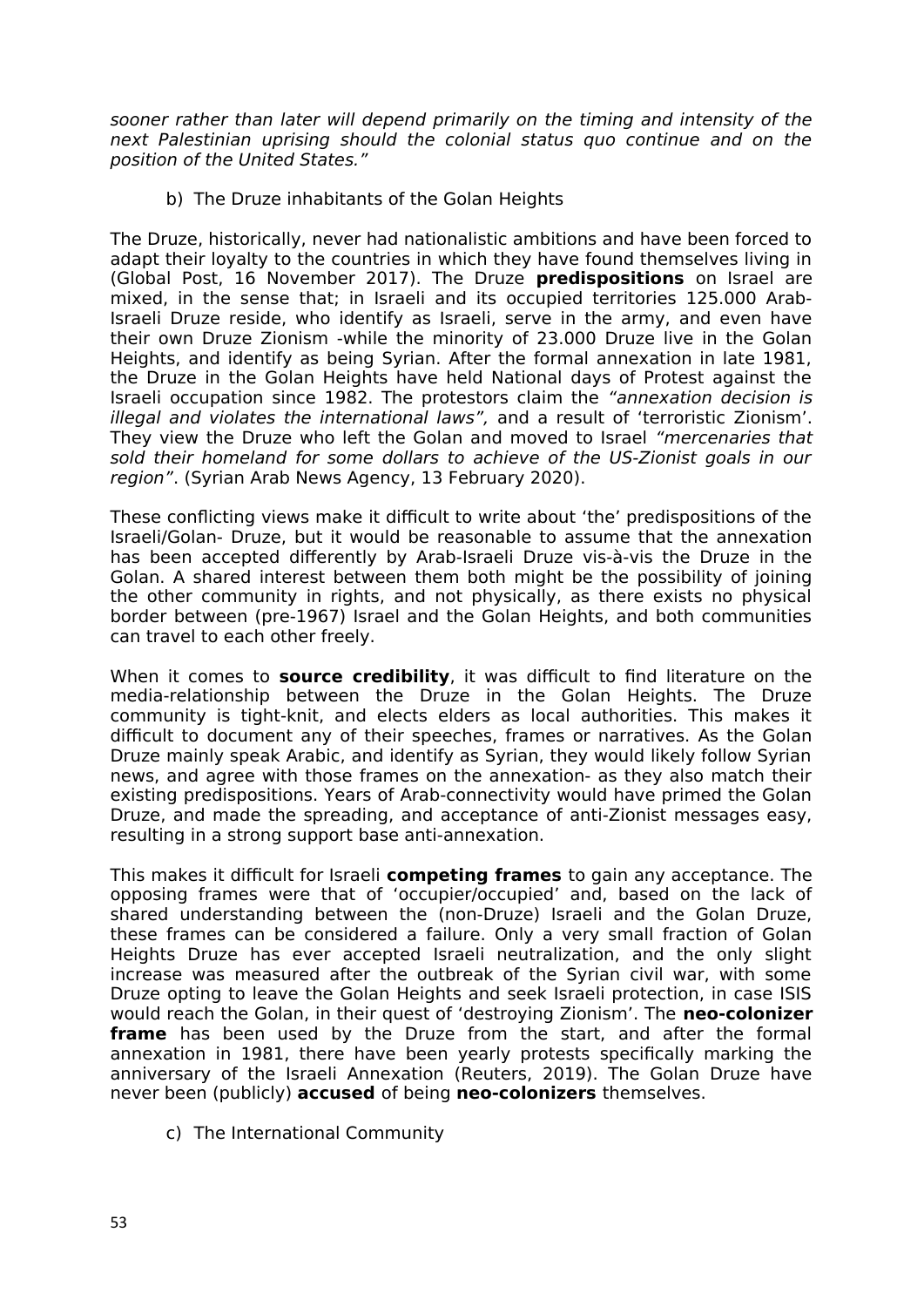The United Nations General Assembly, and Security Council, regularly adopt Resolutions in which they recall concern at the "suffering of the Syrian citizens in the occupied Syrian Golan due to the systematic and continuous violation of their fundamental and human rights by Israel since the military occupation of 1967"  $(UN/RES/37/33, 2018)^{13}$  $(UN/RES/37/33, 2018)^{13}$  $(UN/RES/37/33, 2018)^{13}$ . Since the occupation in 1967, no sovereign state has accepted the annexation as being legitimate. That is, until Donald Trump's unilateral declaration of recognition on 25 March 2019, which was generally seen as a political gift to his ally PM Benjamin Netanyahu, who was facing close elections twee weeks prior to the announcement.

The latter even naming new settlements in the Golan Heights 'Trump Heights', after President Donald Trump (CNN, 2019). The U.S. recognition was met with universal criticism from many countries, with UN-SG Guterres firmly stating that "the status of Golan has not changed" (Reuters, 2019b). Israel's claim of having won the Golan in "a just self-defense war" is adamantly opposed by the Syrian Republic, which refers to its sovereignty being breached in the wake of the 1967 War (Washington Post, 25 March 2019). As of 2020, the status of the Golan Heights is still disputed.

#### <span id="page-54-0"></span>**Summary**

When it comes to the acceptance of the Annexation of the Golan Heights, there seems to be a majority of audiences (the inhabitants of the Golan Heights, and members of the international community) who do not accept the **predispositions** of the Israeli government, namely, that -based on the principle of defensive territorial expansion- the military occupation, and legal annexation of the Golan Heights is justified. The inhabitants of Israel seem to be divided on the necessity of holding onto the Golan Heights, based on their definition of national identity, and how they see the role that the Golan Heights, and other occupied territories, play in future prospects for a two-state solution. The ideological, historical, religious and cultural differences between secular Israeli's and orthodox; Israeli Jews and Arabs, make it a divisive issue.

The Israeli government, while trying to maintain legitimacy and the national interest, has trouble navigating the best approach, but seems adamant in justifying the expansion on self-defense reasons, and the value it holds from a strategic point of view: the control over the Jordan water flow, the military outposts, and economic added value of an expanded market. The inhabitants of the Golan Heights have been protesting the occupation ever since the wake of the 1967 War, and while there is definitely pressure from Syrian-leaning Druze to not give in to Israeli efforts of nationalization, the Druze generally strongly oppose any Israeli presence in the area, and fully reject the frame of the government. As far as they are concerned, they are simply 'Druze' and -if they have to choose- more Syrian, than Israeli.

A visible protest has been held yearly since the formal annexation in 1981, and shows no promise of fading away. The international community also has not accepted the Israeli frame based on international treaties, and has called upon Israel to forfeit any claim it has on the Golan Heights and its territories. The difference in interpretation, has led to Israel claiming to be willing to negotiate a 'peace for land' -deal with Syria, but since the Khartoum Resolution in 1967, no

<span id="page-54-1"></span><sup>&</sup>lt;sup>13</sup> See:<https://www.securitycouncilreport.org/un-documents/golan-heights-israelsyria/>; <http://golan-marsad.org/wp-content/uploads/Security-Council-Documents-67.pdf>; <http://golan-marsad.org/wp-content/uploads/General-Assembly-Documents-67.pdf>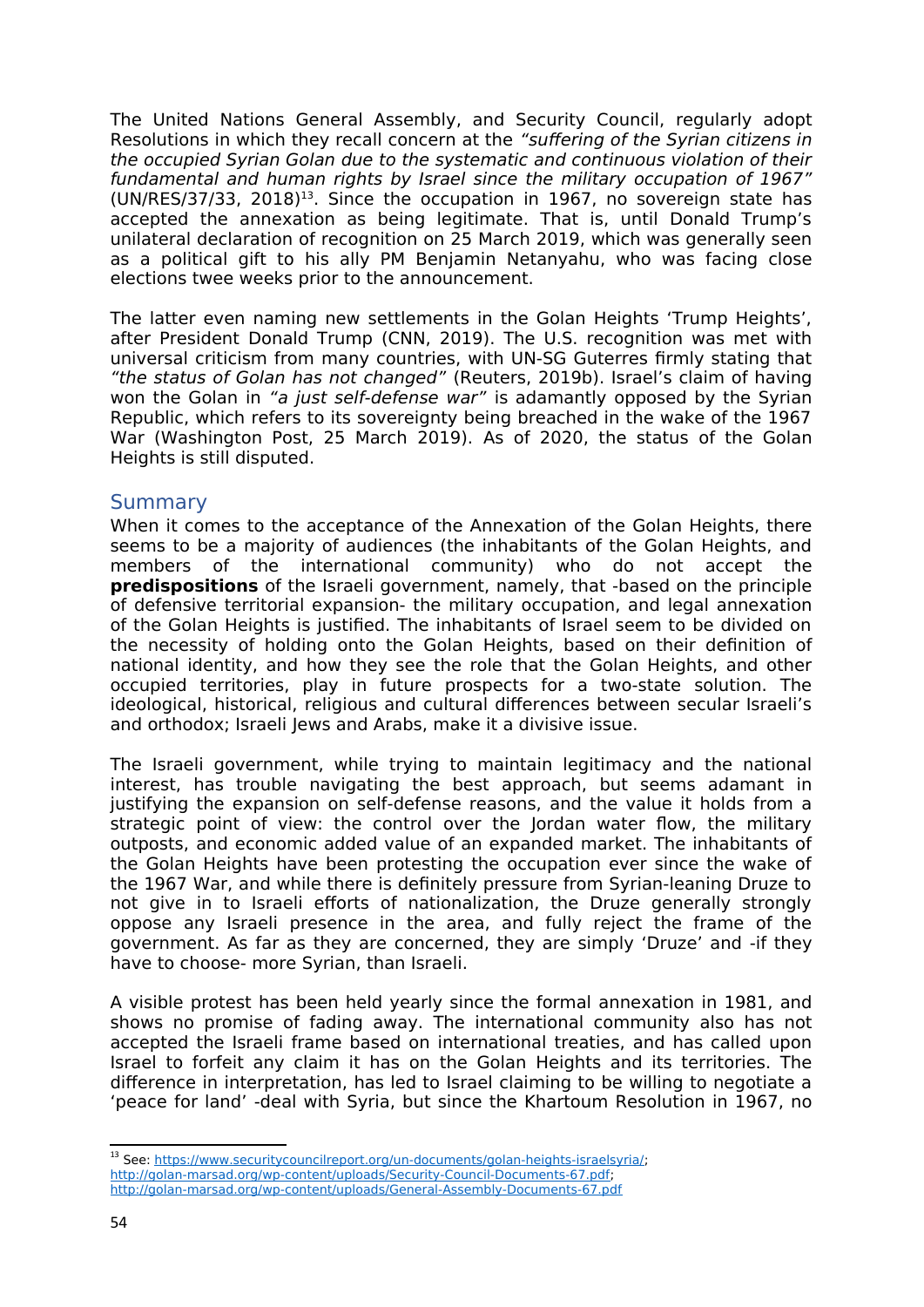significant negotiations have been had since- until just before the start of the Arab Spring.

Further commitment by U.S. president Donald Trump to the idea of the Golan Heights belonging to Israel, has further reduced any chance of negotiations. This proclamation by the U.S. also touches on the matter of **source credibility**, with Israeli's being a bit suspicious of their news reporting, depending on what their perceived political agenda is; Druze likely following Syrian/Arab news, and therefore more primed towards anti-Zionist frames; and the International community being grounded in international Treaties and Resolutions. The **competing frames** have been identity-related within Israel, and of a defensivenature outside Israel. The question of sovereignty and the upholding of international treaties has been used by the Syrian Republic, and echoed by the Arab world, who see it as an example of the same occupation and oppression the Palestinians go through. The Druze were faced with the frame of being 'a traitor' if you were to seek Israeli nationalization, by those who felt loyal to Syria.

The international community has used the frame of 'occupier' in its Resolutions, and continues to do so today, to no avail from the Israeli's. The **avoidance of neo-colonization** frames by Israel has been apparent, with government leaders publicly denying any colonist motives, as they describe their annexation as an 'administration' and rely on defensive-, economic- and Zionist rhetoric to justify their presence in the Golan Heights. Actively offering Druze in the Golan Heights nationalization, also serves to further legitimize the annexation, and portray itself as being a 'bastion' of democratic social and economic rights in the Middle East.

Even though, arguably, the typical symptoms of colonization are present,  $14$  The inhabitants of the Golan Heights have, on multiple occasions, described the Israeli presence as being an occupation, and annexation. However, the literal term of '**(neo-)colonialist**' has not been found during my research, in online articles, or public speeches by the Golan Druze community leaders. Nevertheless, many Druze feel they do not have a say in their own fate, as they also do not have any significant political presence in Israeli politics; another characteristic of power relations in colonization.

<span id="page-55-0"></span><sup>&</sup>lt;sup>14</sup> See: settler-colonialism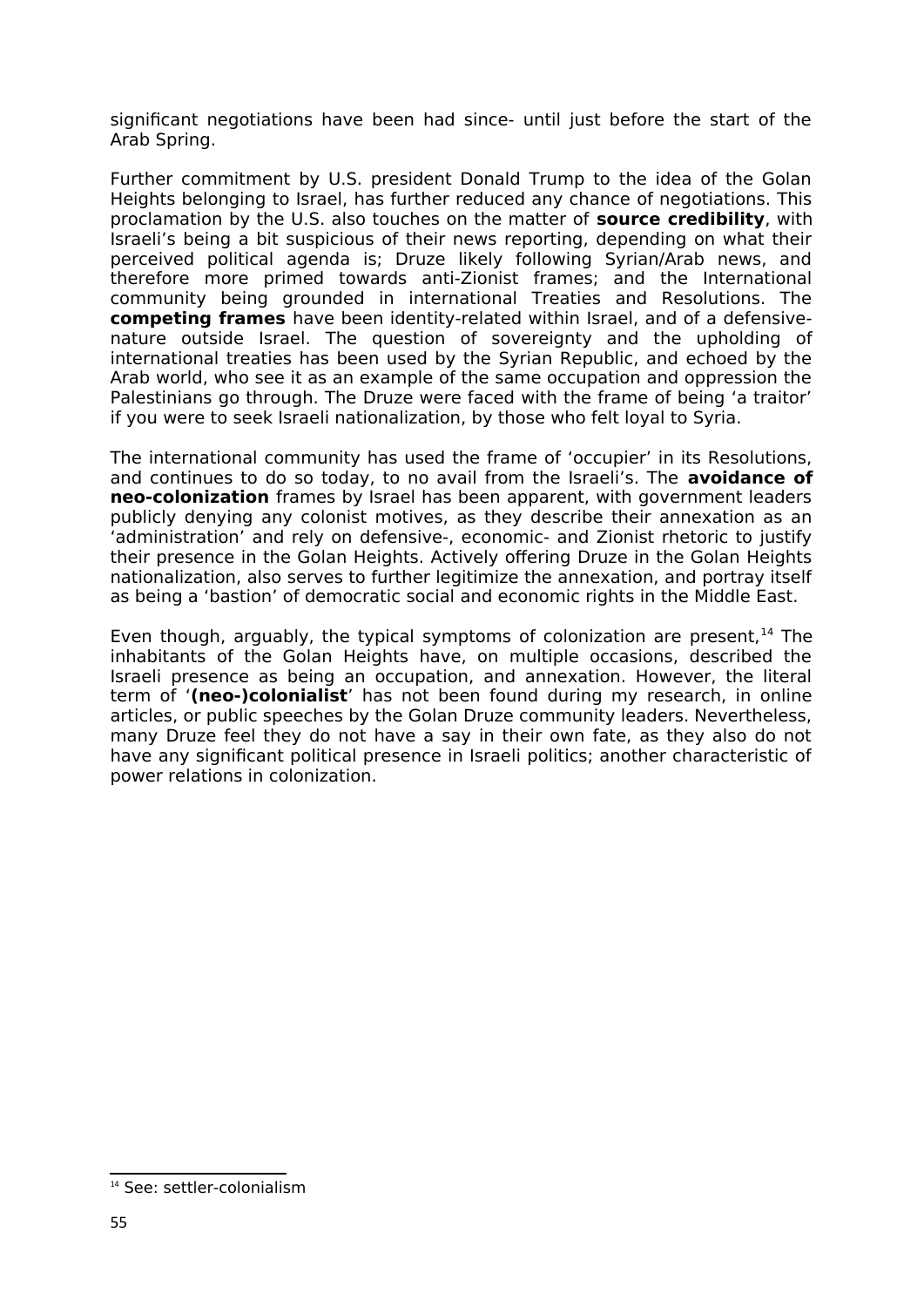# <span id="page-56-0"></span>5. Conclusion

By analyzing the used strategic frames in the Annexation of Goa, and the Golan Heights, this thesis has shown how they influenced the acceptance by three target-audiences. The main question is:

What frames have proven successful with specific target-audiences, regarding the Annexation of Goa- and the Golan Heights- in justifying successful military occupations; and how do we account for this success?

The sub-questions are:

- 1. What strategic frames can be used to influence (what) target-audiences of military occupations, as defined above?
- 2. Which strategic frames have been used during the Annexation of Goa, and the Golan Heights?
- 3. Which context-specific circumstances contributed to the acceptance (or refutation) of specific frames, by the aforementioned target-audiences?
- 4. What accounts for the success/failure of these used frames?

The first sub-question has been answered in the Theoretical chapter, please see §2.2 (p.20). I will continue with answering sub-questions 2-4.

#### <span id="page-56-1"></span>5.1 Contextual circumstances & frame acceptance

First of all, when looking at both cases, we can see nationalism, and national identity as a shared factor, which has played an important part in the escalation of both the annexations; with the Goans struggling for their independence from a physically and culturally colonizing force; and the Druze in the Golan Heights identifying themselves as being Syrian, rather than Israeli; and as Arabs rather than Jews. Also, Israeli domestic nationalism- or Zionism- played an important role in the decision of the Israeli government to annex the Golan, as the peace negotiations with Egypt stirred domestic renewed interest for territorial integrity. In much sense did the shooting of fishing vessels by Portuguese troops stir domestic support for the annexation of Goa. We can see that perceived existential threats being faced by the occupying force, also are a shared factor in both cases. When looking at the theory, this relates the most to the use of **purposeful, thematic framing** (p. 16) in which elite actors are capable of injecting a frame that surrounds a certain theme, in this case nationalism, to center the debate around, and to use in their speeches. In both cases, we see many examples of decision-making being done by mostly governmental, and military elites.

Also, in both cases, the occupied inhabitants have **voiced their concerns**, in the form of protest. These protests forced the occupying force to respond publicly, and offered a 'battle of frames'. Often more than not, the protests sketched a grim image of life under occupation; a loss of freedom, lack of rights, active oppression, and cultural suffocation. These **evaluative frames**, contrasted the life under occupation with the possibility of life under liberation. It is safe to say that, for example, the Indian media was biased towards Goan 'Liberation' and served as a vessel for transmitting anti-colonialist information, much in the same sense as the Goan underground 'Radio Liberation' was before Operation Vijay. In this sense, internalized **counter frames** became part of the **predispositions** of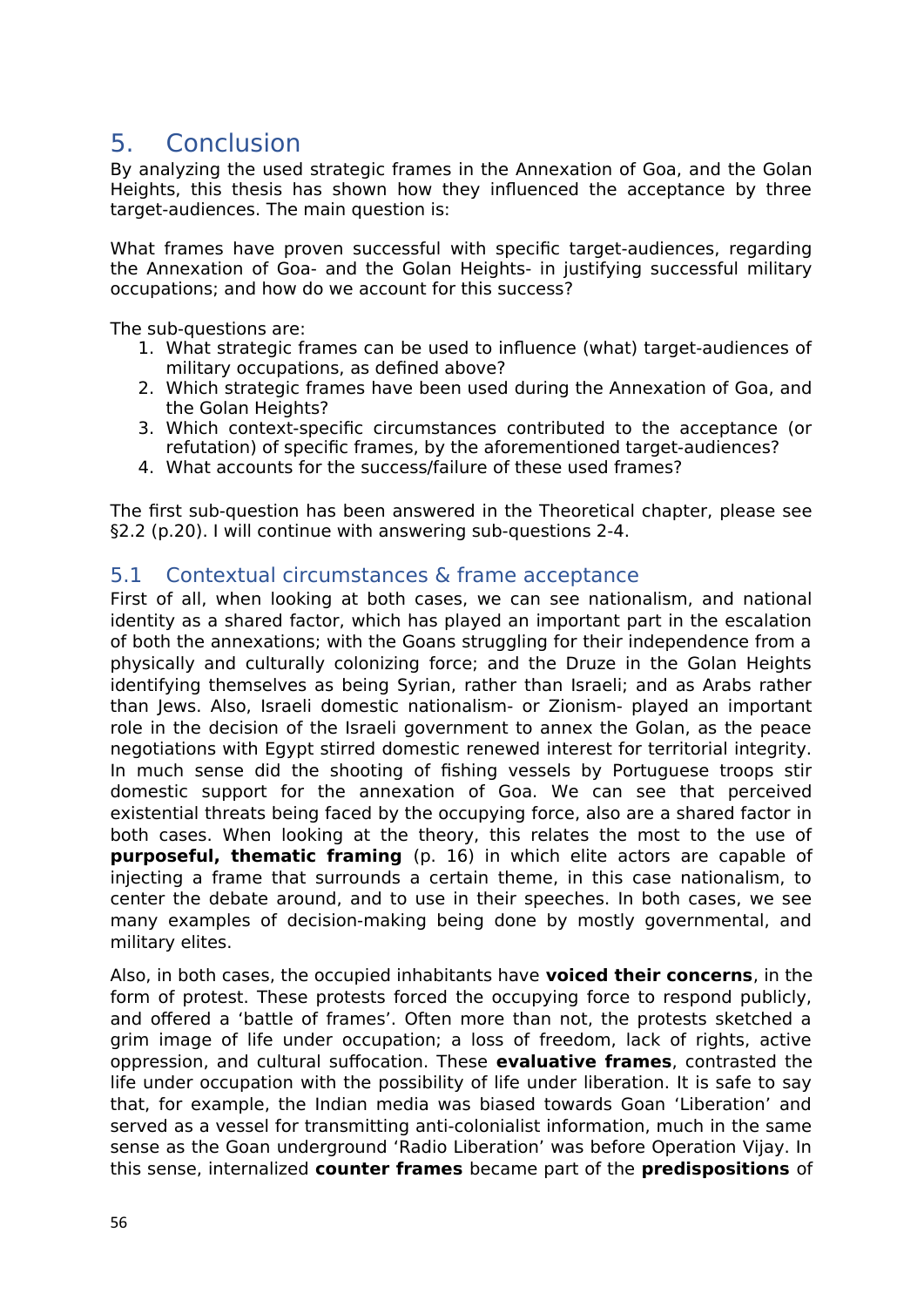the Indian, Goan, and Golan Heights Druze inhabitants: Druze were being 'traitors' for accepting Israeli neutralization, and India could not let relics of the colonial-age 'linger on at its borders', or control its 'brethren' in Goa, Damman and Diu, which shared a same ethnicity, history and language with the Indians.

The influence of the Indian population on the Goan liberation, however, is much more clear than the influence of the Syrian population on the Golan Heights Druze, and their struggle for recognition. Bear in mind that the Syrian regime has been a life-long enemy of Israel- so reasonable assumptions could be made that the Syrian-identifying Druze would also be against Israeli expansion.

On the contrary, colonial forces argued that India would lose its 'pacifist' image if it were to use violence instead of continuously stalling diplomatic efforts to resolve their problem– or, as President Kennedy told ambassador Nehru: "the bishop has been caught leaving the brothel"; and the international community (to this day) remains adamant that the post-1967 borders are invalid, and the claim to the Golan Heights by Israel, is illegitimate. In the same sense that a 'zero-sum' mentality existed within Israel, as opposed to those that supported some sort of 'land for peace' initiative. The historical out-casting and scapegoating of the Jewish people, also led to the idea of Israel being a solitary state, continuously under existential threats from its Arab neighbors. This predisposition made any offer in which Israel were to lose a possibly military buffer, or geographical advantage, nearly impossible. Seeing how in both cases the cards were stacked against the occupying force, from an internal logic, they would have to use frames which would be mass-appealing, in order to claim internal validation for their actions.

The result show that general justifications, such as: **safeguarding existential security** and **national reunification** were the shared themes in both annexations. In Israel's case, the added increase in economic opportunity with the expansion of its domestic trade market to the Golan Heights, and the possibility of using the Golan Heights as an external validation of democratic values, by offering the Druze neutralization, also were used as post-annexation iustifications.

The most successful Indian frame, based on the results, would be the frames of 'anti-colonialism' and 'self-defense' – in which India used Portuguese provocation as an opportunity to hyperbole the existential threat, and invade Goa. The earlier failed diplomatic efforts forced India's hand to resort to other means of conflictresolution. After the fact, the United Nations were caught by surprise, as member states (mostly former colonies themselves) accepted India's frame on the base of shared-identity, and the momentum by which decolonization was occurring around the world. 1960 market a special year for decolonization as the U.N. adopted resolution 1514, and declared colonialism "a serious abuse of human rights" while declaring that the right to self-determination is legally binding.

The failed Indian frame was a subtle one, in which they implied that of the resort to violence was a substitute for failed diplomatic efforts, no matter how long they take. While the emotional argument of 'standing up against unjust occupation' did resonate with member states, the international community prides itself in upkeeping Resolutions and sees resorting to violence as an ultimum remedium. However, much as Western (colonizing) member states were opposed to India's invasion of Goa, none aided the Portuguese in any meaningful way. Domestically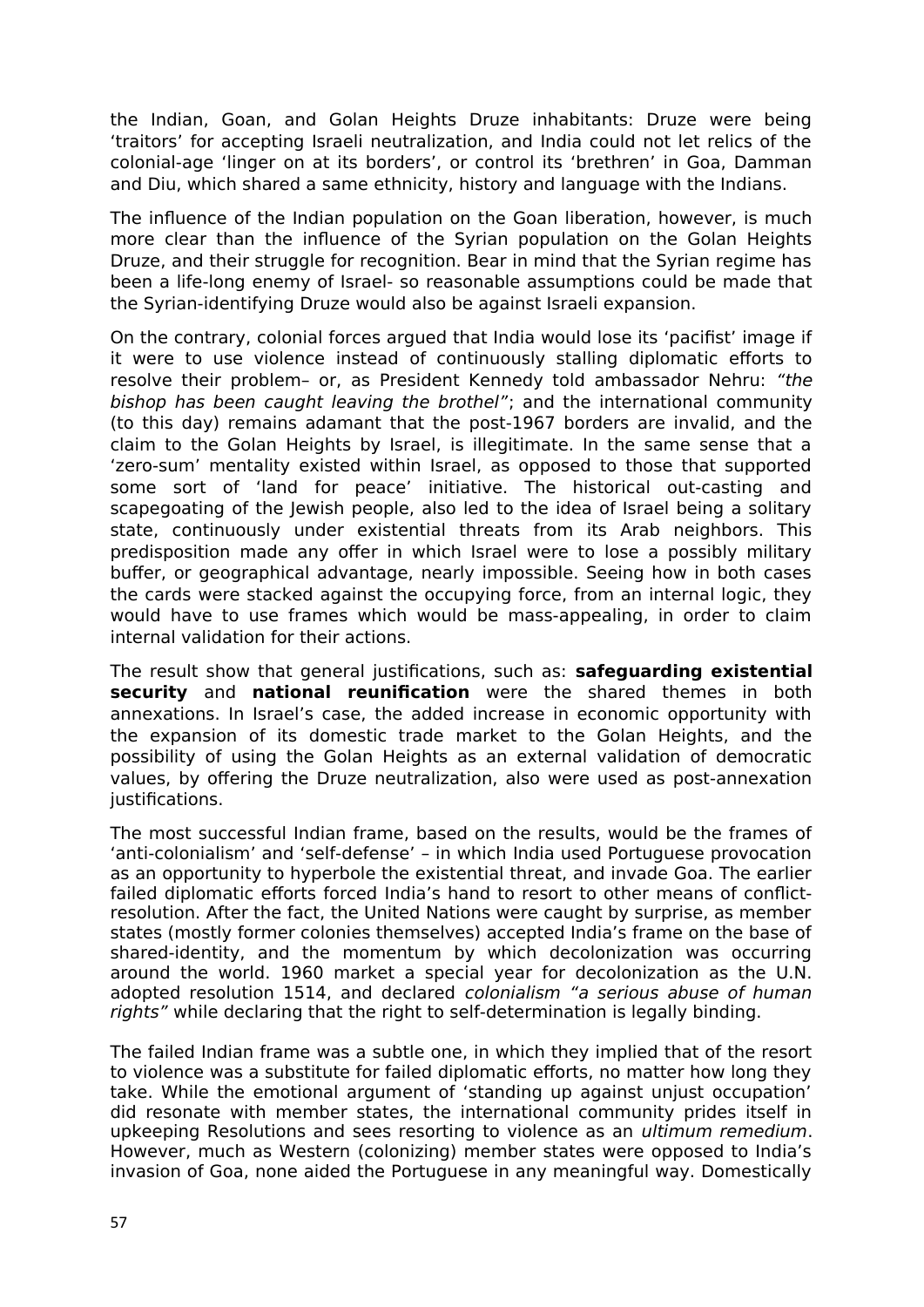speaking, the Indian government enjoyed full legitimacy to invade Goa, and according to eye-witnesses, people were accepting the Indian army as liberators.

The most 'successful' Israeli frame, based on the results, would be the seemingly **productive frame** of territorial expansion for existential safety. Keep in mind that his frame did not resonate with the international audience, nor with the occupied Golan Druze.

As the theory has mentioned, Israeli politicians regularly make use of **aggregate frame-effects,** in which smaller outcomes are framed, adding up to already existing ones. In this case, it started with the post-1967 framing of Syria as being 'unwilling to negotiate' peace for land, and thus presenting itself as the reasonable party; the 'acceptance' of Resolution 242 on the basis of a different interpretation; the offering of Israeli citizenship to occupied Druze; and- in modern times- the slow deterioration of Palestinian peace talks by U.S. reaffirmation of the Golan Heights belonging to Israel, while the annexation of the West Bank continues, and the budget-cuts to UNRWA effectively make the refugee crisis further unsustainable. Slowly but surely, Israel is getting what it wants, and that is what makes it a productive frame, rather than successful. Domestically, the ideological divide on nationalism, made the best course of action with the occupied territories unclear; the government chose to 'balance the scale' by formally annexing the Golan Heights, after the Camp David Accords in 1978, in which they returned the occupied Sinai to Egypt. Confronted with accusations of giving away the Holy Land, the Israeli government decided to show its commitment to the growing number of orthodox Jews, who see the Land of Israel as being theirs. When it comes to failed frames, as defined in this thesis, however, nearly all of Israel's frames fall under this category. Finally, when it comes to both cases, it seems both India and Israel assessed the **direct costs** of their military occupations and annexation to be worthwhile, compared to the **indirect costs** of International backlash, reputational loss and sanctions.

In conclusion: what accounts for the success/failure of the used frames? It is important to note that in both India & Israel's cases of forceful occupations and annexations, the international community was adamantly opposed, no matter how 'just' the arguments seemed to be. It is very unlikely that the U.N would react any differently in 2020, seeing how non-aggression is a strong pillar of the U.N philosophy. So it seems that the most important audiences – at least back then- were the domestic ones, and those of the occupied territory. Much like today, the frame of the U.N. lacking means of enforcing its own Resolutions was still relevant back then. It seems that the loss of international reputation, did not have enough consequences for India & Israel to be intimidated.

For the most chance of successfully occupying and annexing territories between 1961-1981, an occupation based on the notion of national identity and safeguarding existential threats, seemed to be best, as the former proved effective in uniting domestic predispositions, and the latter was effective in dragging the international community in long, high-level diplomatic- and judicial disputes; effectively solidifying the status quo.

#### <span id="page-58-0"></span>5.2 Methodological- & Theoretical reflection

Both case studies overlapped on the fact they were both successful military annexations, with the difference being the amount of acceptance of the used frames. Both cases had a substantial amount of literature available, however, in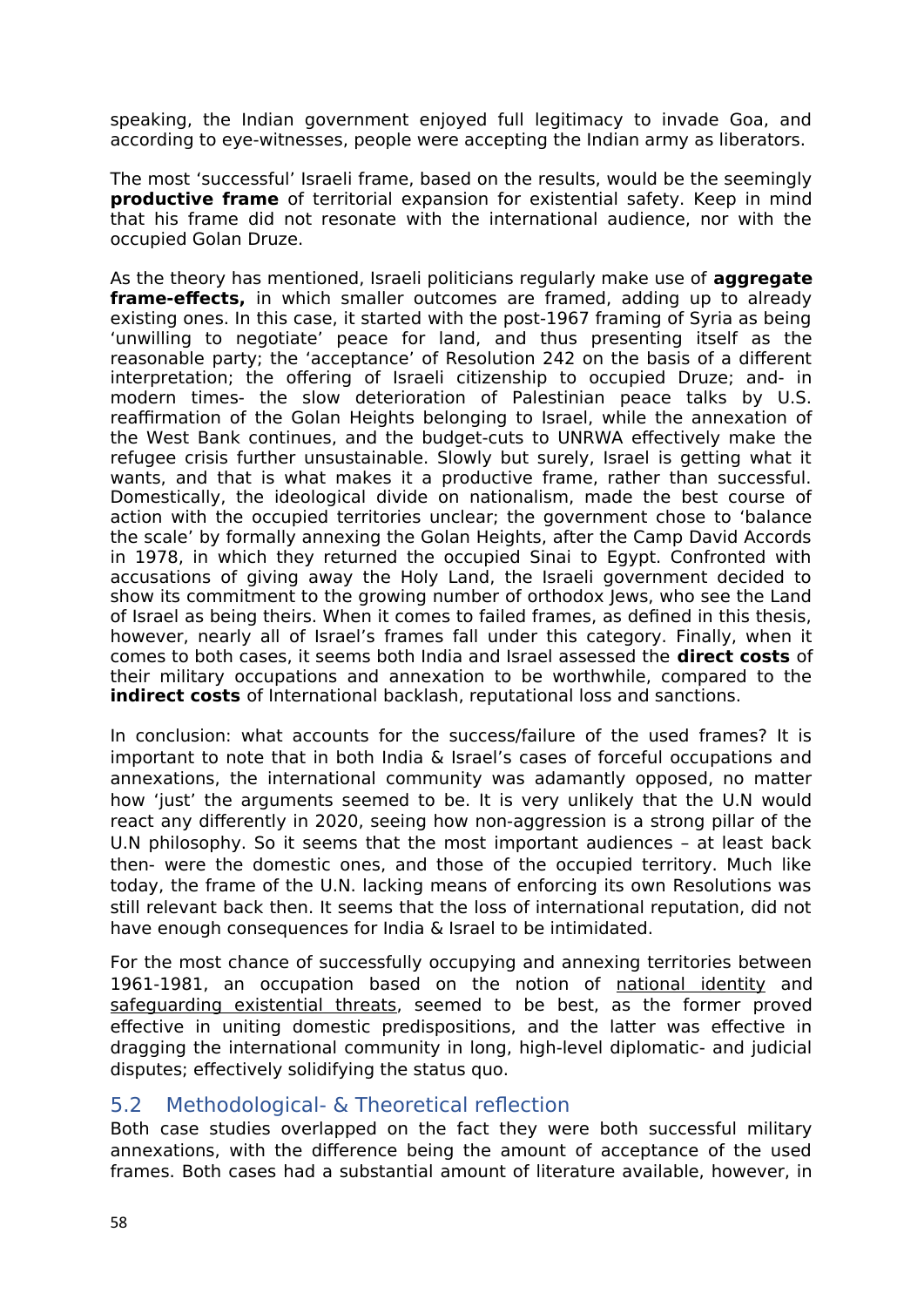India's case, it was not possible to research Hindi sources- which might have given more insight into the inner political workings behind the decision to annex Goa. It also proved to be difficult to find scientific articles on the way Golan Druze have experienced the Israeli occupation. When it comes to the transferability of this research, it is rather small, as case studies are generally not meant to conjure cause-/effect relationships, but are idiosyncratic. In the case of this research, however, there were similar variables that proved the success of certain frames in India & Israel. Future research might be useful in further exploring why these *specific* thematic variables resonated with the audiences, as they did between 1961-1981.

The theory on military occupations and strategic framing proved to be helpful in analyzing the cases. Certain 'occupational frames', such as 'the helping hand frame' or the 'reunification frame' were found in the annexation of Goa, and – to a lesser degree- during the annexation of the Golan Heights. Blame diversion tactics were also found on the high level political debate in the U.N. Perhaps the theory could emphasize more on the effect of framing in a more modern, posttruth digital age, whereby the availability of media increases the chance of misinformation; something less of an issue during the 60's. In combination with identity politics, as seen between the Indians and the Goans, or the Israeli Jews and Arab- perhaps specific frames could be identified which would resonate more with the target audiences.

When It comes to the existing frame theory in international relations, it proved useful in identifying the strategic frames. Perhaps, certain limits in applying frame theory might come from the researchers themselves; if a researcher is not able to find crucial sources, or does not recognize certain phrases to be part of a strategic frame; it might be difficult to correctly estimate the added value of the theory.

As a researcher, I do not fall under any of the target-audiences, and am therefore unaware of any -more obscure references or frames, which are being targeted at them. I am also limited by my own desk research abilities. Applying frame theory to political science is not straightforward, as the underlying principles originate in psychology and the political analysis relies on extrapolating individual responses to legitimate group action. When researchers are not nuanced enough in their assumptions, they are in danger of committing an ecological fallacy. When cultural- and national identity are added as intervening factors, it also decreases the generalizability of the results. However, as both cases are case studies; this limitation has been taken into consideration.

The postcolonial perspective proved valuable in focusing the search on certain frames in Goa, Damman and Diu and, to my surprise, these frames were also somewhat prevalent in Israeli discourse. The theory helps the researcher prime their attention, and focus their scope on the immaterial impact of culture, history, language and identity- on international relations.

However, perhaps a more decolonization-focused approach might be best suited for further research, as the post-1960 world is one where the political, economic and administrative realities differed greatly in their complexity, from the first waves of anti-colonial sentiments in the late  $19<sup>th</sup>$  early 20<sup>th</sup> century. This requires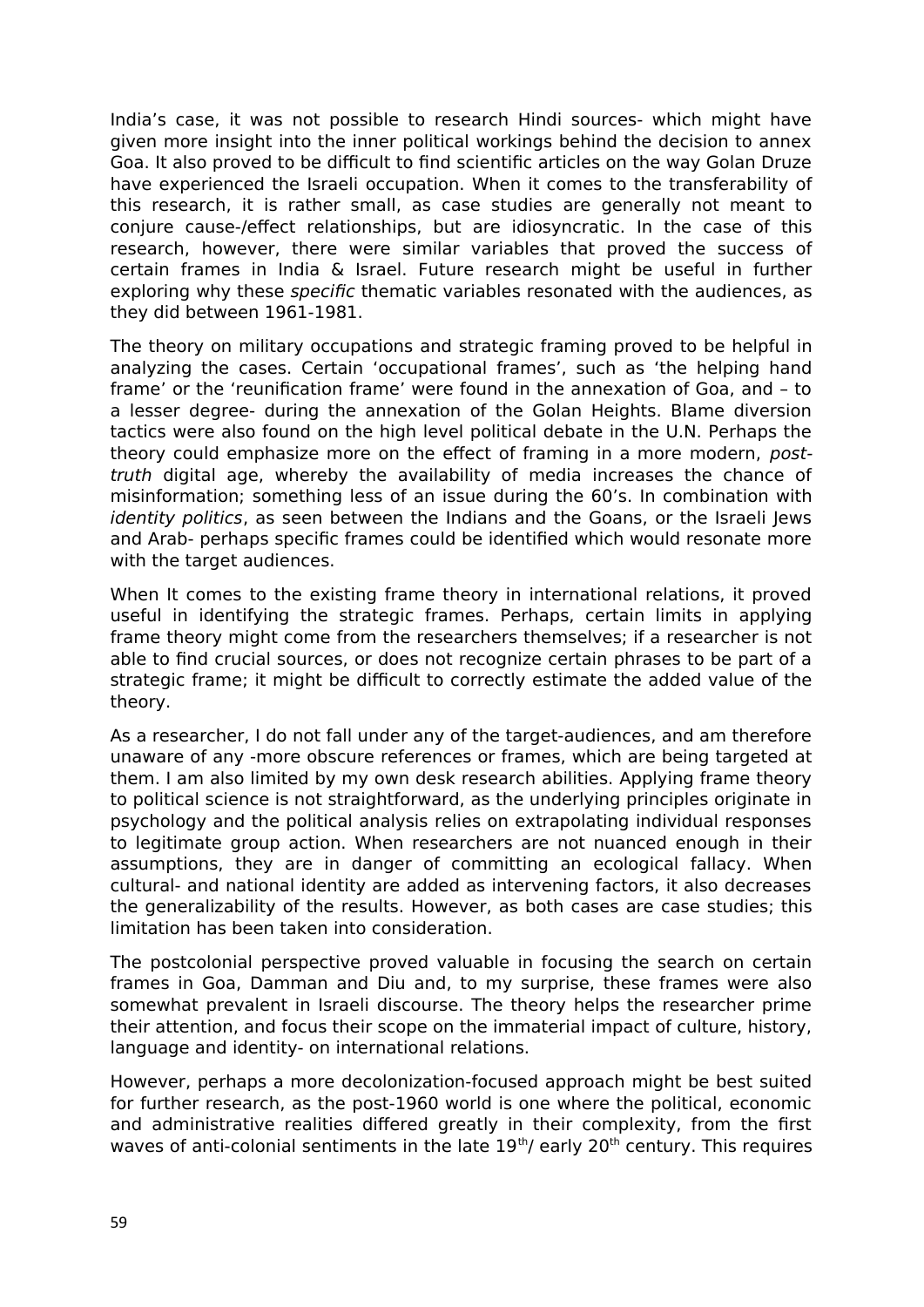a theory which takes these different realities into consideration, and how that affects the impact of framing.

When it comes to further research, I would recommend a further broadening of postcolonial/ decolonization-theories with more consideration given to the interaction between modern day individual-, and societal identity issues. An interesting combination would be Postcolonial theory with Identity Politics, and in particular how often populism appeals to historical identity in former colonies.

Countries might be able to research what 'trigger words' - or issues – lead to what (relative) increase in diplomatic response from a specific country, and use this to increase their intercultural sensitivity during negotiations, increasing bilateral – and therefore human- understanding. Or, perhaps, use it to manipulate the international community, to justify their occupation.

## <span id="page-60-0"></span>Sources

- Al Jazeera. (2019). Trump formally recognizes Israeli sovereignty over Golan Heights. Retrieved on June 23 2020, at: [https://www.aljazeera.com/news/2019/03/trump-formally-recognises](https://www.aljazeera.com/news/2019/03/trump-formally-recognises-israeli-sovereignty-golan-heights-190325153937336.html)[israeli-sovereignty-golan-heights-190325153937336.html](https://www.aljazeera.com/news/2019/03/trump-formally-recognises-israeli-sovereignty-golan-heights-190325153937336.html)
- Bar-Joseph, Uri. (2014). Israel's Northern Eyes and Shield: The Strategic Value of the Golan Heights Revisited. The Journal of Strategic Studies, Vol. 21, No. 3 (September 1998) pp.46-66 PUBLISHED BY FRANK CASS, LONDON
- Barnett, Michael. (1999). Culture, Strategy and Foreign Policy Change: Israel's Road to Oslo. DOI: <https://doi.org/10.1177%2F1354066199005001001>.
- British Broadcasting Company (BBC). On Goa's Liberation from Portugal & Union Into India. Available on Youtube. Uploaded on 19 december 2017. Available on<https://www.youtube.com/watch?v=-DhLxYgupWY>
- British Broadcasting Company (BBC). Mr Kaul on India invasion of the Portuguese colony of Goa. Available on Youtube. Uploaded on 14 November 2011. Available on: [https://www.youtube.com/watch?](https://www.youtube.com/watch?v=VRWTzp3RlJk) [v=VRWTzp3RlJk](https://www.youtube.com/watch?v=VRWTzp3RlJk)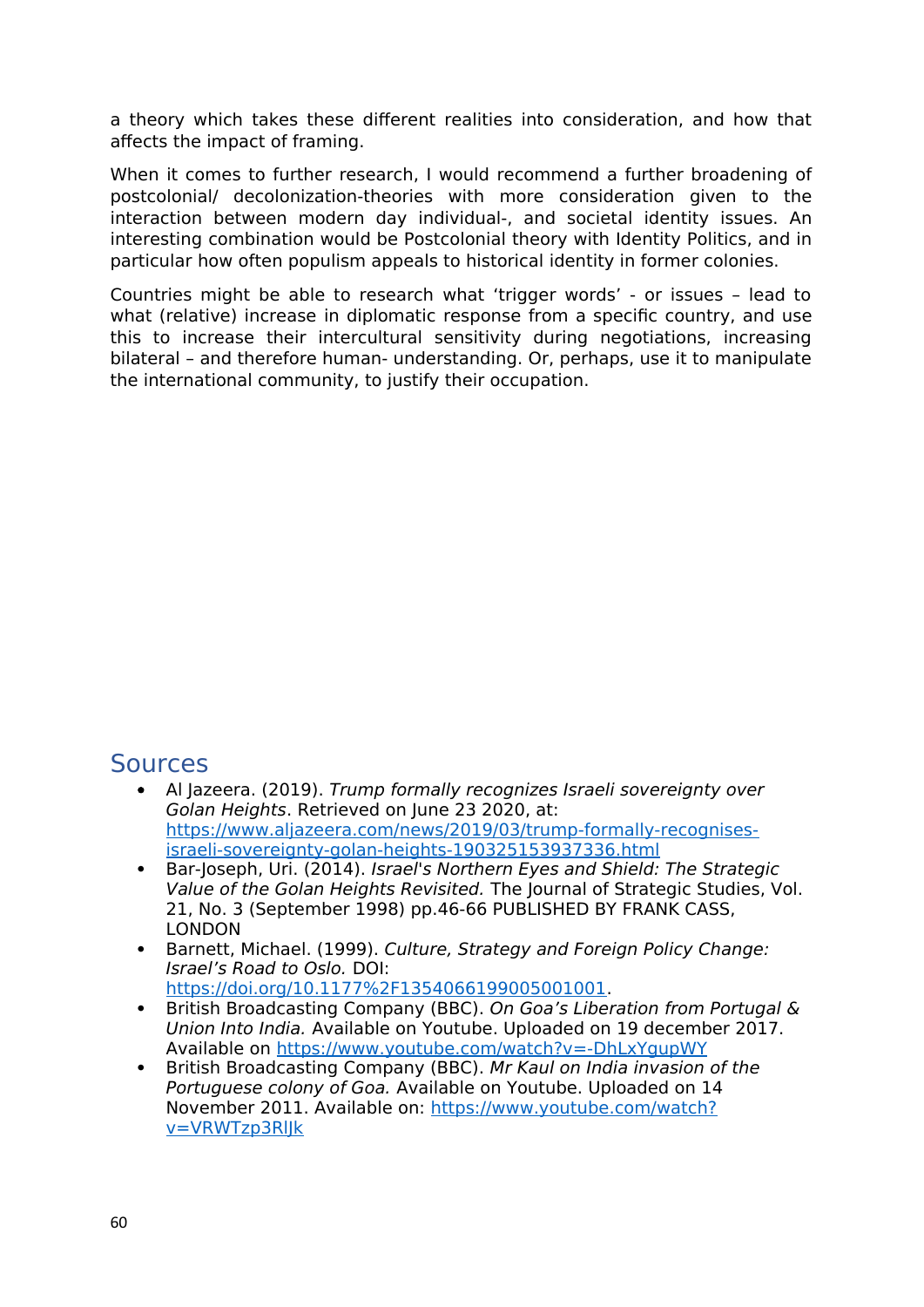- CBS News. (2020). The most heavily Christian countries on earth. Retrieved on June 23 2020, at: [https://www.cbsnews.com/pictures/the](https://www.cbsnews.com/pictures/the-most-heavily-christian-countries-on-earth/62/)[most-heavily-christian-countries-on-earth/62/](https://www.cbsnews.com/pictures/the-most-heavily-christian-countries-on-earth/62/)
- Chandar, Col Y Udaya. (2018). Independent India's: All the Seven Wars. Notion Press Inc. 1e 2018.
- Chandrakanta K. Mathu. (2015). Media in india.
- Indian Criminal Law Amendment Act, 1961. Retrieved on June 23 2020, at: <https://mha.gov.in/sites/default/files/CriminalLawAmendmentAct1961.pdf>
- Davison, W. P. (1983). The third person effect in communication. Public Opinion Quarterly , 47, 1 – 15 .
- Dittmer, Lowell and Samuel Kim (1993). 'What's at Stake in the Agent-Structure Debate ?' International Organization 43 (3) : 441-73
- Edelstein, D. (2004). Occupational Hazards: Why Military Occupations Succeed or Fail," International Security, vol. 29, no. 1 (Summer 2004).
- Ezrahi, Yaron. (1997). Rubber Bullets: Power and Conscience in Modern Israel. Berkeley: University of California Press.
- Ferreira, Marcos Farias. (2018). Introducing Critical Theory in International Relations. Retrieved on June 23 2020, at: [https://www.e-ir.info/2018/02/18/introducing-critical-theory-in](https://www.e-ir.info/2018/02/18/introducing-critical-theory-in-international-relations/)[international-relations/](https://www.e-ir.info/2018/02/18/introducing-critical-theory-in-international-relations/)
- Gerring, John. 2008. Case Selection for Case-Study Analysis: Qualitative and Quantitative Techniques. In: Steffensmeier, J.M.B., Brady, Henry., Collier, David. The Oxford Handbook of Political Methodology. 2008.
- Golafshani, N. (2003). Understanding Reliability and Validity in Qualitative Research. The Qualitative Report, 8(4), 597-606. Retrieved from https://nsuworks.nova.edu/tqr/vol8/iss4/6
- Hirsch, Michal Ben-Josef. (2007). From Taboo to the Negotiable: The Israeli New Historians and the Changing Representation of the Palestinian Refugee Problem. DOI:<https://doi.org/10.1017/S1537592707070764>. Published online by Cambridge University Press: 14 May 2007
- Hoepfl, M. C. (1997). Choosing qualitative research: A primer for technology education researchers. Journal of Technology Education, 9(1), 47-63. Retrieved February 25, 1998, from <http://scholar.lib.vt.edu/ejournals/JTE/v9n1/pdf/hoepfl.pdf>
- Huddart, David. "Homi K. Bhabha". (2006). Routledge Critical Thinkers.
- Israel Ministry of Foreign Affairs. 14 December 1981. Golan Heights Law. Retrieved June 23 2020, at: [https://mfa.gov.il/mfa/foreignpolicy/peace/guide/pages/golan%20heights](https://mfa.gov.il/mfa/foreignpolicy/peace/guide/pages/golan%20heights%20law.aspx) [%20law.aspx](https://mfa.gov.il/mfa/foreignpolicy/peace/guide/pages/golan%20heights%20law.aspx)
- Indian Government Census. Population by Religious Diversity. (2011). <http://censusindia.gov.in/2011census/C-01/DDW30C-01%20MDDS.XLS>
- Itzhak Galnoor, Dana Blander. (2018). The Handbook of Israel's Political System
- Jewish Virtual Library. (2020). Israeli opinion on settlements and outposts 2009-present. Retrieved June 23 2020, at: [https://www.jewishvirtuallibrary.org/israeli-opinion-on-settlements-and](https://www.jewishvirtuallibrary.org/israeli-opinion-on-settlements-and-outposts-2009-present)[outposts-2009-present](https://www.jewishvirtuallibrary.org/israeli-opinion-on-settlements-and-outposts-2009-present)
- Jo-Anne Mort. (2012). Daydream Believers: A Saturday in Majdal Shams on the Golan Heights. Article in DISSENT. Retrieved on April 23 2020, at: [https://www.dissentmagazine.org/online\\_articles/daydream-believers-a](https://www.dissentmagazine.org/online_articles/daydream-believers-a-saturday-in-majdal-shams-on-the-golan-heights)[saturday-in-majdal-shams-on-the-golan-heights](https://www.dissentmagazine.org/online_articles/daydream-believers-a-saturday-in-majdal-shams-on-the-golan-heights)
- Joppe, M. (2000). The Research Process. Retrieved December 16, 2006, from http://www.ryerson.ca/~mjoppe/rp.htm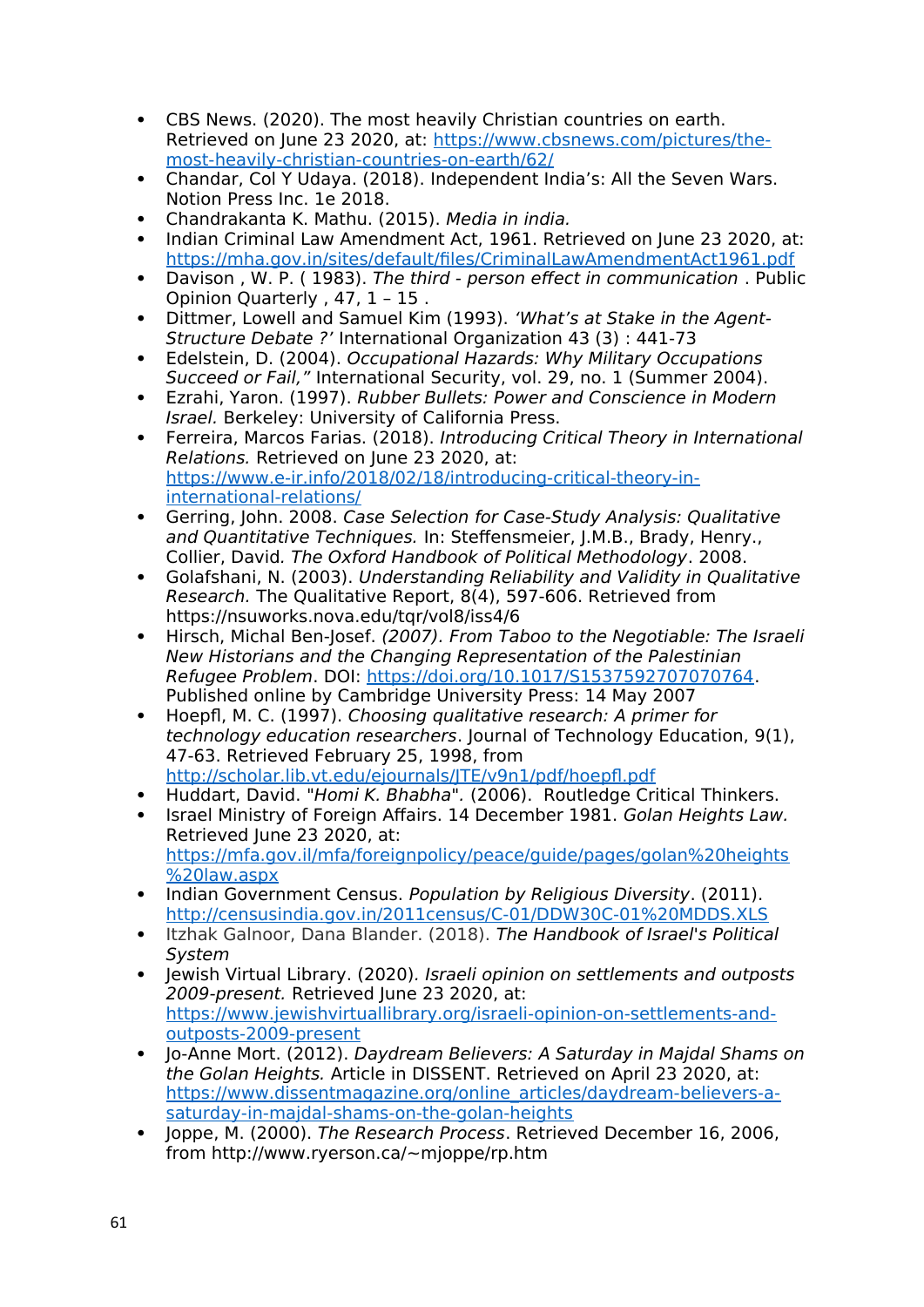Keesing's Record of World Events (formerly Keesing's Contemporary Archives), Volume 8, March, 1962 India, Portugal, Indian, Page 18659 © 1931-2006 Keesing's Worldwide, LLC - All Rights Reserved. Retrieved June 23 2020, at:

[https://web.stanford.edu/group/tomzgroup/pmwiki/uploads/1074-1962-03-](https://web.stanford.edu/group/tomzgroup/pmwiki/uploads/1074-1962-03-KS-b-RCW.pdf) [KS-b-RCW.pdf](https://web.stanford.edu/group/tomzgroup/pmwiki/uploads/1074-1962-03-KS-b-RCW.pdf)

- Keesing's Record of World Events (formerly Keesing's Contemporary Archives), Volume 29, January, 1983 Israeli, Page 31905 © 1931-2006 Keesing's Worldwide, LLC - All Rights Reserved. Retrieved June 23 2020, at: [http://web.stanford.edu/group/tomzgroup/pmwiki/uploads/3444-1983-](http://web.stanford.edu/group/tomzgroup/pmwiki/uploads/3444-1983-01-K-c-OEP.pdf) [01-K-c-OEP.pdf](http://web.stanford.edu/group/tomzgroup/pmwiki/uploads/3444-1983-01-K-c-OEP.pdf)
- Kohring , M. , & Matthes , J. (2007). Trust in news media: Development and validation of a multidimensional scale . Communication Research , 34 ( 2 ), 231 – 252
- Korman, Sharon. The Right of Conquest: The Acquisition of Territory by Force in International Law and Practice (Clarendon Press 1996) 267; R K Dixit, 'Goa, Conflict' (2008) Max Planck Encyclopaedia of Public International Law [1] (referring to 60.9 per cent Hindus, 36.8 percent Christians, and 2.2 per cent Muslims).
- Kux, Dennis. (1992). India and the United States: Estranged Democracies 1941-1991. DIANE Publishing.
- Lapidoth, (2007). Security Council Resolution 242: An Analysis of its Main Provisions. <http://www.jcpa.org/text/resolution242-lapidoth.pdf>
- Levy, Jack S.: (1996). 'Hypotheses on the Framing of Decisions'. Paper presented at the Annual Meeting of the International Studies Association, April 16–20, San Diego, CA.
- Lusotopie, Aureliano Fernandes. (1993). Political Transition in Post-Colonial Societies. Goa in Perspective [article] sem-link
- Mintz, Alex and Redd, Steven, B. (2003). "Framing Effects in International Relations." Synthese 135(2):193-213.
- Mintz, Alex and Nehamia Geva. (1993). Why Don't Democracies Fight Each Other? An Experimental Case Study. Journal of Conflict Resolution 37: 484- 503.
- New York Times. December 15, 1981. The Golan Heights annexed by Israel in an abrupt move. Retrieved on June 23 2020, at: [https://www.nytimes.com/1981/12/15/world/the-golan-heights-annexed-by](https://www.nytimes.com/1981/12/15/world/the-golan-heights-annexed-by-israel-in-an-abrupt-move.html)[israel-in-an-abrupt-move.html](https://www.nytimes.com/1981/12/15/world/the-golan-heights-annexed-by-israel-in-an-abrupt-move.html)
- New York Times. (2011). Isabel Kershner. In the Golan Heights, Anxious Eyes look East. Retrieved on June 23 2020, at: https://www.nytimes.com/2011/05/22/world/middleeast/22golan.html? r=1
- New York Times. (21 October 2012). Secret Israel Syrian Peace talks involved Golan Heights. Retrieved on June 23 2020, at: [https://www.nytimes.com/2012/10/13/world/middleeast/secret-israel-syria](https://www.nytimes.com/2012/10/13/world/middleeast/secret-israel-syria-peace-talks-involved-golan-heights-exit.html)[peace-talks-involved-golan-heights-exit.html](https://www.nytimes.com/2012/10/13/world/middleeast/secret-israel-syria-peace-talks-involved-golan-heights-exit.html)
- Nishtha Desai, Lusotopie (2000), pp. 469-476 de Mendonça, Délio (2002). Conversions and citizenry: Goa under Portugal 1510–1610. Concept Publishing Company. ISBN 978-81-7022-960-5. Retrieved 3 April 2011.
- Osiander, A. (2005). Sovereignty, International Relations, and the Westphalian Myth. International Organization. Vol. 55, No. 2 (Spring, 2001), pp. 251-287.
- Putnam, RD. (1988). Diplomacy and Domestic Politics: The Logic of Two-Level Games. International Organization [Internet]. 1988;41 (3) :427-460.
- Price, Vincent, and Na, Eun-Kyung (2000). Citizen deliberation and resistance to framing effects. Paper presented at the annual meeting of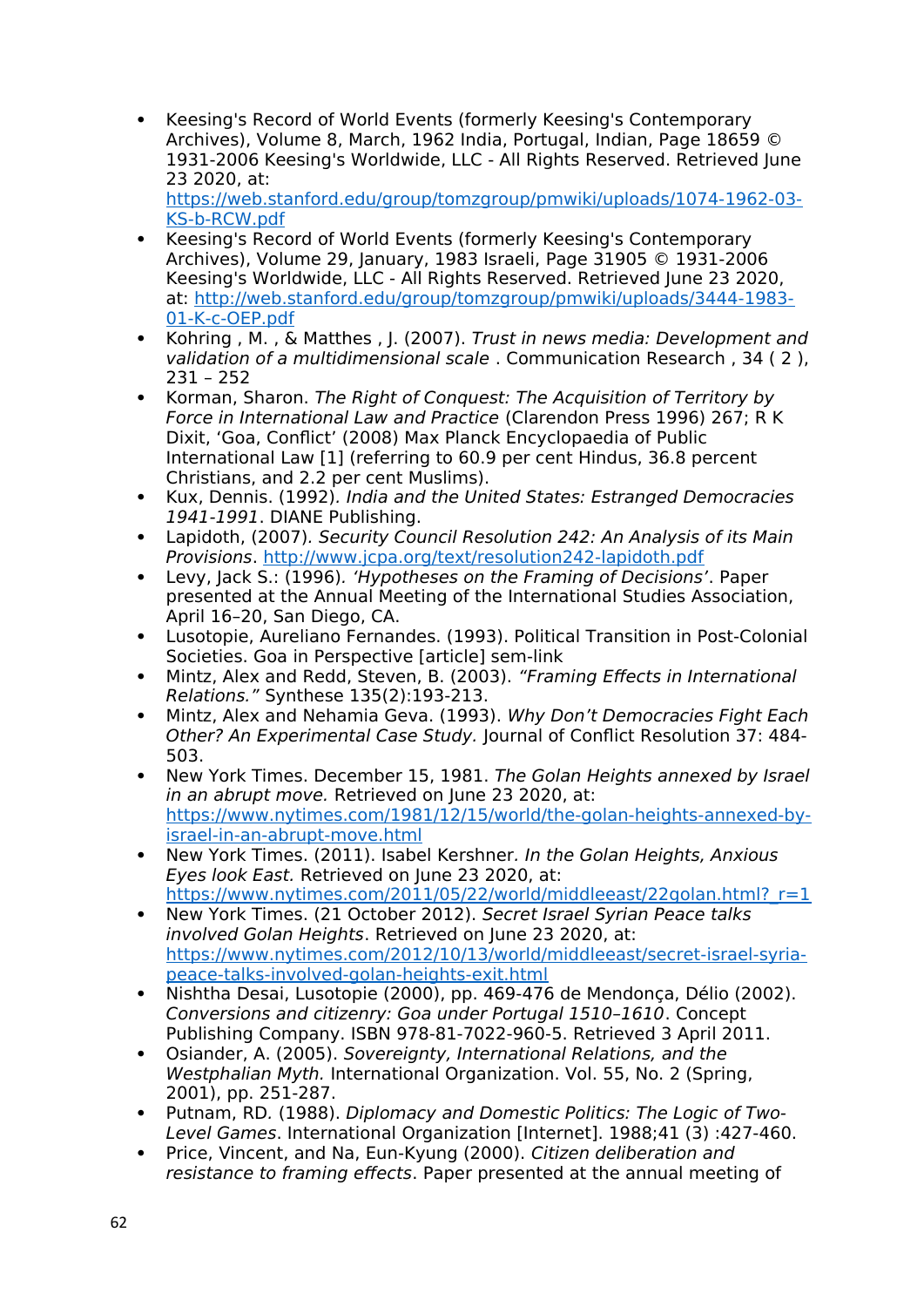the American Association for Public Opinion Research, Portland, Oregon, May.

- Ram Narain Saksena. 1974. Goa: Into the Mainstream.
- Reuters. (14 february 2019). Golan Druze mark anniversary of Israeli annexation. Retrieved on June 23 2020, at: [https://www.reuters.com/article/us-israel-golan-druze/golan-druze-mark](https://www.reuters.com/article/us-israel-golan-druze/golan-druze-mark-anniversary-of-israeli-annexation-idUSKCN1Q3256)[anniversary-of-israeli-annexation-idUSKCN1Q3256](https://www.reuters.com/article/us-israel-golan-druze/golan-druze-mark-anniversary-of-israeli-annexation-idUSKCN1Q3256)
- Robert J. Miller (2006). Native America, Discovered And Conquered: Thomas Jefferson, Lewis & Clark, And Manifest Destiny. Greenwood. p. 120. ISBN 9780275990114.
- Reuters. (25 March 2019). U.N. chief clear that Golan Status has not changed: spokesman. Retrieved June 23 2020, at: <https://www.reuters.com/article/us-usa-israel-un-idUSKCN1R623E>
- Slater, Robert. (1992). Warrior Statesman: The Life of Moshe Dayan, Robson Books, London, pg. 277.
- Sherry, Mark. Postcolonialism in: The SAGE Encyclopedia of Qualitative Research Methods. Ed. Given, M., Lisa. 2008. Retrieved on June 23 2020, at: http://methods.sagepub.com/Reference/sage-encyc-qualitativeresearch-methods
- Syrian Arab News Agency (SANA). (13 February 2020). On anniversary of Open Strike… Golan citizens more determined to liberate the whole occupied Syrian Golan from Israeli occupation. Retrieved on June 23 2020, at:<https://www.sana.sy/en/?p=185312>
- The Khartoum Resolutions. (August 29- September 1, 1967). Arab League Summit article 3. Retrieved on June 23 2020, at: [https://ecf.org.il/media\\_items/513](https://ecf.org.il/media_items/513)
- The Jerusalem Post. (2019). Israeli, American publics in sync on media (dis)trust. Retrieved on June 23 2020, at: [https://www.jpost.com/israel](https://www.jpost.com/israel-news/israeli-american-publics-in-sync-on-media-distrust-576908)[news/israeli-american-publics-in-sync-on-media-distrust-576908](https://www.jpost.com/israel-news/israeli-american-publics-in-sync-on-media-distrust-576908)
- The World (Media). 16 November 2020. Druze in the Golan Heights have long been 'on the fence' between Syria and Israel. Syria's civil war has changed things. Retrieved on June 23 2020, at: [https://www.pri.org/stories/](https://www.pri.org/stories/2017-11-16/druze-golan-heights-have-long-been-fence-between-syria-and-israel-syrias-civil) [2017-11-16/druze-golan-heights-have-long-been-fence-between-syria-and](https://www.pri.org/stories/2017-11-16/druze-golan-heights-have-long-been-fence-between-syria-and-israel-syrias-civil)[israel-syrias-civil](https://www.pri.org/stories/2017-11-16/druze-golan-heights-have-long-been-fence-between-syria-and-israel-syrias-civil)
- Tsfati, Yariv., & Cohen, J. (2013). Perceptions of media and media effects: The third person effect, trust in media and hostile media perceptions. In: Erica Scharrer (Ed). Blackwell's International Companion to Media Studies: Media Effects/Media Psychology. (pp. 128-146) New York: Wiley-Blackwell.
- Tversky, A., & Kahneman, D. (1981). The framing of decisions and the psychology of choice. Science, 211(4481), 453-458. Retrieved on June 23 2020, at: <http://dx.doi.org/10.1126/science.7455683>
- UN Resolution 497. 1981. Retrieved on June 23 2020, at: [https://undocs.org/S/RES/497\(1981\)](https://undocs.org/S/RES/497(1981))
- United Nations Charter. Charter of the United Nations. 1945.
- United Nations General Assembly 37/33. 23 March 2018. Retrieved on June 23 2020, at: [https://www.securitycouncilreport.org/atf/cf/%7B65BFCF9B-](https://www.securitycouncilreport.org/atf/cf/%7B65BFCF9B-6D27-4E9C-8CD3-CF6E4FF96FF9%7D/a_hrc_res_37_33.pdf)[6D27-4E9C-8CD3-CF6E4FF96FF9%7D/a\\_hrc\\_res\\_37\\_33.pdf](https://www.securitycouncilreport.org/atf/cf/%7B65BFCF9B-6D27-4E9C-8CD3-CF6E4FF96FF9%7D/a_hrc_res_37_33.pdf)
- United Nations Security Council 242. 1967. Retrieved on June 23 2020, at: [https://peacemaker.un.org/sites/peacemaker.un.org/files/SCRes242%2819](https://peacemaker.un.org/sites/peacemaker.un.org/files/SCRes242(1967).pdf) [67%29.pdf](https://peacemaker.un.org/sites/peacemaker.un.org/files/SCRes242(1967).pdf)
- United Nations General Assembly Session 1 Resolution 1514. A/RES/1514(XV). Retrieved on June 23 2020, at: [https://](https://www.un.org/ga/search/view_doc.asp?symbol=A/RES/1514(XV)) [www.un.org/ga/search/view\\_doc.asp?symbol=A/RES/1514\(XV\)](https://www.un.org/ga/search/view_doc.asp?symbol=A/RES/1514(XV))